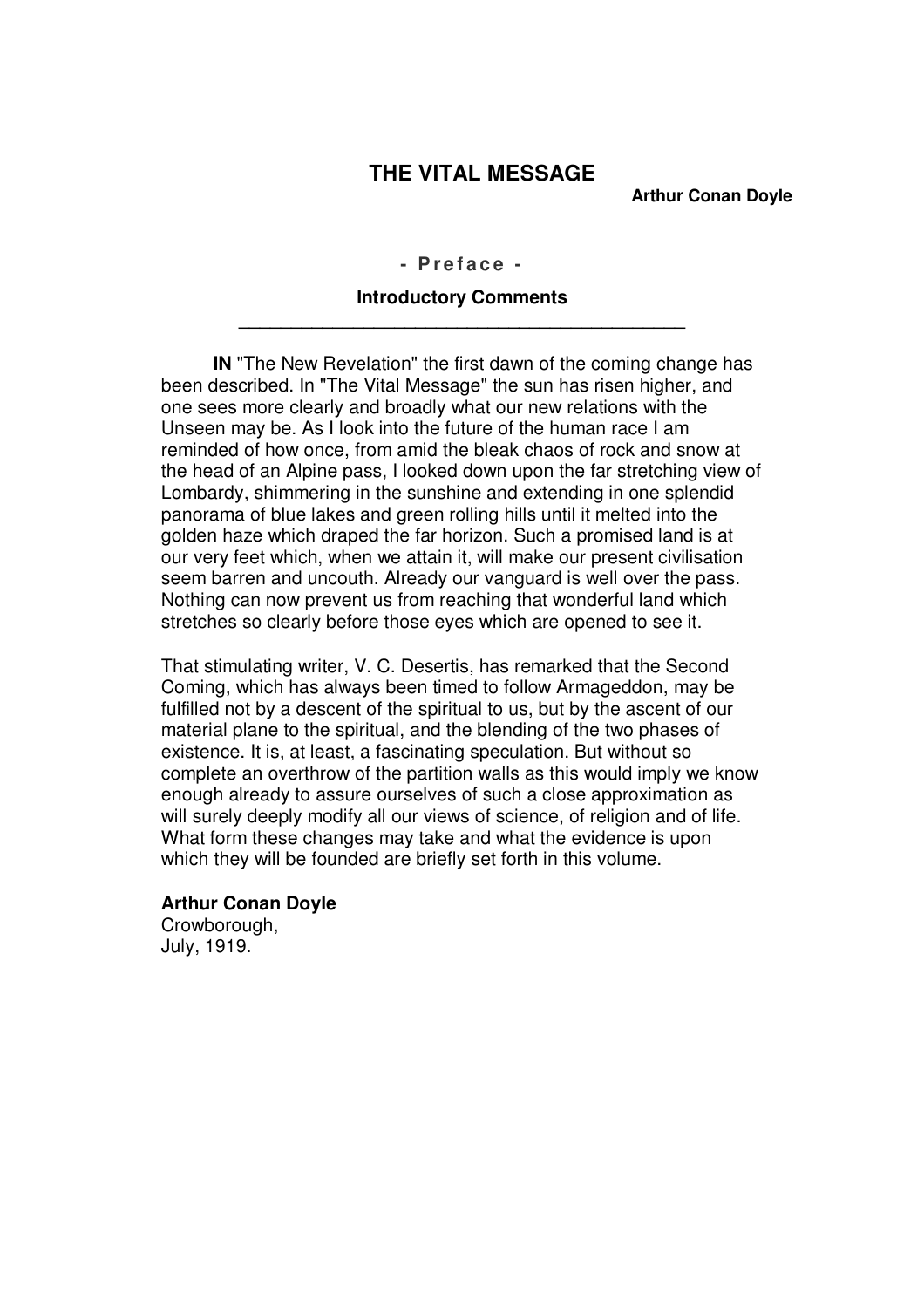#### **- C ha p t e r 1 -**

# **Two Needful Readjustments \_\_\_\_\_\_\_\_\_\_\_\_\_\_\_\_\_\_\_\_\_\_\_\_\_\_\_\_\_\_\_\_\_\_\_\_\_\_\_\_\_\_\_**

**IT** has been our fate, among all the innumerable generations of mankind, to face the most frightful calamity that has ever befallen the world. There is a basic fact which cannot be denied, and should not be overlooked. For a most important deduction must immediately follow from it. That deduction is that we, who have borne the pains, shall also learn the lesson which they were intended to convey. If we do not learn it and proclaim it, then when can it ever be learned and proclaimed, since there can never again be such a spiritual ploughing and harrowing and preparation for the seed? If our souls, wearied and tortured during these dreadful five years of self- sacrifice and suspense, can show no radical changes, then what souls will ever respond to a fresh influx of heavenly inspiration? In that case the state of the human race would indeed be hopeless, and never in all the coming centuries would there be any prospect of improvement.

Why was this tremendous experience forced upon mankind? Surely it is a superficial thinker who imagines that the great Designer of all things has set the whole planet in a ferment, and strained every nation to exhaustion, in order that this or that frontier be moved, or some fresh combination be formed in the kaleidoscope of nations. No, the causes of the convulsion, and its objects, are more profound than that. They are essentially religious, not political. They lie far deeper than the national squabbles of the day. A thousand years hence those national results may matter little, but the religious result will rule the world. That religious result is the reform of the decadent Christianity of to-day, its simplification, its purification, and its reinforcement by the facts of spirit communion and the clear knowledge of what lies beyond the exit-door of death. The shock of the war was meant to rouse us to mental and moral earnestness, to give us the courage to tear away venerable shams, and to force the human race to realise and use the vast new revelation which has been so clearly stated and so abundantly proved, for all who will examine the statements and proofs with an open mind.

Consider the awful condition of the world before this thunder-bolt struck it. Could anyone, tracing back down the centuries and examining the record of the wickedness of man, find anything which could compare with the story of the nations during the last twenty years! Think of the condition of Russia during that time, with her brutal aristocracy and her drunken democracy, her murders on either side, her Siberian horrors, her Jew baitings and her corruption. Think of the figure of Leopold of Belgium, an incarnate devil who from motives of greed carried murder and torture through a large section of Africa, and yet was received in every court, and was eventually buried after a panegyric from a Cardinal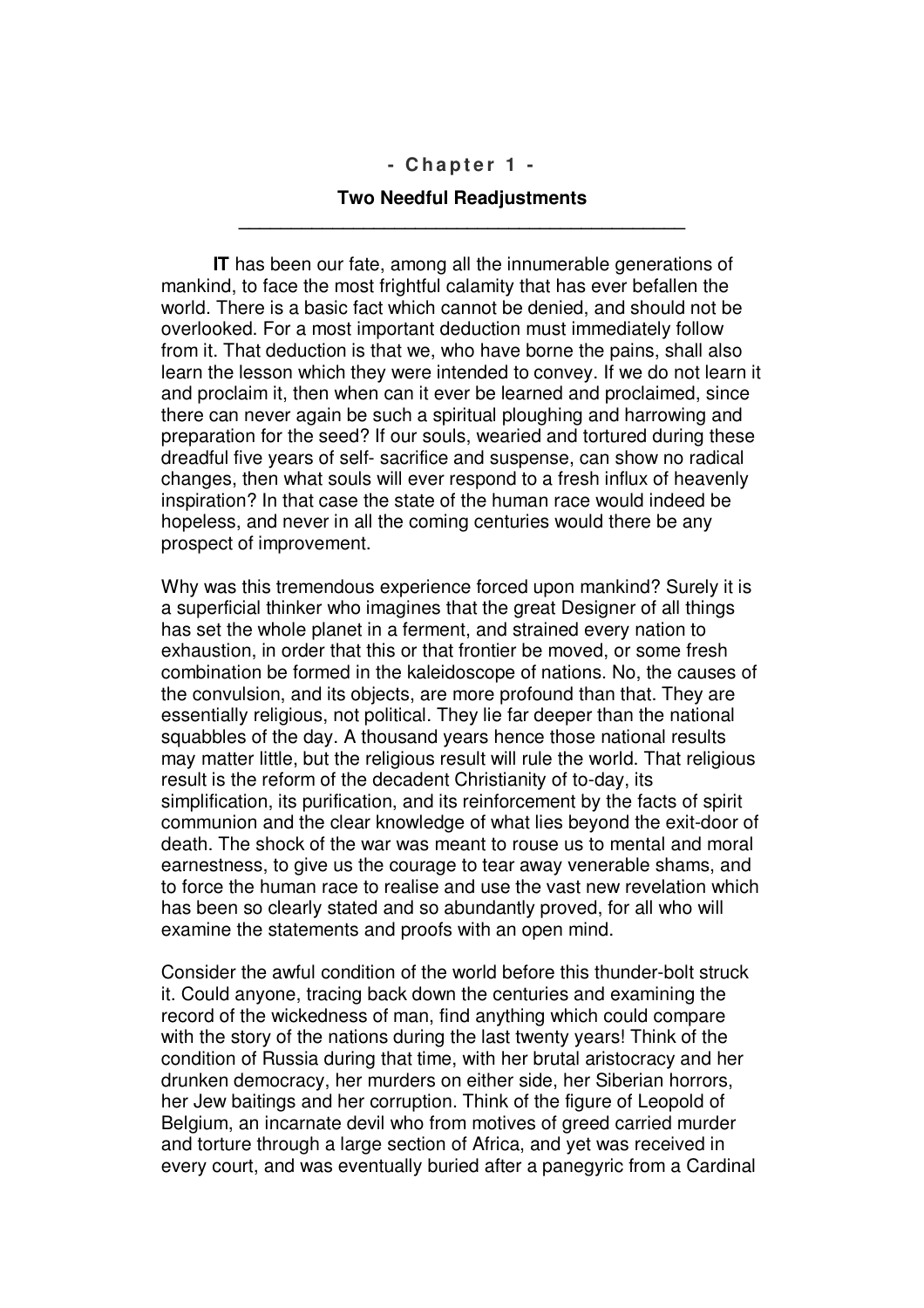of the Roman Church--a church which had never once raised her voice against his diabolical career. Consider the similar crimes in the Putumayo, where British capitalists, if not guilty of outrage, can at least not be acquitted of having condoned it by their lethargy and trust in local agents. Think of Turkey and the recurrent massacres of her subject races. Think of the heartless grind of the factories everywhere, where work assumed a very different and more unnatural shape than the ancient labour of the fields. Think of the sensuality of many rich, the brutality of many poor, the shallowness of many fashionable, the coldness and deadness of religion, the absence anywhere of any deep, true spiritual impulse. Think, above all, of the organised materialism of Germany, the arrogance, the heartlessness, the negation of everything which one could possibly associate with the living spirit of Christ as evident in the utterances of Catholic Bishops, like Hartmann of Cologne, as in those of Lutheran Pastors. Put all this together and say if the human race has ever presented a more unlovely aspect. When we try to find the brighter spots they are chiefly where civilisation, as apart from religion, has built up necessities for the community, such as hospitals, universities, and organised charities, as conspicuous in Buddhist Japan as in Christian Europe. We cannot deny that there has been much virtue, much gentleness, much spirituality in individuals. But the churches were empty husks, which contained no spiritual food for the human race, and had in the main ceased to influence its actions, save in the direction of soulless forms.

This is not an over-coloured picture. Can we not see, then, what was the inner reason for the war? Can we not understand that it was needful to shake mankind loose from gossip and pink teas, and sword-worship, and Saturday night drunks, and self- seeking politics and theological quibbles--to wake them up and make them realise that they stand upon a narrow knife-edge between two awful eternities, and that, here and now, they have to finish with make-beliefs, and with real earnestness and courage face those truths which have always been palpable where indolence, or cowardice, or vested interests have not obscured the vision. Let us try to appreciate what those truths are and the direction which reform must take. It is the new spiritual developments which predominate in my own thoughts, but there are two other great readjustments which are necessary before they can take their full effect. On the spiritual side I can speak with the force of knowledge from the beyond. On the other two points of reform, I make no such claim.

The first is that in the Bible, which is the foundation of our present religious thought, we have bound together the living and the dead, and the dead has tainted the living. A mummy and an angel are in most unnatural partnership. There can be no clear thinking, and no logical teaching until the old dispensation has been placed on the shelf of the scholar, and removed from the desk of the teacher. It is indeed a wonderful book, in parts the oldest which has come down to us, a book filled with rare knowledge, with history, with poetry, with occultism, with folklore. But it has no connection with modern conceptions of religion. In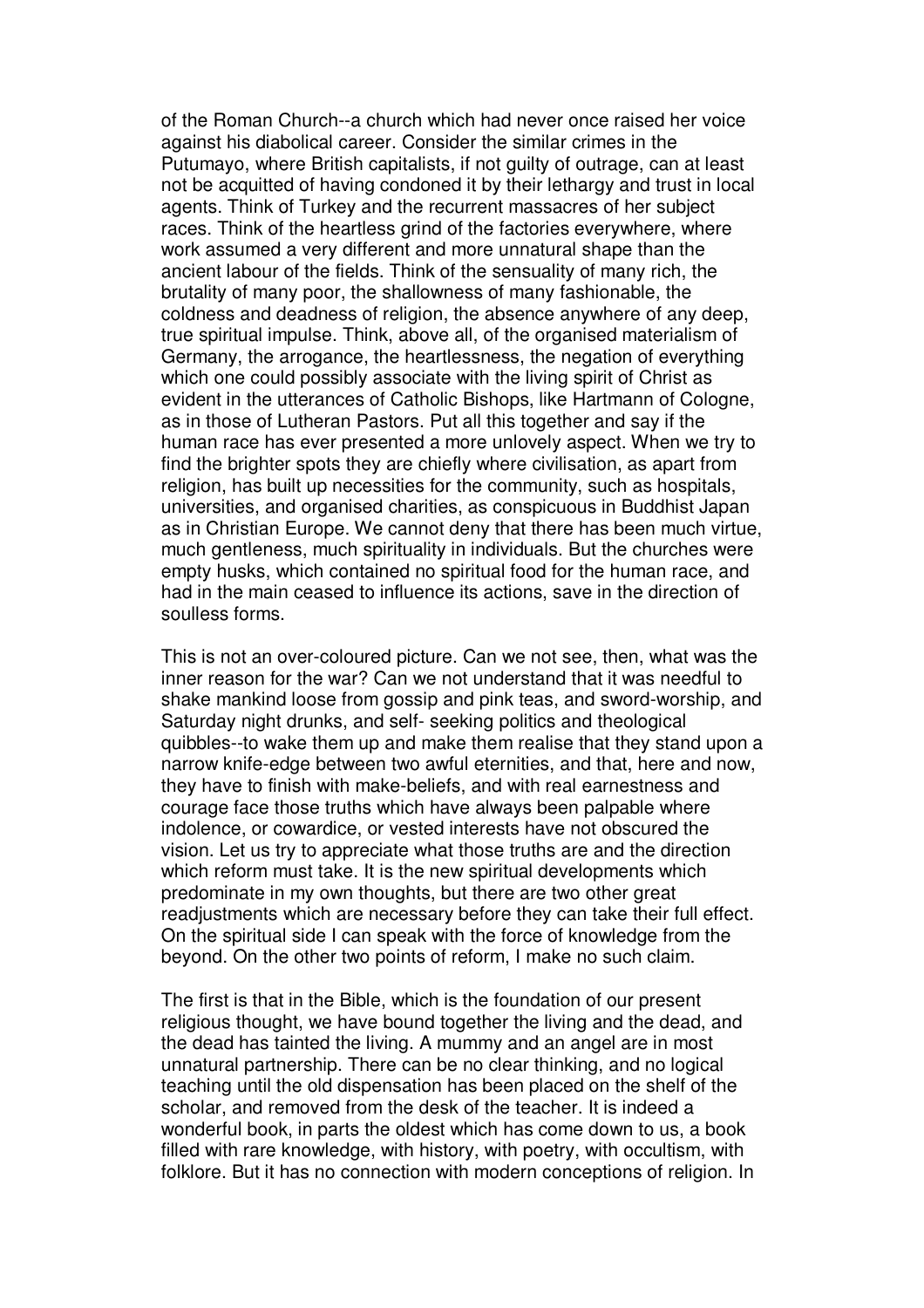the main it is actually antagonistic to them. Two contradictory codes have been circulated under one cover, and the result is dire confusion. The one is a scheme depending upon a special tribal God, intensely anthropomorphic and filled with rage, jealousy and revenge. The conception pervades every book of the Old Testament. Even in the psalms, which are perhaps the most spiritual and beautiful section, the psalmist, amid much that is noble, sings of the fearsome things which his God will do to his enemies. "They shall go down alive into hell." There is the keynote of this ancient document--a document which advocates massacre, condones polygamy, accepts slavery, and orders the burning of so-called witches. Its Mosaic provisions have long been laid aside. We do not consider ourselves accursed if we fail to mutilate our bodies, if we eat forbidden dishes, fail to trim our beards, or wear clothes of two materials. But we cannot lay aside the provisions and yet regard the document as divine. No learned quibbles can ever persuade an honest earnest mind that that is right. One may say: "Everyone knows that that is the old dispensation, and is not to be acted upon." It is not true. It is continually acted upon, and always will be so long as it is made part of one sacred book. William the Second acted upon it. His German God which wrought such mischief in the world was the reflection of the dreadful being who ordered that captives be put under the harrow. The cities of Belgium were the reflection of the cities of Moab. Every hardhearted brute in history, more especially in the religious wars, has found his inspiration in the Old Testament. "Smite and spare not!" "An eye for an eye!", how readily the texts spring to the grim lips of the murderous fanatic. Francis on St. Bartholomew's night, Alva in the Lowlands, Tilly at Magdeburg, Cromwell at Drogheda, the Covenainters at Philliphaugh, the Anabaptists of Munster, and the early Mormons of Utah, all found their murderous impulses fortified from this unholy source. Its red trail runs through history. Even where the New Testament prevails, its teaching must still be dulled and clouded by its sterner neighbour. Let us retain this honoured work of literature. Let us remove the taint which poisons the very spring of our religious thought.

This is, in my opinion, the first clearing which should be made for the more beautiful building to come. The second is less important, as it is a shifting of the point of view, rather than an actual change. It is to be remembered that Christ's life in this world occupied, so far as we can estimate, 33 years, whilst from His arrest to His resurrection was less than a week. Yet the whole Christian system has come to revolve round His death, to the partial exclusion of the beautiful lesson of His life. Far too much weight has been placed upon the one, and far too little upon the other, for the death, beautiful, and indeed perfect, as it was, could be matched by that of many scores of thousands who have died for an idea, while the life, with its consistent record of charity, breadth of mind, unselfishness, courage, reason, and progressiveness, is absolutely unique and superhuman. Even in these abbreviated, translated, and second- hand records we receive an impression such as no other life can give--an impression which fills us with utter reverence. Napoleon, no mean judge of human nature, said of it: "It is different with Christ.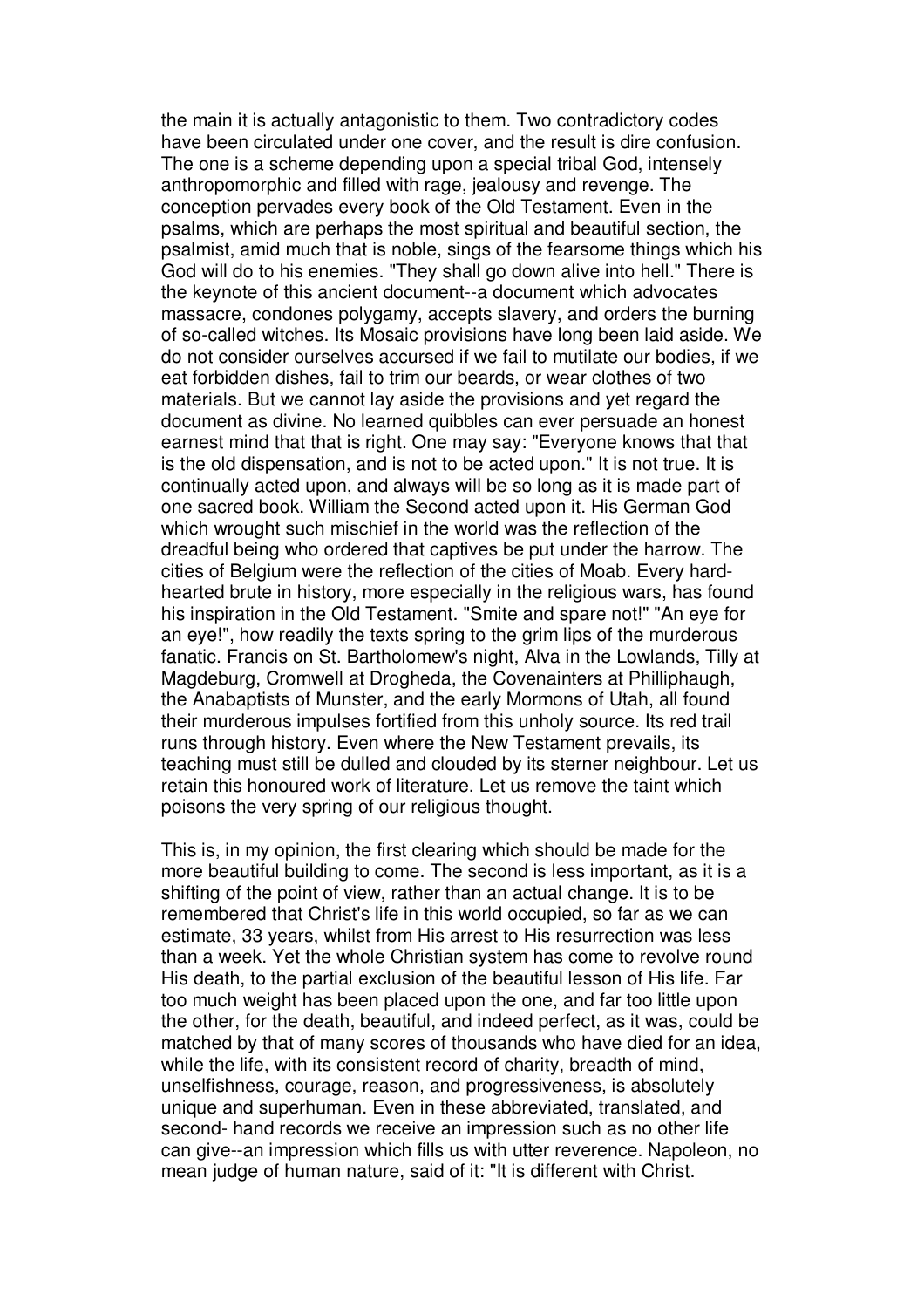Everything about Him astonishes me. His spirit surprises me, and His will confounds me. Between Him and anything of this world there is no possible comparison. He is really a being apart. The nearer I approach Him and the closer I examine Him, the more everything seems above me."

It is this wonderful life, its example and inspiration, which was the real object of the descent of this high spirit on to our planet. If the human race had earnestly centred upon that instead of losing itself in vain dreams of vicarious sacrifices and imaginary falls, with all the mystical and contentious philosophy which has centred round the subject, how very different the level of human culture and happiness would be to- day! Such theories, with their absolute want of reason or morality, have been the main cause why the best minds have been so often alienated from the Christian system and proclaimed themselves materialists. In contemplating what shocked their instincts for truth they have lost that which was both true and beautiful. Christ's death was worthy of His life, and rounded off a perfect career, but it is the life which He has left as the foundation for the permanent religion of mankind. All the religious wars, the private feuds, and the countless miseries of sectarian contention, would have been at least minimised, if not avoided, had the bare example of Christ's life been adopted as the standard of conduct and of religion.

But there are certain other considerations which should have weight when we contemplate this life and its efficacy as an example. One of these is that the very essence of it was that He critically examined religion as He found it, and brought His robust common sense and courage to bear in exposing the shams and in pointing out the better path. THAT is the hall-mark of the true follower of Christ, and not the mute acceptance of doctrines which are, upon the face of them, false and pernicious, because they come to us with some show of authority. What authority have we now, save this very life, which could compare with those Jewish books which were so binding in their force, and so immutably sacred that even the misspellings or pen-slips of the scribe, were most carefully preserved? It is a simple obvious fact that if Christ had been orthodox, and had possessed what is so often praised as a "child-like faith," there could have been no such thing as Christianity. Let reformers who love Him take heart as they consider that they are indeed following in the footsteps of the Master, who has at no time said that the revelation which He brought, and which has been so imperfectly used, is the last which will come to mankind. In our own times an equally great one has been released from the centre of all truth, which will make as deep an impression upon the human race as Christianity, though no predominant figure has yet appeared to enforce its lessons. Such a figure has appeared once when the days were ripe, and I do not doubt that this may occur once more.

One other consideration must be urged. Christ has not given His message in the first person. If He had done so our position would be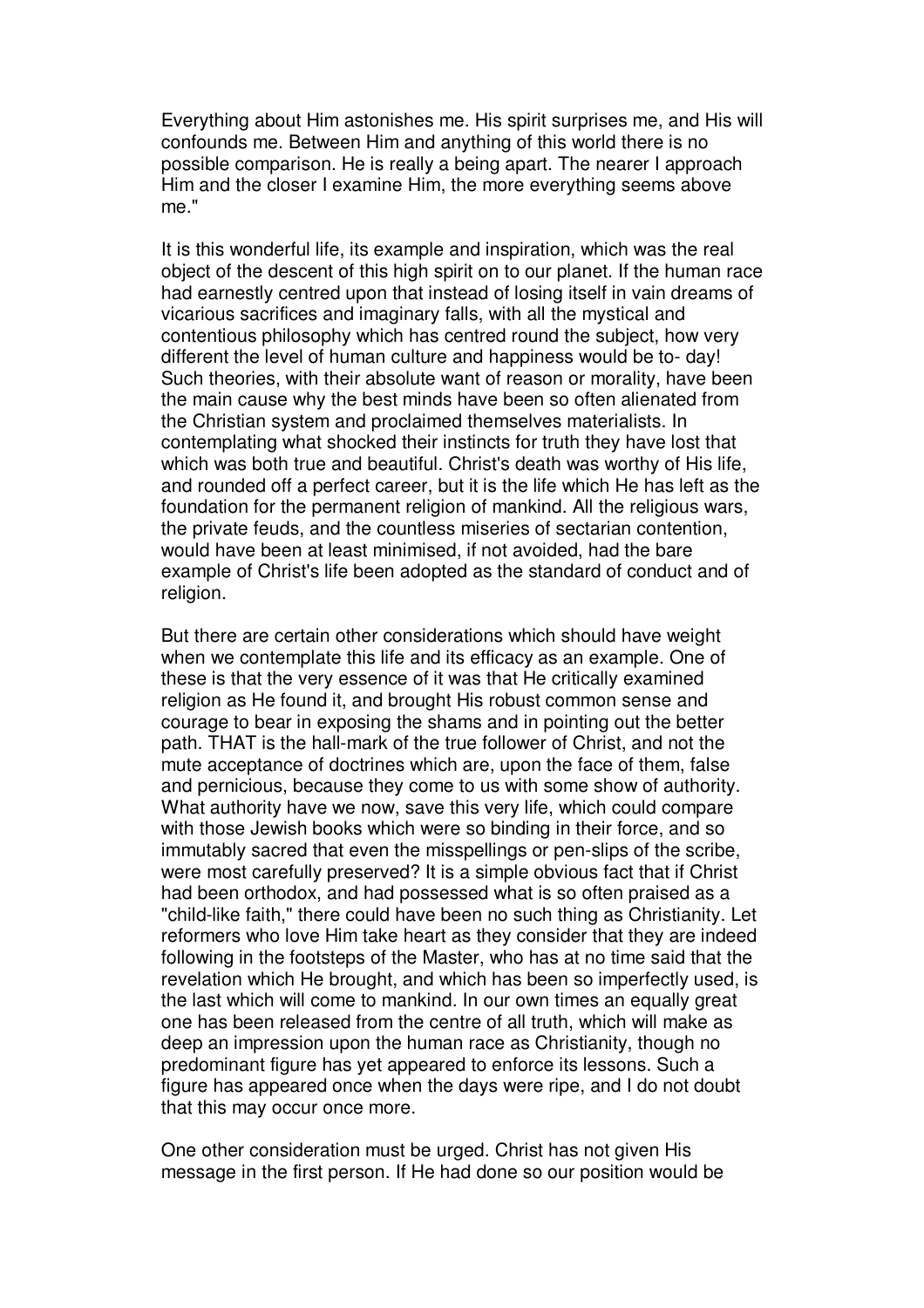stronger. It has been repeated by the hearsay and report of earnest but ill-educated men. It speaks much for education in the Roman province of Judea that these fishermen, publicans and others could even read or write. Luke and Paul were, of course, of a higher class, but their information came from their lowly predecessors. Their account is splendidly satisfying in the unity of the general impression which it produces, and the clear drawing of the Master's teaching and character. At the same time it is full of inconsistencies and contradictions upon immaterial matters. For example, the four accounts of the resurrection differ in detail, and there is no orthodox learned lawyer who dutifully accepts all four versions who could not shatter the evidence if he dealt with it in the course of his profession. These details are immaterial to the spirit of the message. It is not common sense to suppose that every item is inspired, or that we have to make no allowance for imperfect reporting, individual convictions, oriental phraseology, or faults of translation. These have, indeed, been admitted by revised versions. In His utterance about the letter and the spirit we could almost believe that Christ had foreseen the plague of texts from which we have suffered, even as He Himself suffered at the hands of the theologians of His day, who then, as now, have been a curse to the world. We were meant to use our reasons and brains in adapting His teaching to the conditions of our altered lives and times. Much depended upon the society and mode of expression which belonged to His era. To suppose in these days that one has literally to give all to the poor, or that a starved English prisoner should literally love his enemy the Kaiser, or that because Christ protested against the lax marriages of His day therefore two spouses who loathe each other should be for ever chained in a life servitude and martyrdom- all these assertions are to travesty His teaching and to take from it that robust quality of common sense which was its main characteristic. To ask what is impossible from human nature is to weaken your appeal when you ask for what is reasonable.

It has already been stated that of the three headings under which reforms are grouped, the exclusion of the old dispensation, the greater attention to Christ's life as compared to His death, and the new spiritual influx which is giving us psychic religion, it is only on the latter that one can quote the authority of the beyond. Here, however, the case is really understated. In regard to the Old Testament I have never seen the matter treated in a spiritual communication. The nature of Christ, however, and His teaching, have been expounded a score of times with some variation of detail, but in the main as reproduced here. Spirits have their individuality of view, and some carry over strong earthly prepossessions which they do not easily shed; but reading many authentic spirit communications one finds that the idea of redemption is hardly ever spoken of, while that of example and influence is for ever insisted upon. In them Christ is the highest spirit known, the son of God, as we all are, but nearer to God, and therefore in a more particular sense His son. He does not, save in most rare and special cases, meet us when we die. Since souls pass over, night and day, at the rate of about 100 a minute, this would seem self-evident. After a time we may be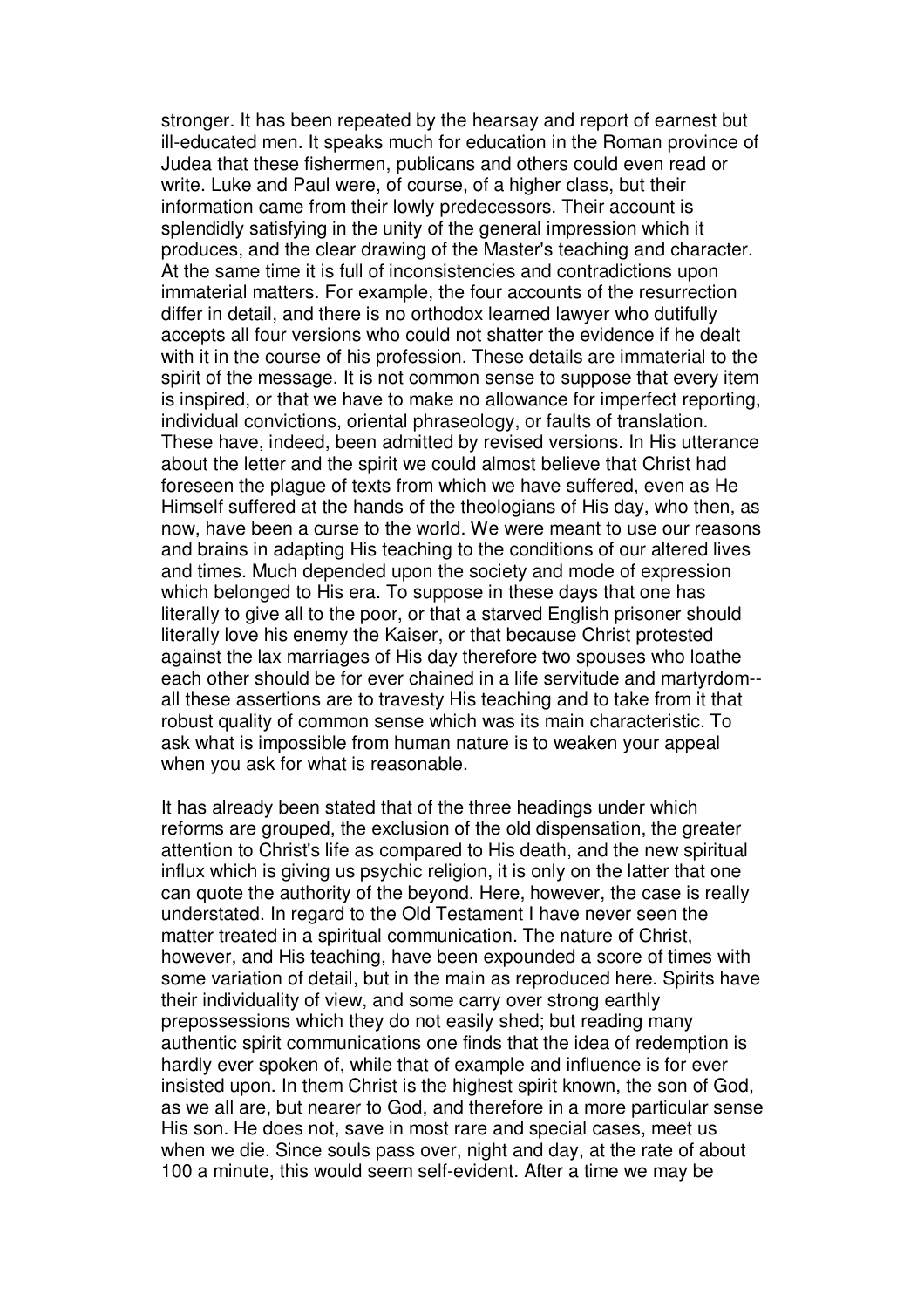admitted to His presence, to find a most tender, sympathetic and helpful comrade and guide, whose spirit influences all things even when His bodily presence is not visible. This is the general teaching of the other world communications concerning Christ, the gentle, loving and powerful spirit which broods ever over that world which, in all its many spheres, is His special care.

Before passing to the new revelation, its certain proofs and its definite teaching, let us hark back for a moment upon the two points which have already been treated. They are not absolutely vital points. The fresh developments can go on and conquer the world without them. There can be no sudden change in the ancient routine of our religious habits, nor is it possible to conceive that a congress of theologians could take so heroic a step as to tear the Bible in twain, laying one half upon the shelf and one upon the table. Neither is it to be expected that any formal pronouncements could ever be made that the churches have all laid the wrong emphasis upon the story of Christ. Moral courage will not rise to such a height. But with the spiritual quickening and the greater earnestness which will have their roots in this bloody passion of mankind, many will perceive what is reasonable and true, so that even if the Old Testament should remain, like some obsolete appendix in the animal frame, to mark a lower stage through which development has passed, it will more and more be recognised as a document which has lost all validity and which should no longer be allowed to influence human conduct, save by way of pointing out much which we may avoid. So also with the teaching of Christ, the mystical portions may fade gently away, as the grosser views of eternal punishment have faded within our own lifetime, so that while mankind is hardly aware of the change the heresy of today will become the commonplace of tomorrow.

These things will adjust themselves in God's own time. What is, however, both new and vital are those fresh developments which will now be discussed. In them may be found the signs of how the dry bones may be stirred, and how the mummy may be quickened with the breath of life. With the actual certainty of a definite life after death, and a sure sense of responsibility for our own spiritual development, a responsibility which cannot be put upon any other shoulders, however exalted, but must be borne by each individual for himself, there will come the greatest reinforcement of morality which the human race has ever known. We are on the verge of it now, but our descendants will look upon the past century as the culmination of the dark ages when man lost his trust in God, and was so engrossed in his temporary earth life that he lost all sense of spiritual reality.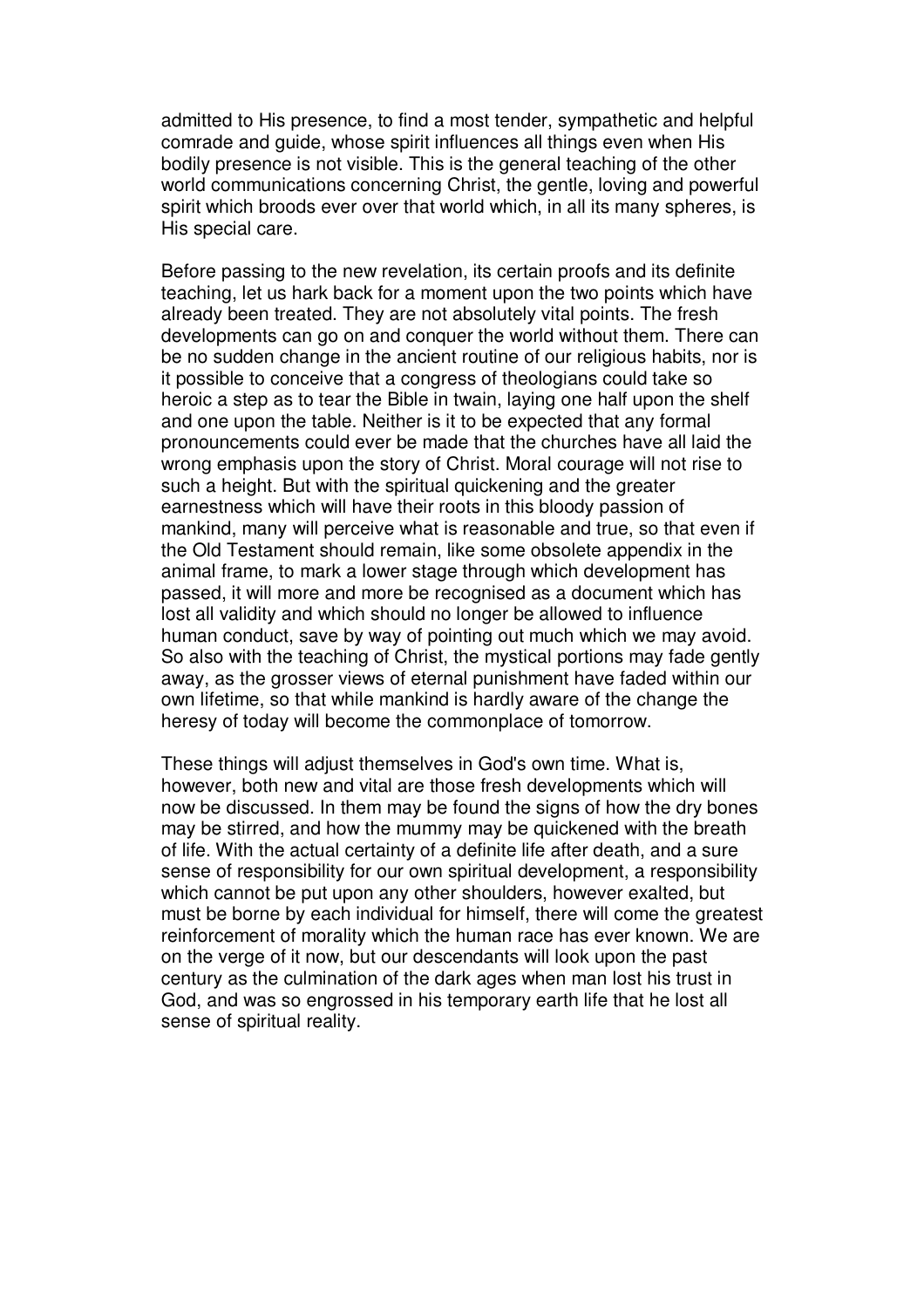#### **- C ha p t e r 2 -**

# **The Dawning of the Light \_\_\_\_\_\_\_\_\_\_\_\_\_\_\_\_\_\_\_\_\_\_\_\_\_\_\_\_\_\_\_\_\_\_\_\_\_\_\_\_\_\_\_**

**SOME** sixty years ago that acute thinker Lord Brougham remarked that in the clear sky of scepticism he saw only one small cloud drifting up and that was Modern Spiritualism. It was a curiously inverted simile, for one would surely have expected him to say that in the drifting clouds of scepticism he saw one patch of clear sky, but at least it showed how conscious he was of the coming importance of the movement. Ruskin, too, an equally agile mind, said that his assurance of immortality depended upon the observed facts of Spiritualism. Scores, and indeed hundreds, of famous names could be quoted who have subscribed the same statement, and whose support would dignify any cause upon earth. They are the higher peaks who have been the first to catch the light, but the dawn will spread until none are too lowly to share it. Let us turn, therefore, and inspect this movement which is most certainly destined to revolutionise human thought and action as none other has done within the Christian era. We shall look at it both in its strength and in its weakness, for where one is dealing with what one knows to be true one can fearlessly insist upon the whole of the truth.

The movement which is destined to bring vitality to the dead and cold religions has been called "Modern Spiritualism." The "modern" is good, since the thing itself, in one form or another, is as old as history, and has always, however obscured by forms, been the red central glow in the depths of all religious ideas, permeating the Bible from end to end. But the word "Spiritualism" has been so befouled by wicked charlatans, and so cheapened by many a sad incident, that one could almost wish that some such term as "psychic religion" would clear the subject of old prejudices, just as mesmerism, after many years of obloquy, was rapidly accepted when its name was changed to hypnotism. On the other hand, one remembers the sturdy pioneers who have fought under this banner, and who were prepared to risk their careers, their professional success, and even their reputation for sanity, by publicly asserting what they knew to be the truth.

Their brave, unselfish devotion must do something to cleanse the name for which they fought and suffered. It was they who nursed the system which promises to be, not a new religion--it is far too big for that--but part of the common heritage of knowledge shared by the whole human race. Perfected Spiritualism, however, will probably bear about the same relation to the Spiritualism of 1850 as a modern locomotive to the bubbling little kettle which heralded the era of steam. It will end by being rather the proof and basis of all religions than a religion in itself. We have already too many religions--but too few proofs.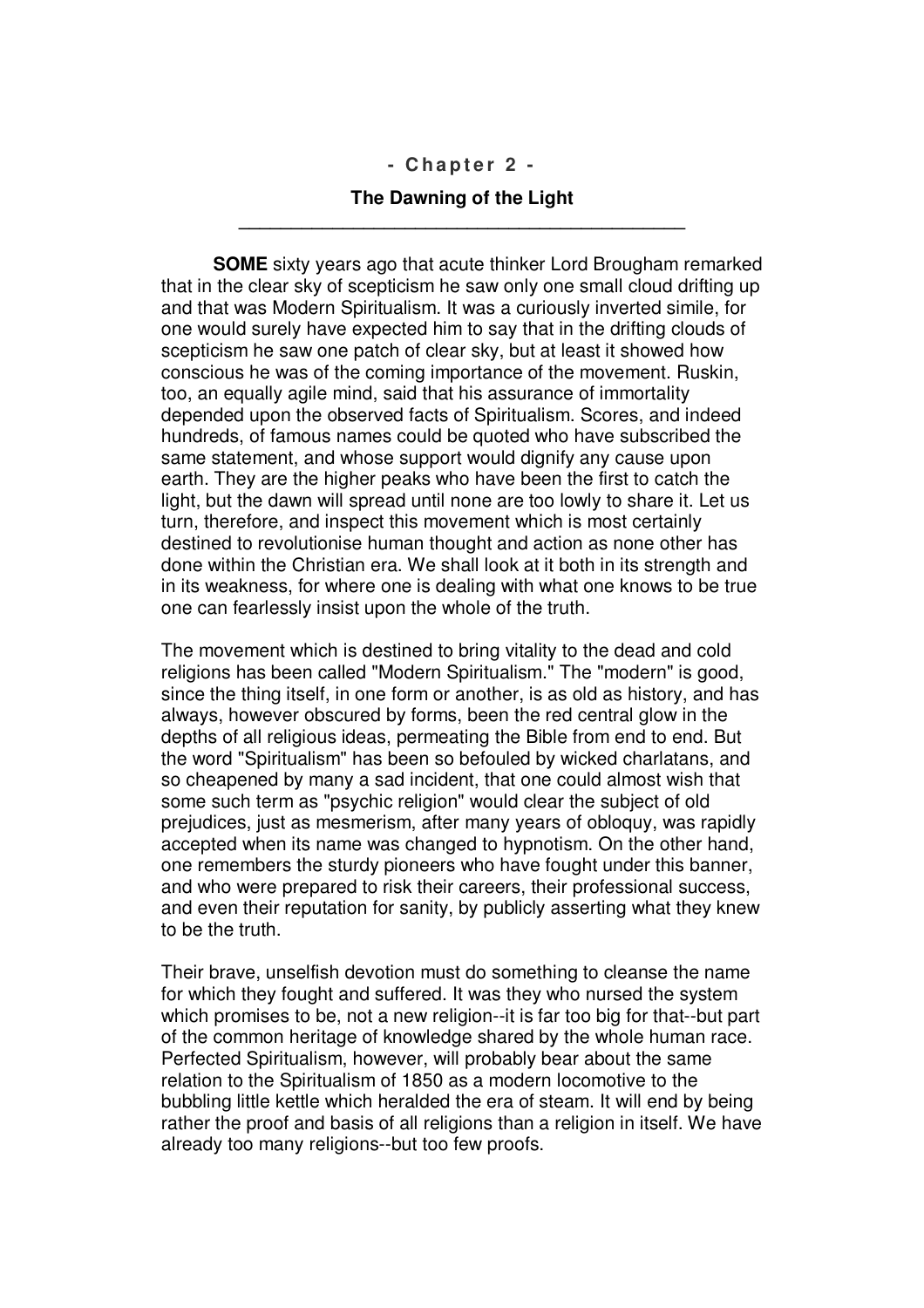Those first manifestations at Hydesville varied in no way from many of which we have record in the past, but the result arising from them differed very much, because, for the first time, it occurred to a human being not merely to listen to inexplicable sounds, and to fear them or marvel at them, but to establish communication with them. John Wesley's father might have done the same more than a century before had the thought occurred to him when he was a witness of the manifestations at Epworth in 1726. It was only when the young Fox girl struck her hands together and cried "Do as I do" that there was instant compliance, and consequent proof of the presence of an INTELLIGENT invisible force, thus differing from all other forces of which we know. The circumstances were humble, and even rather sordid, upon both sides of the veil, human and spirit, yet it was, as time will more and more clearly show, one of the turning points of the world's history, greater far than the fall of thrones or the rout of armies. Some artist of the future will draw the scene--the sitting-room of the wooden, shack-like house, the circle of half-awed and half- critical neighbours, the child clapping her hands with upturned laughing face, the dark corner shadows where these strange new forces seem to lurk--forces often apparent, and now come to stay and to effect the complete revolution of human thought. We may well ask why should such great results arise from such petty sources? So argued the highbrowed philosophers of Greece and Rome when the outspoken Paul, with the fisherman Peter and his half-educated disciples, traversed all their learned theories, and with the help of women, slaves, and schismatic Jews, subverted their ancient creeds. One can but answer that Providence has its own way of attaining its, results, and that it seldom conforms to our opinion of what is most appropriate.

We have a larger experience of such phenomena now, and we can define with some accuracy what it was that happened at Hydesville in the year 1848. We know that these matters are governed by law and by conditions as much as any other phenomena of the universe, though at the moment it seemed to the public to be an isolated and irregular outburst. On the one hand, you had a material, earth-bound spirit of a low order of development which needed a physical medium in order to be able to indicate its presence. On the other, you had that rare thing, a good physical medium. The result followed as surely as the flash follows when the electric battery and wire are both properly adjusted. Corresponding experiments, where effect, and cause duly follow, are being worked out at the present moment by Professor Crawford, of Belfast, as detailed in his two recent books, where he shows that there is an actual loss of weight of the medium in exact proportion to the physical phenomenon produced.[1] The whole secret of mediumship on this material side appears to lie in the power, quite independent of oneself, of passively giving up some portion of one's bodily substance for the use of outside influences. Why should some have this power and some not? We do not know--nor do we know why one should have the ear for music and another not. Each is born in us, and each has little connection with our moral natures. At first it was only physical mediumship which was known, and public attention centred upon moving tables, automatic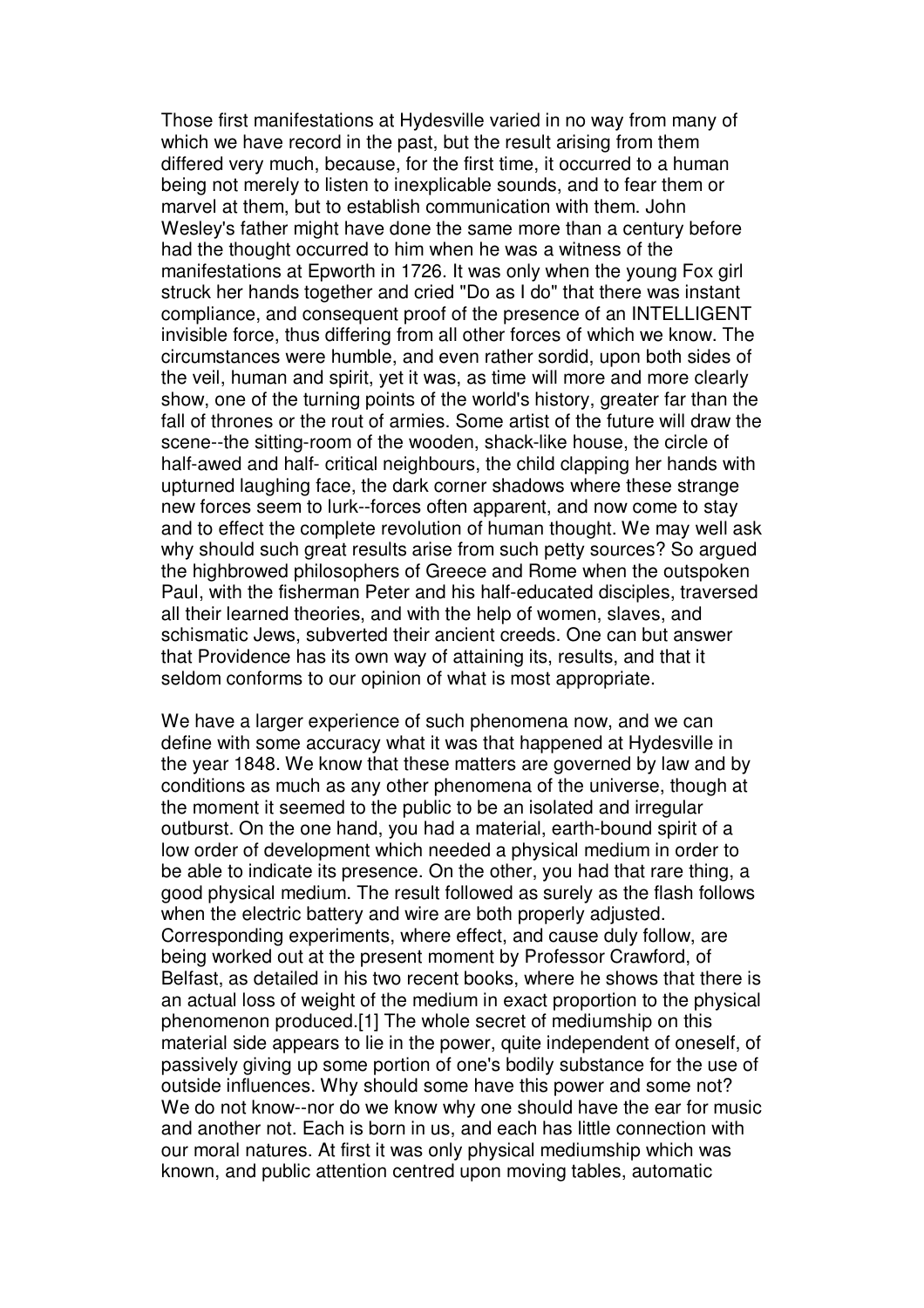musical instruments, and other crude but obvious examples of outside influence, which were unhappily very easily imitated by rogues. Since then we have learned that there are many forms of mediumship, so different from each other that an expert at one may have no powers at all at the other. The automatic writer, the clairvoyant, the crystal-seer, the trance speaker, the photographic medium, the direct voice medium, and others, are all, when genuine, the manifestations of one force, which runs through varied channels as it did in the gifts ascribed to the disciples. The unhappy outburst of roguery was helped, no doubt, by the need for darkness claimed by the early experimenters--a claim which is by no means essential, since the greatest of all mediums, D. D. Home, was able by the exceptional strength of his powers to dispense with it. At the same time the fact that darkness rather than light, and dryness rather than moisture, are helpful to good results has been abundantly manifested, and points to the physical laws which underlie the phenomena. The observation made long afterwards that wireless telegraphy, another etheric force, acts twice as well by night as by day, may, corroborate the general conclusions of the early Spiritualists, while their assertion that the least harmful light is red light has a suggestive analogy in the experience of the photographer.

[1] "The Reality of Psychic Phenomena." "Experiences in Psychical Science." (Watkins.)

There is no space here for the history of the rise and development of the movement. It provoked warm adhesion and fierce opposition from the start. Professor Hare and Horace Greeley were among the educated minority who tested and endorsed its truth. It was disfigured by many grievous incidents, which may explain but does not excuse the perverse opposition which it encountered in so many quarters. This opposition was really largely based upon the absolute materialism of the age, which would not admit that there could exist at the present moment such conditions as might be accepted in the far past. When actually brought in contact with that life beyond the grave which they professed to believe in, these people winced, recoiled, and declared it impossible. The science of the day was also rooted in materialism, and discarded all its own very excellent axioms when it was faced by an entirely new and unexpected proposition. Faraday declared that in approaching a new subject one should make up one's mind a priori as to what is possible and what is not! Huxley said that the messages, EVEN IF TRUE, "interested him no more than the gossip of curates in a cathedral city." Darwin said: "God help us if we are to believe such things." Herbert Spencer declared against it, but had no time to go into it. At the same time all science did not come so badly out of the ordeal. As already mentioned, Professor Hare, of Philadelphia, inventor, among other things, of the oxy- hydrogen blow-pipe, was the first man of note who had the moral courage, after considerable personal investigation, to declare that these new and strange developments were true. He was followed by many medical men, both in America and in Britain, including Dr. Elliotson, one of the leaders of free thought in this country. Professor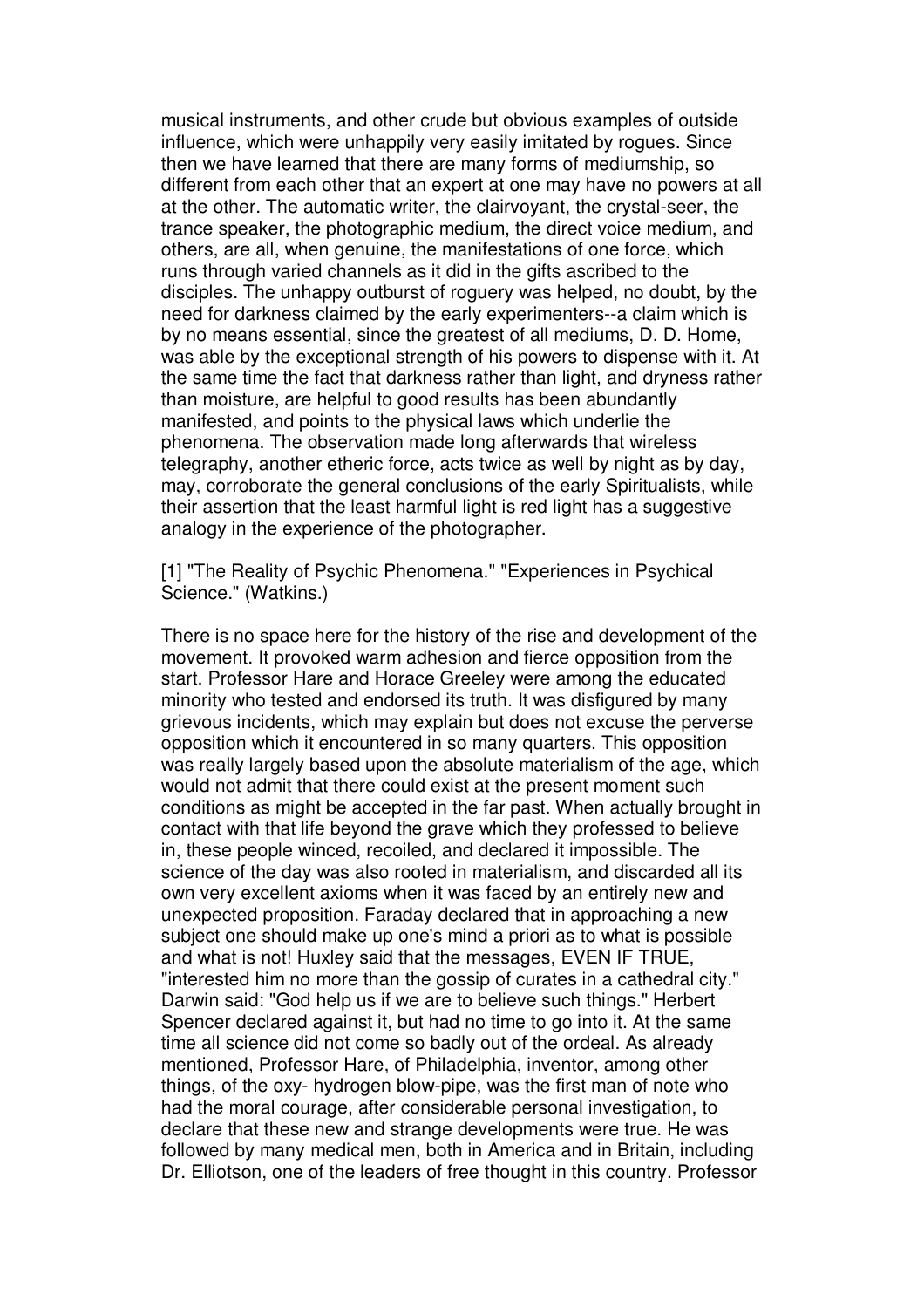Crookes, the most rising chemist in Europe, Dr. Russel Wallace the great naturalist, Varley the electrician, Flammarion the French astronomer, and many others, risked their scientific reputations in their brave assertions of the truth. These men were not credulous fools. They saw and deplored the existence of frauds. Crookes' letters upon the subject are still extant. In very many cases it was the Spiritualists themselves who exposed the frauds. They laughed, as the public laughed, at the sham Shakespeares and vulgar Caesars who figured in certain seance rooms. They deprecated also the low moral tone which would turn such powers to prophecies about the issue of a race or the success of a speculation. But they had that broader vision and sense of proportion which assured them that behind all these follies and frauds there lay a mass of solid evidence which could not be shaken, though like all evidence, it had to be examined before it could be appreciated. They were not such simpletons as to be driven away from a great truth because there are some dishonest camp followers who hang upon its skirts.

A great centre of proof and of inspiration lay during those early days in Mr. D. D. Home, a Scottish-American, who possessed powers which make him one of the most remarkable personalities of whom we have any record. Home's life, written by his second wife, is a book which deserves very careful reading. This man, who in some aspects was more than a man, was before the public for nearly thirty years. During that time he never received payment for his services, and was always ready, to put himself at the disposal of any bona-fide and reasonable enquirer. His phenomena were produced in full light, and it was immaterial to him whether the sittings were in his own rooms or in those of his friends. So high were his principles that upon one occasion, though he was a man of moderate means and less than moderate health, he refused the princely fee of two thousand pounds offered for a single sitting by the Union Circle in Paris.

As to his powers, they seem to have included every form of mediumship in the highest degree--self-levitation, as witnessed by hundreds of credible witnesses; the handling of fire, with the power of conferring like immunity upon others; the movement without human touch of heavy objects; the visible materialisation of spirits; miracles of healing; and messages from the dead, such as that which converted the hard-headed Scot, Robert Chambers, when Home repeated to him the actual dying words of his young daughter. All this came from a man of so sweet a nature and of so charitable a disposition, that the union of all qualities would seem almost to justify those who, to Home's great embarrassment, were prepared to place him upon a pedestal above humanity.

The genuineness of his psychic powers has never been seriously questioned, and was as well recognised in Rome and Paris as in London. One incident only darkened his career, and it, was one in which he was blameless, as anyone who carefully weighs the evidence must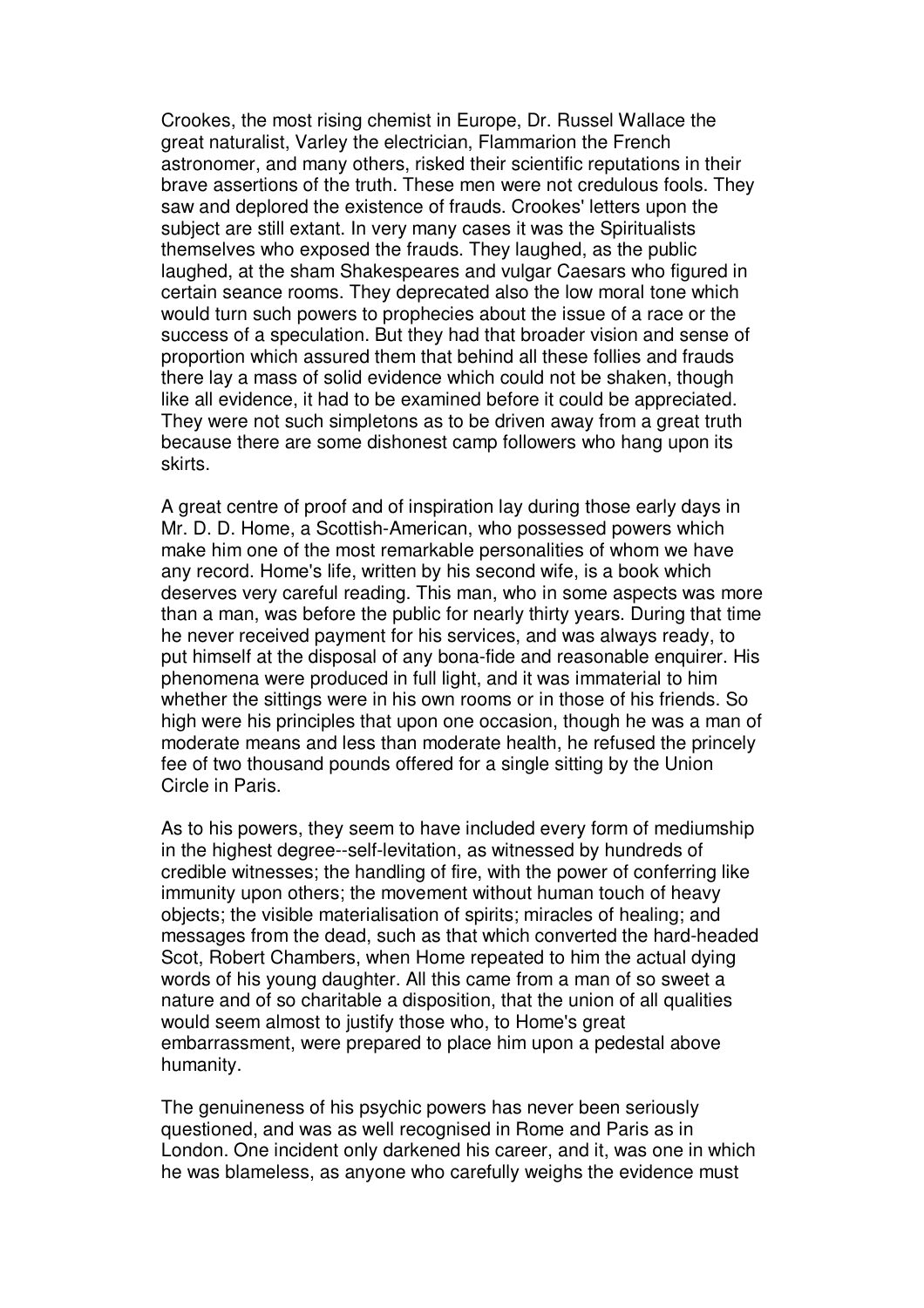admit. I allude to the action taken against him by Mrs. Lyon, who, after adopting him as her son and settling a large sum of money upon him, endeavoured to regain, and did regain, this money by her unsupported assertion that he had persuaded her illicitly to make him the allowance. The facts of his life are, in my judgment, ample proof of the truth of the Spiritualist position, if no other proof at all had been available. It is to be remarked in the career of this entirely honest and unvenal medium that he had periods in his life when his powers deserted him completely, that he could foresee these lapses, and that, being honest and unvenal, he simply abstained from all attempts until the power returned. It is this intermittent character of the gift which is, in my opinion, responsible for cases when a medium who has passed the most rigid tests upon certain occasions is afterwards detected in simulating, very clumsily, the results which he had once successfully accomplished. The real power having failed, he has not the moral courage to admit it, nor the self-denial to forego his fee which he endeavours to earn by a travesty of what was once genuine. Such an explanation would cover some facts which otherwise are hard to reconcile. We must also admit that some mediums are extremely irresponsible and feather-headed people. A friend of mine, who sat with Eusapia Palladino, assured me that he saw her cheat in the most childish and bare-faced fashion, and yet immediately afterwards incidents occurred which were absolutely beyond any, normal powers to produce.

Apart from Home, another episode which marks a stage in the advance of this movement was the investigation and report by the Dialectical Society in the year 1869. This body was composed of men of various learned professions who gathered together to investigate the alleged facts, and ended by reporting that they really WERE facts. They were unbiased, and their conclusions were founded upon results which were very soberly set forth in their report, a most convincing document which, even now in 1919, after the lapse of fifty years, is far more intelligent than the greater part of current opinion upon this subject. None the less, it was greeted by a chorus of ridicule by the ignorant Press of that day, who, if the same men had come to the opposite conclusion in spite of the evidence, would have been ready to hail their verdict as the undoubted end of a pernicious movement.

In the early days, about 1863, a book was written by Mrs. de Morgan, the wife of the well-known mathematician Professor de Morgan, entitled "From Matter to Spirit." There is a sympathetic preface by the husband. The book is still well worth reading, for it is a question whether anyone has shown greater brain power in treating the subject. In it the prophecy is made that as the movement develops the more material phenomena will decrease and their place be taken by the more spiritual, such as automatic writing. This forecast has been fulfilled, for though physical mediums still exist the other more subtle forms greatly predominate, and call for far more discriminating criticism in judging their value and their truth. Two very convincing forms of mediumship, the direct voice and spirit photography, have also become prominent. Each of these presents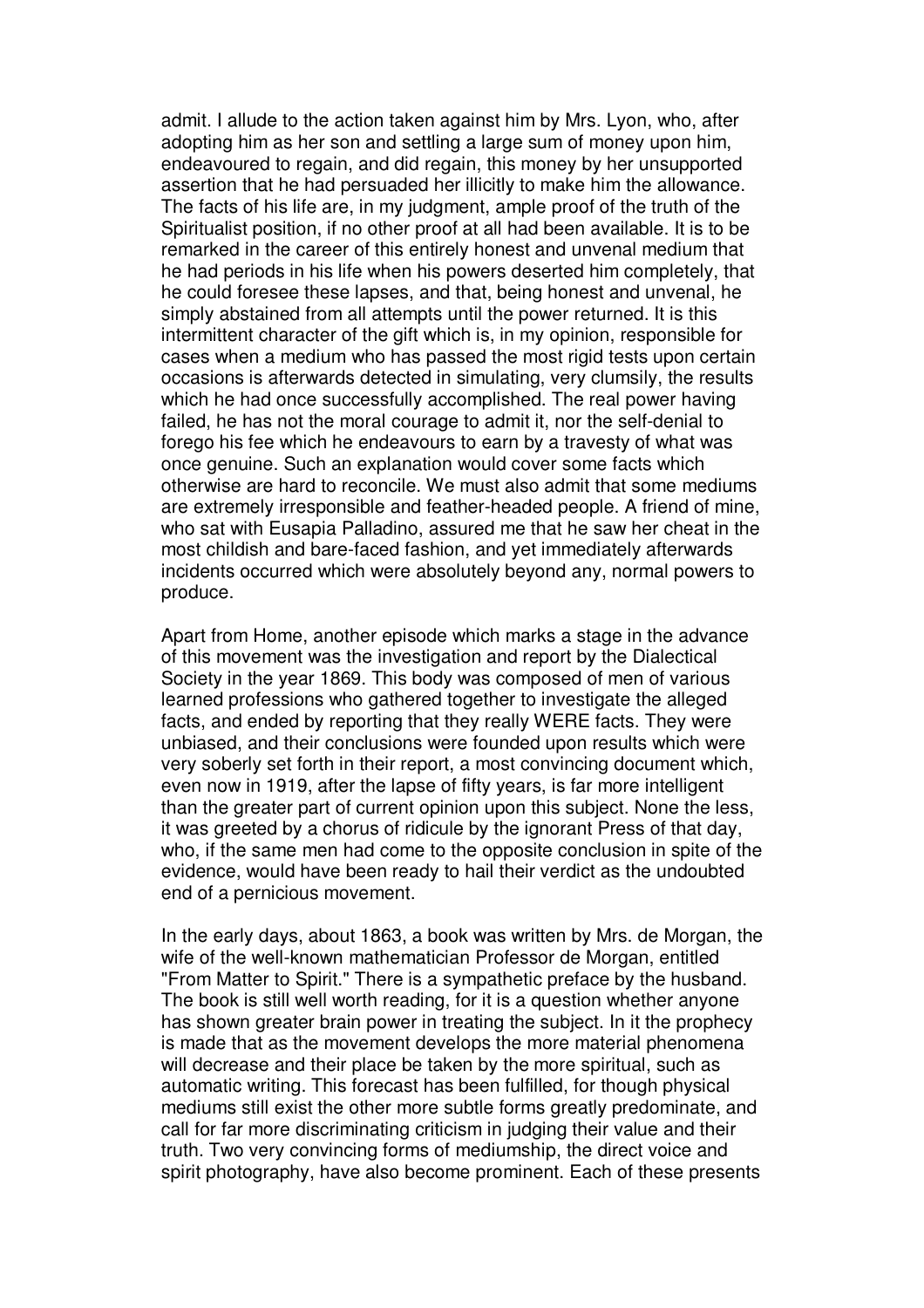such proof that it is impossible for the sceptic to face them, and he can only avoid them by ignoring them.

In the case of the direct voice one of the leading exponents is Mrs. French, an amateur medium in America, whose work is described both by Mr. Funk and Mr. Randall. She is a frail elderly lady, yet in her presence the most masculine and robust voices make communications, even when her own mouth is covered. I have myself investigated the direct voice in the case of four different mediums, two of them amateurs, and can have no doubt of the reality of the voices, and that they are not the effect of ventriloquism. I was more struck by the failures than by the successes, and cannot easily forget the passionate pantings with which some entity strove hard to reveal his identity to me, but without success. One of these mediums was tested afterwards by having the mouth filled with coloured water, but the voice continued as before.

As to spirit photography, the most successful results are obtained by the Crewe circle in England, under the mediumship of Mr. Hope and Mrs. Buxton.[2] I have seen scores of these photographs, which in several cases reproduce exact images of the dead which do not correspond with any pictures of them taken during life. I have seen father, mother, and dead soldier son, all taken together with the dead son looking far the happier and not the least substantial of the three. It is in these varied forms of proof that the impregnable strength of the evidence lies, for how absurd do explanations of telepathy, unconscious cerebration or cosmic memory become when faced by such phenomena as spirit photography, materialisation, or the direct voice. Only one hypothesis can cover every branch of these manifestations, and that is the system of extraneous life and action which has always, for seventy years, held the field for any reasonable mind which had impartially considered the facts.

#### [2] See Appendix.

I have spoken of the need for careful and cool-headed analysis in judging the evidence where automatic writing is concerned. One is bound to exclude spirit explanations until all natural ones have been exhausted, though I do not include among natural ones the extreme claims of far-fetched telepathy such as that another person can read in your thoughts things of which you were never yourself aware. Such explanations are not explanations, but mystifications and absurdities, though they seem to have a special attraction for a certain sort of psychical researcher, who is obviously destined to go on researching to the end of time, without ever reaching any conclusion save that of the patience of those who try to follow his reasoning. To give a good example of valid automatic script, chosen out of many which I could quote, I would draw the reader's attention to the facts as to the excavations at Glastonbury, as detailed in "The Gate of Remembrance" by Mr. Bligh Bond. Mr. Bligh Bond, by the way, is not a Spiritualist, but the same cannot be said of the writer of the automatic script, an amateur medium, who was able to indicate the secrets of the buried abbey, which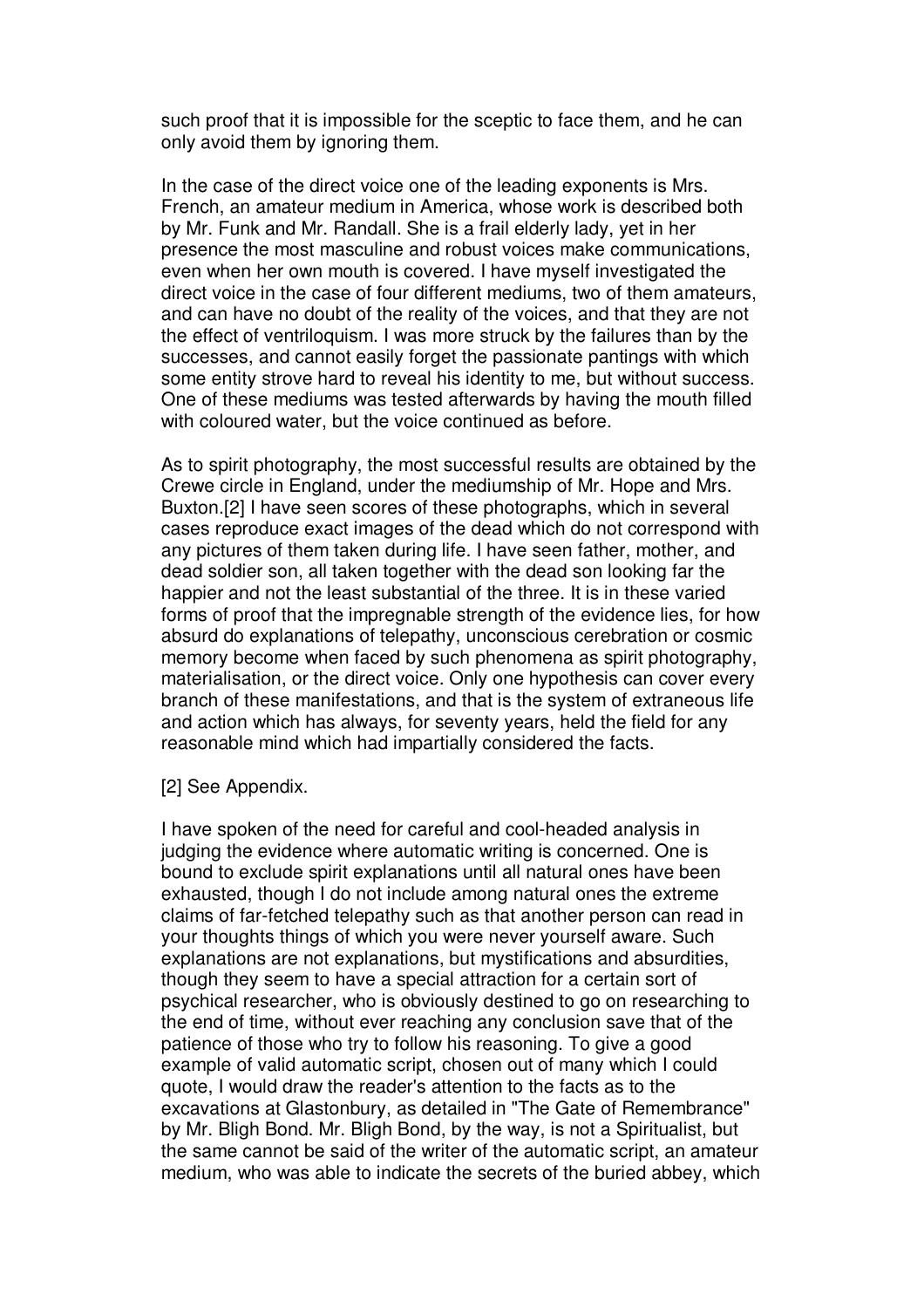were proved to be correct when the ruins were uncovered. I can truly say that, though I have read much of the old monastic life, it has never been brought home to me so closely as by the messages and descriptions of dear old Brother Johannes, the earth-bound spirit--earthbound by his great love for the old abbey in which he had spent his human life. This book, with its practical sequel, may be quoted as an excellent example of automatic writing at its highest, for what telepathic explanation can cover the detailed description of objects which lie unseen by any human eye? It must be admitted, however, that in automatic writing you are at one end of the telephone, if one may use such a simile, and you have, no assurance as to who is at the other end. You may have wildly false messages suddenly interpolated among truthful ones--messages so detailed in their mendacity that it is impossible to think that they are not deliberately false. When once we have accepted the central fact that spirits change little in essentials when leaving the body, and that in consequence the world is infested by many low and mischievous types, one can understand that these untoward incidents are rather a confirmation of Spiritualism than an argument against it. Personally I have received and have been deceived by several such messages. At the same time I can say that after an experience of thirty years of such communications I have never known a blasphemous, an obscene or an unkind sentence come through. I admit, however, that I have heard of such cases. Like attracts like, and one should know one's human company before one joins in such intimate and reverent rites. In clairvoyance the same sudden inexplicable deceptions appear. I have closely followed the work of one female medium, a professional, whose results are so extraordinarily good that in a favourable case she will give the full names of the deceased as well as the most definite and convincing test messages. Yet among this splendid series of results I have notes of several in which she was a complete failure and absolutely wrong upon essentials. How can this be explained? We can only answer that conditions were obviously not propitious, but why or how are among the many problems of the future. It is a profound and most complicated subject, however easily it may be settled by the "ridiculous nonsense" school of critics. I look at the row of books upon the left of my desk as I write, ninety-six solid volumes, many of them annotated and well thumbed, and yet I know that I am like a child wading ankle deep in the margin of an illimitable ocean. But this, at least, I have very clearly realised, that the ocean is there and that the margin is part of it, and that down that shelving shore the human race is destined to move slowly to deeper waters. In the next chapter, I will endeavour to show what is the purpose of the Creator in this strange revelation of new intelligent forces impinging upon our planet. It is this view of the question which must justify the claim that this movement, so long the subject of sneers and ridicule, is absolutely the most important development in the whole history of the human race, so important that, if we could conceive one single man discovering and publishing it, he would rank before Christopher Columbus as a discoverer of new worlds, before Paul as a teacher of new religious truths, and before Isaac Newton as a student of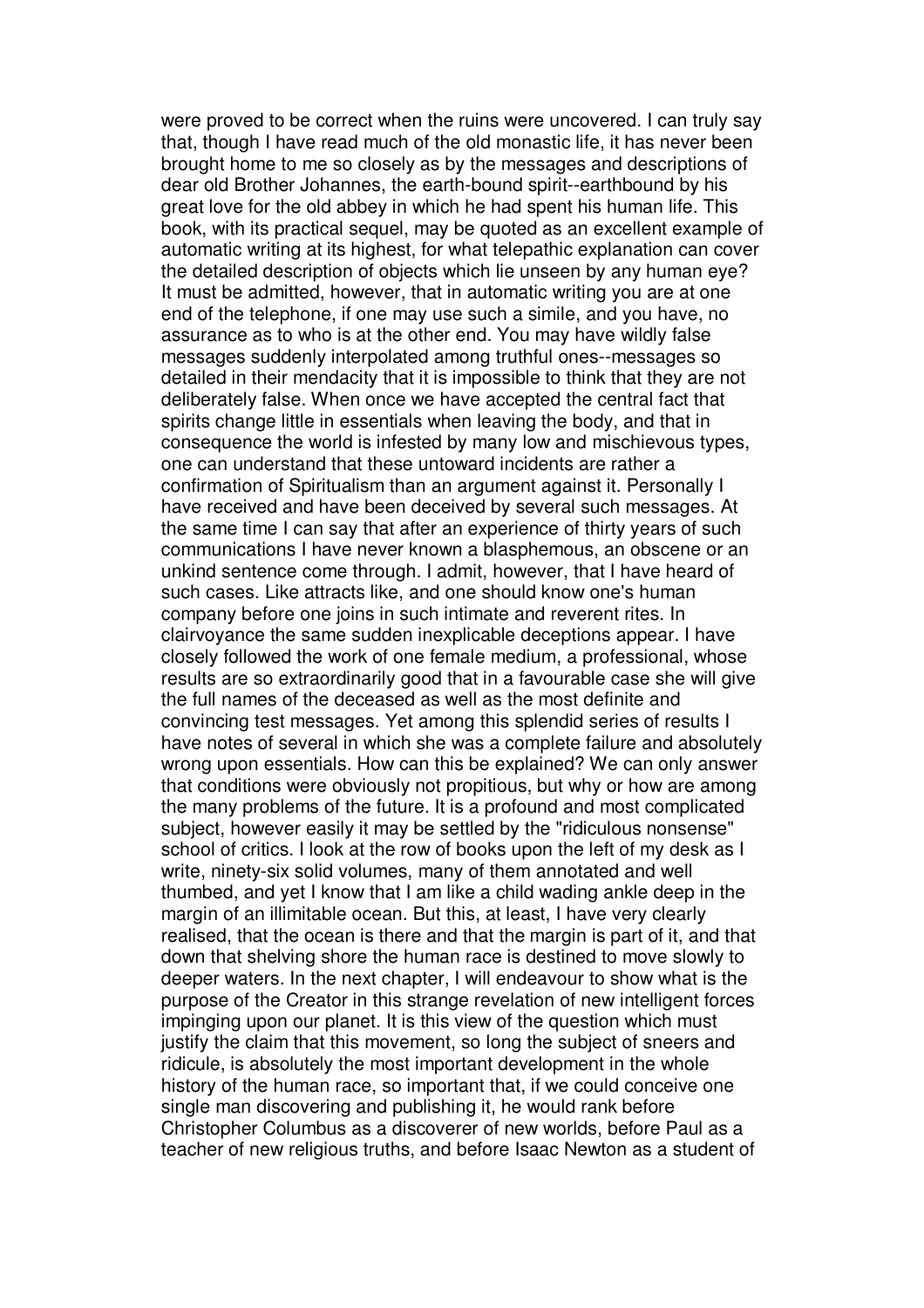the laws of the Universe.

Before opening up this subject there is one consideration which should have due weight, and yet seems continually to be overlooked. The differences between various sects are a very small thing as compared to the great eternal duel between materialism and the spiritual view of the Universe. That is the real fight. It is a fight in which the Churches championed the anti-material view, but they have done it so unintelligently, and have been continually placed in such false positions, that they have always been losing. Since the days of Hume and Voltaire and Gibbon the fight has slowly but steadily rolled in favour of the attack. Then came Darwin, showing with apparent truth, that man has never fallen but always risen. This cut deep into the philosophy of orthodoxy, and it is folly to deny it. Then again came the so-called "Higher Criticism," showing alleged flaws and cracks in the very foundations. All this time the churches were yielding ground, and every retreat gave a fresh jumping-off place for a new assault. It has gone so far that at the present moment a very large section of the people of this country, rich and poor, are out of all sympathy not only with the churches but with the whole Spiritual view. Now, we intervene with our positive knowledge and actual proof--an ally so powerful that we are capable of turning the whole tide of battle and rolling it back for ever against materialism. We can say: "We will meet you on your own ground and show you by material and scientific tests that the soul and personality survive." That is the aim of Psychic Science, and it has been fully attained. It means an end to materialism for ever. And yet this movement, this Spiritual movement, is hooted at and reviled by Rome, by Canterbury and even by Little Bethel, each of them for once acting in concert, and including in their battle line such strange allies as the Scientific Agnostics and the militant Freethinkers. Father Vaughan and the Bishop of London, the Rev. F. B. Meyer and Mr. Clodd, "The Church Times" and "The Freethinker," are united in battle, though they fight with very different battle cries, the one declaring that the thing is of the devil, while the other is equally clear that it does not exist at all. The opposition of the materialists is absolutely intelligent since it is clear that any man who has spent his life in saying "No" to all extramundane forces is, indeed, in a pitiable position when, after many years, he has to recognise that his whole philosophy is built upon sand and that "Yes" was the answer from the beginning. But as to the religious bodies, what words can express their stupidity and want of all proportion in not running halfway and more to meet the greatest ally who has ever intervened to change their defeat into victory? What gifts this all-powerful ally brings with him, and what are the terms of his alliance, will now be considered.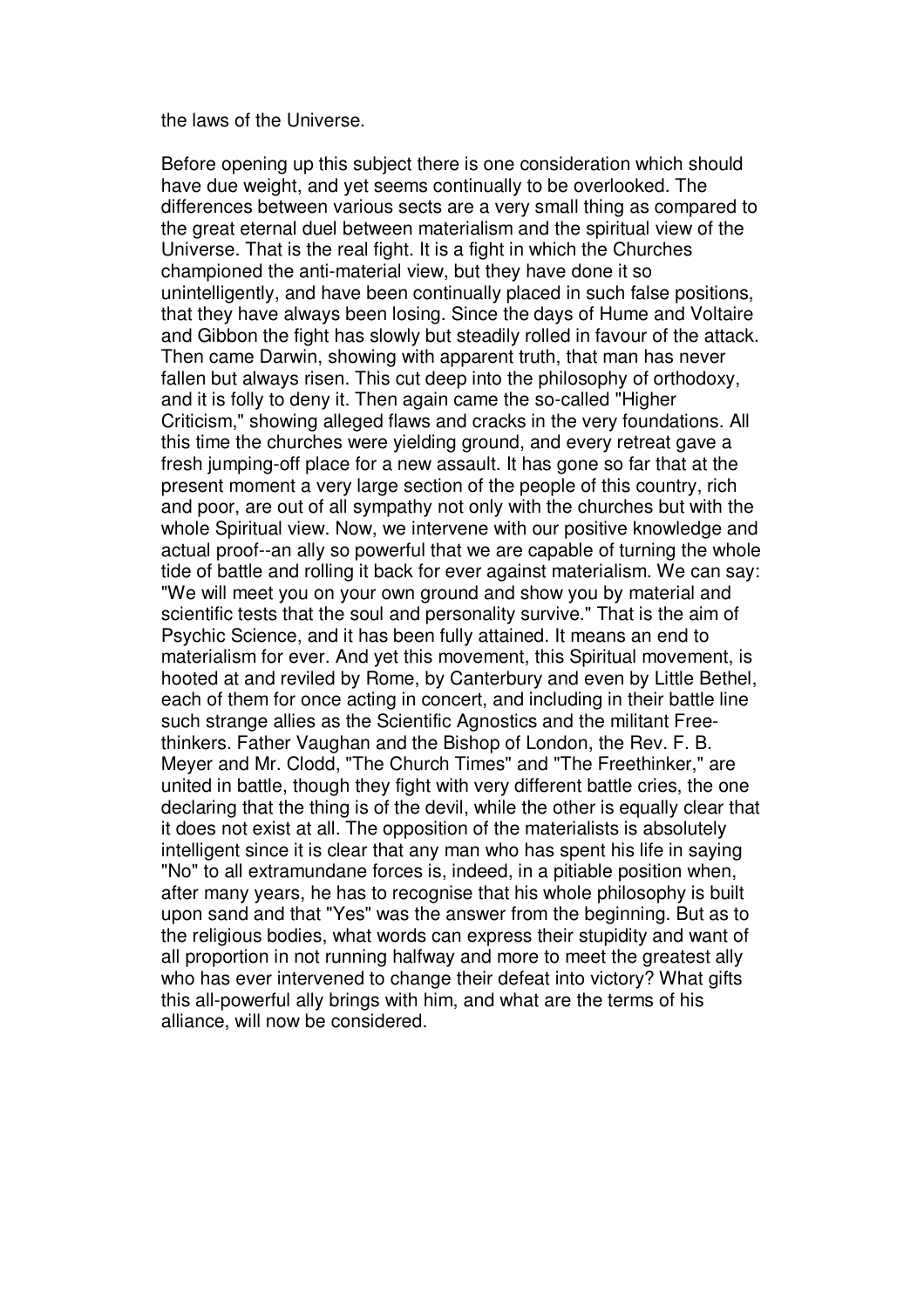#### **- C ha p t e r 3 -**

#### **The Great Argument \_\_\_\_\_\_\_\_\_\_\_\_\_\_\_\_\_\_\_\_\_\_\_\_\_\_\_\_\_\_\_\_\_\_\_\_\_\_\_\_\_\_\_**

**THE** physical basis of all psychic belief is that the soul is a complete duplicate of the body, resembling it in the smallest particular, although constructed in some far more tenuous material. In ordinary conditions these two bodies are intermingled so that the identity of the finer one is entirely obscured. At death, however, and under certain conditions in the course of life, the two divide and can be seen separately. Death differs from the conditions of separation before death in that there is a complete break between the two bodies, and life is carried on entirely by the lighter of the two, while the heavier, like a cocoon from which the living occupant has escaped, degenerates and disappears, the world burying the cocoon with much solemnity by taking little pains to ascertain what has become of its nobler contents. It is a vain thing to urge that science has not admitted this contention, and that the statement is pure dogmatism. The science which has not examined the facts has, it is true, not admitted the contention, but its opinion is manifestly worthless, or at the best of less weight than that of the humblest student of psychic phenomena. The real science which has examined the facts is the only valid authority, and it is practically unanimous. I have made personal appeals to at least one great leader of science to examine the facts, however superficially, without any success, while Sir William Crookes appealed to Sir George Stokes, the Secretary of the Royal Society, one of the most bitter opponents of the movement, to come down to his laboratory and see the psychic force at work, but he took no notice. What weight has science of that sort? It can only be compared to that theological prejudice which caused the Ecclesiastics in the days of Galileo to refuse to look through the telescope which he held out to them.

It is possible to write down the names of fifty professors in great seats of learning who have examined and endorsed these facts, and the list would include many of the greatest intellects which the world has produced in our time--Flammarion and Lombroso, Charles Richet and Russel Wallace, Willie Reichel, Myers, Zollner, James, Lodge, and Crookes. Therefore the facts HAVE been endorsed by the only science that has the right to express an opinion. I have never, in my thirty years of experience, known one single scientific man who went thoroughly into this matter and did not end by accepting the Spiritual solution. Such may exist, but I repeat that I have never heard of him. Let us, then, with confidence examine this matter of the "spiritual body," to use the term made classical by Saint Paul. There are many signs in his writings that Paul was deeply versed in psychic matters, and one of these is his exact definition of the natural and spiritual bodies in the service which is the final farewell to life of every Christian. Paul picked his words, and if he had meant that man consisted of a natural body and a spirit he would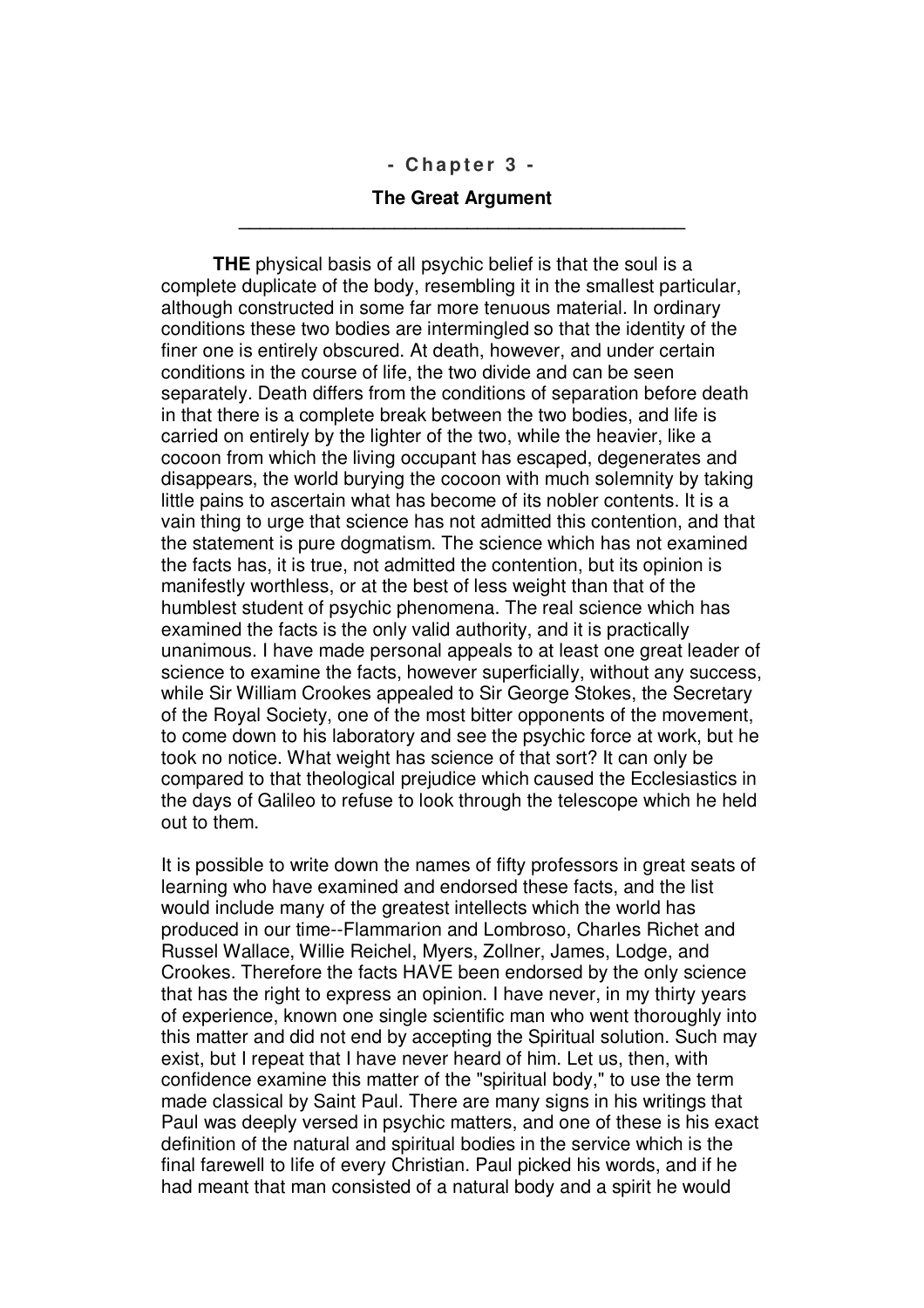have said so. When he said "a spiritual body" he meant a body which contained the spirit and yet was distinct from the ordinary natural body. That is exactly what psychic science has now shown to be true.

When a man has taken hashish or certain other drugs, he not infrequently has the experience that he is standing or floating beside his own body, which he can see stretched senseless upon the couch. So also under anaesthetics, particularly under laughing gas, many people are conscious of a detachment from their bodies, and of experiences at a distance. I have myself seen very clearly my wife and children inside a cab while I was senseless in the dentist's chair. Again, when a man is fainting or dying, and his system in an unstable condition, it is asserted in very many definite instances that he can, and does, manifest himself to others at a distance. These phantasms of the living, which have been so carefully explored and docketed by Messrs. Myers and Gurney, ran into hundreds of cases. Some people claim that by an effort of will they can, after going to sleep, propel their own doubles in the direction which they desire, and visit those whom they wish to see. Thus there is a great volume of evidence--how great no man can say who has not spent diligent years in exploring it--which vouches for the existence of this finer body containing the precious jewels of the mind and spirit, and leaving only gross confused animal functions in its heavier companion.

Mr. Funk, who is a critical student of psychic phenomena, and also the joint compiler of the standard American dictionary, narrates a story in point which could be matched from other sources. He tells of an American doctor of his acquaintance, and he vouches personally for the truth of the incident. This doctor, in the course of a cataleptic seizure in Florida, was aware that he had left his body, which he saw lying beside him. He had none the less preserved his figure and his identity. The thought of some friend at a distance came into his mind, and after an appreciable interval he found himself in that friend's room, half way across the continent. He saw his friend, and was conscious that his friend saw him. He afterwards returned to his own room, stood beside his own senseless body, argued within himself whether he should reoccupy it or not, and finally, duty overcoming inclination, he merged his two frames together and continued his life. A letter from him to his friend explaining matters crossed a letter from the friend, in which he told how he also had been aware of his presence. The incident is narrated in detail in Mr. Funk's "Psychic Riddle."

I do not understand how any man can examine the many instances coming from various angles of approach without recognising that there really is a second body of this sort, which incidentally goes far to account for all stories, sacred or profane, of ghosts, apparitions and visions. Now, what is this second body, and how does it fit into modern religious revelation?

What it is, is a difficult question, and yet when science and imagination unite, as Tyndall said they should unite, to throw a searchlight into the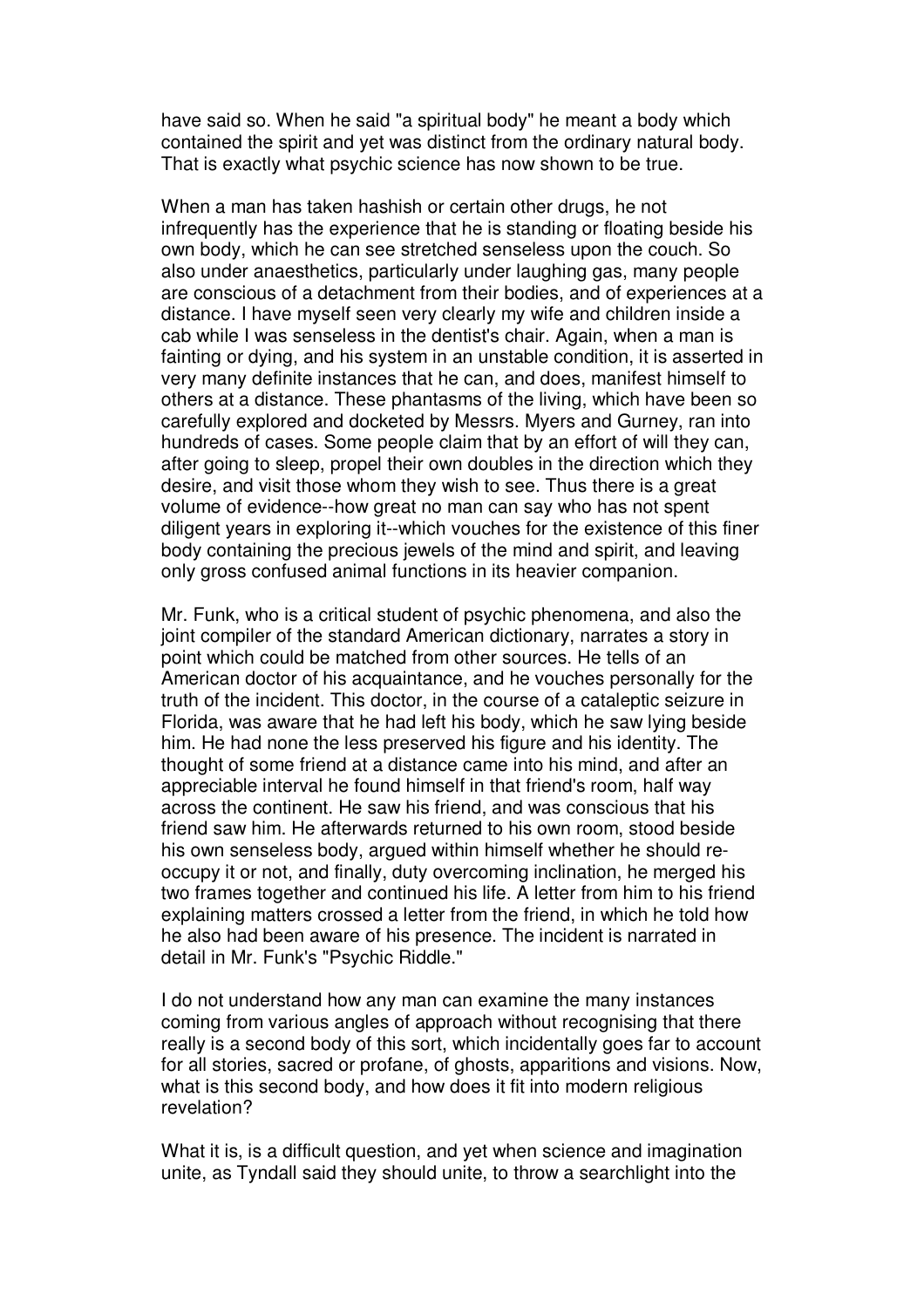unknown, they may produce a beam sufficient to outline vaguely what will become clearer with the future advance of our race. Science has demonstrated that while ether pervades everything the ether which is actually in a body is different from the ether outside it. "Bound" ether is the name given to this, which Fresnel and others have shown to be denser. Now, if this fact be applied to the human body, the result would be that, if all that is visible of that body were removed, there would still remain a complete and absolute mould of the body, formed in bound ether which would be different from the ether around it. This argument is more solid than mere speculation, and it shows that even the soul may come to be defined in terms of matter and is not altogether "such stuff as dreams are made of."

It has been shown that there is some good evidence for the existence of this second body apart from psychic religion, but to those who have examined that religion it is the centre of the whole system, sufficiently real to be recognised by clairvoyants, to be heard by clairaudients, and even to make an exact impression upon a photographic plate. Of the latter phenomenon, of which I have had some very particular opportunities of judging, I have no more doubt than I have of the ordinary photography of commerce. It had already been shown by the astronomers that the sensitized plate is a more delicate recording instrument than the human retina, and that it can show stars upon a long exposure which the eye has never seen. It would appear that the spirit world is really so near to us that a very little extra help under correct conditions of mediumship will make all the difference. Thus the plate, instead of the eye, may bring the loved face within the range of vision, while the trumpet, acting as a megaphone, may bring back the familiar voice where the spirit whisper with no mechanical aid was still inaudible. So loud may the latter phenomenon be that in one case, of which I have the record, the dead man's dog was so excited at hearing once more his master's voice that he broke his chain, and deeply scarred the outside of the séance room door in his efforts to force an entrance.

Now, having said so much of the spirit body, and having indicated that its presence is not vouched for by only one line of evidence or school of thought, let us turn to what happens at the time of death, according to the observation of clairvoyants on this side and the posthumous accounts of the dead upon the other. It is exactly what we should expect to happen, granted the double identity. In a painless and natural process the lighter disengages itself from the heavier, and slowly draws itself off until it stands with the same mind, the same emotions, and an exactly similar body, beside the couch of death, aware of those around and yet unable to make them aware of it, save where that finer spiritual eyesight called clairvoyance exists. How, we may well ask, can it see without the natural organs? How did the hashish victim see his own unconscious body? How did the Florida doctor see his friend? There is a power of perception in the spiritual body which does give the power. We can say no more. To the clairvoyant the new spirit seems like a filmy outline. To the ordinary man it is invisible. To another spirit it would, no doubt, seem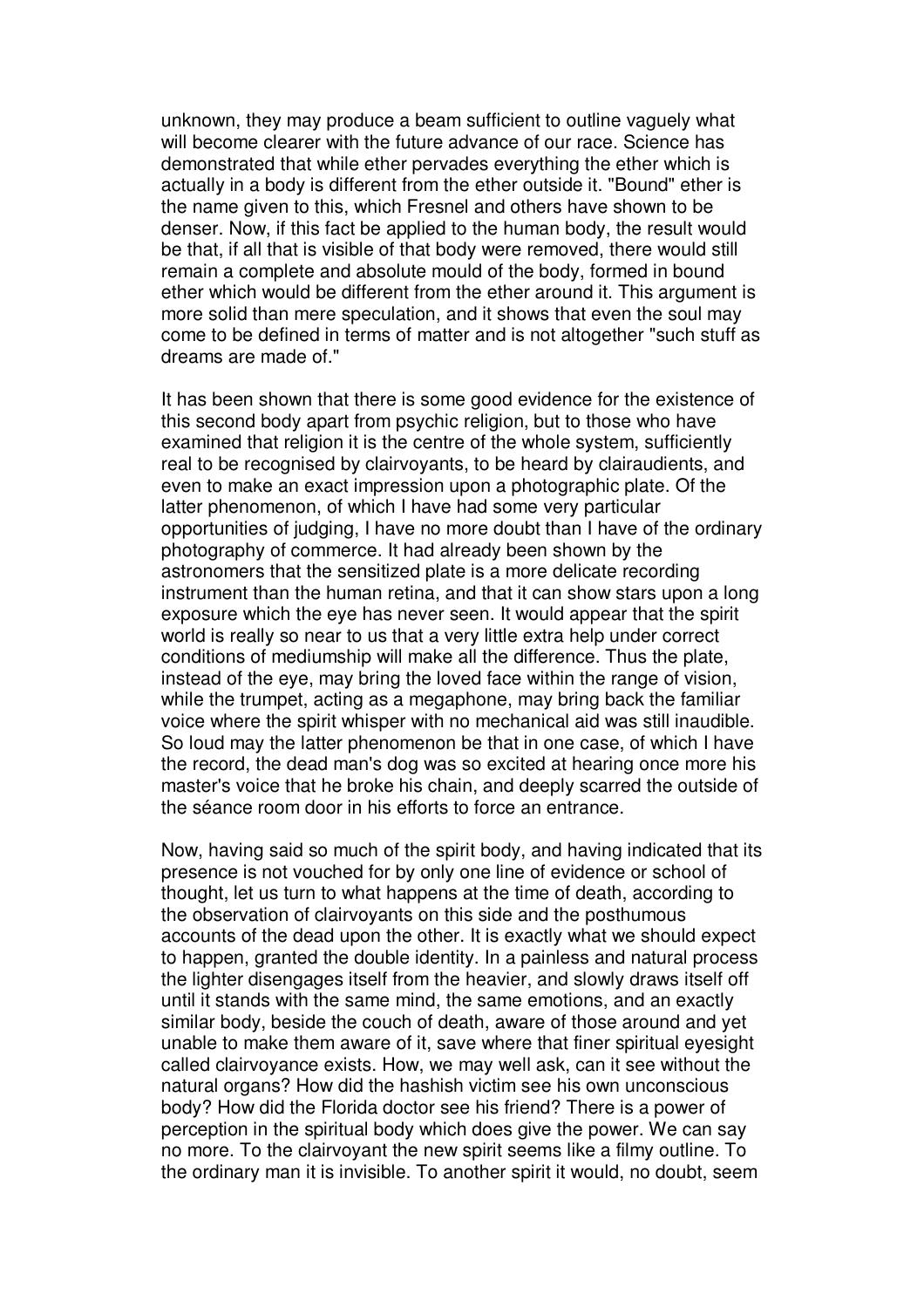as normal and substantial as we appear to each other. There is some evidence that it refines with time, and is therefore nearer to the material at the moment of death or closely after it, than after a lapse of months or years. Hence, it is that apparitions of the dead are most clear and most common about the time of death, and hence also, no doubt, the fact that the cataleptic physician already quoted was seen and recognised by his friend. The meshes of his ether, if the phrase be permitted, were still heavy with the matter from which they had only just been disentangled.

Having disengaged itself from grosser matter, what happens to this spirit body, the precious bark which bears our all in all upon this voyage into unknown seas? Very many accounts have come back to us, verbal and written, detailing the experiences of those who have passed on. The verbal are by trance mediums, whose utterances appear to be controlled by outside intelligences. The written from automatic writers whose script is produced in the same way. At these words the critic naturally and reasonably shies, with a "What nonsense! How can you control the statement of this medium who is consciously or unconsciously pretending to inspiration?" This is a healthy scepticism, and should animate every experimenter who tests a new medium. The proofs must lie in the communication itself. If they are not present, then, as always, we must accept natural rather than unknown explanations. But they are continually present, and in such obvious forms that no one can deny them. There is a certain professional medium to whom I have sent many, mothers who were in need of consolation. I always ask the applicants to report the result to me, and I have their letters of surprise and gratitude before me as I write. "Thank you for this beautiful and interesting experience. She did not make a single mistake about their names, and everything she said was correct." In this case there was a rift between husband and wife before death, but the medium was able, unaided, to explain and clear up the whole matter, mentioning the correct circumstances, and names of everyone concerned, and showing the reasons for the non-arrival of certain letters, which had been the cause of the misunderstanding. The next case was also one of husband and wife, but it is the husband who is the survivor. He says: "It was a most successful sitting. Among other things, I addressed a remark in Danish to my wife (who is a Danish girl), and the answer came back in English without the least hesitation." The next case was again of a man who had lost a very dear male friend. "I have had the most wonderful results with Mrs. ---- to-day. I cannot tell you the joy it has been to me. Many grateful thanks for your help." The next one says: "Mrs. ---- was simply wonderful. If only more people knew, what agony they would be spared." In this case the wife got in touch with the husband, and the medium mentioned correctly five dead relatives who were in his company. The next is a case of mother and son. "I saw Mrs. ---- to-day, and obtained very wonderful results. She told me nearly everything quite correctly--a very few mistakes." The next is similar. "We were quite successful. My boy even reminded me of something that only he and I knew." Says another: "My boy reminded me of the day when he sowed turnip seed upon the lawn. Only he could have known of this." These are fair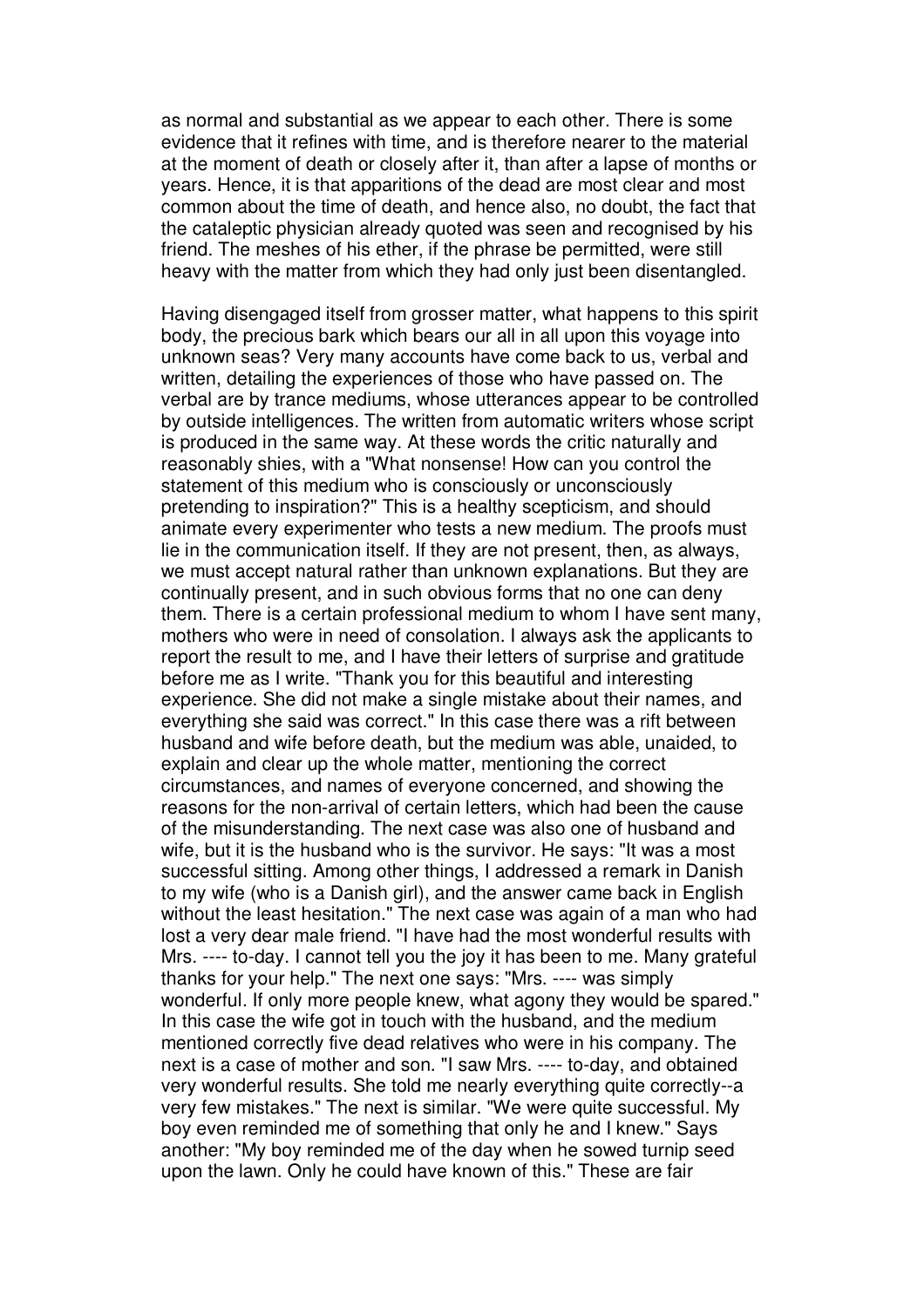samples of the letters, of which I hold a large number. They are from people who present themselves from among the millions living in London, or the provinces, and about whose affairs the medium had no possible normal way of knowing. Of all the very numerous cases which I have sent to this medium I have only had a few which have been complete failures. On quoting my results to Sir Oliver Lodge, he remarked that his own experience with another medium had been almost identical. It is no exaggeration to say that our British telephone systems would probably give a larger proportion of useless calls. How is any critic to get beyond these facts save by ignoring or misrepresenting them? Healthy, scepticism is the basis of all accurate observation, but there comes a time when incredulity means either culpable ignorance or else imbecility, and this time has been long past in the matter of spirit intercourse.

In my own case, this medium mentioned correctly the first name of a lady who had died in our house, gave several very characteristic messages from her, described the only two dogs which we have ever kept, and ended by saying that a young officer was holding up a gold coin by which I would recognise him. I had lost my brother-in-law, an army doctor, in the war, and I had given him a spade guinea for his first fee, which he always wore on his chain. There were not more than two or three close relatives who knew about this incident, so that the test was a particularly good one. She made no incorrect statements, though some were vague. After I had revealed the identity of this medium several pressmen attempted to have test séances with her--a test séance being, in most cases, a séance which begins by breaking every psychic condition and making success most improbable. One of these gentlemen, Mr. Ulyss Rogers, had very fair results. Another sent from "Truth" had complete failure. It must be understood that these powers do not work from the medium, but through the medium, and that the forces in the beyond have not the least sympathy with a smart young pressman in search of clever copy, while they have a very different feeling to a bereaved mother who prays with all her broken heart that some assurance may be given her that the child of her love is not gone from her for ever. When this fact is mastered, and it is understood that "Stand and deliver" methods only excite gentle derision on the other side, we shall find some more intelligent manner of putting things of the spirit to the proof.[3]

#### [3] See Appendix D.

I have dwelt upon these results, which could be matched by other mediums, to show that we have solid and certain reasons to say that the verbal reports are not from the mediums themselves. Readers of Arthur Hill's "Psychical Investigations" will find many even more convincing cases. So in the written communications, I have in a previous paper pointed to the "Gate of Remembrance" case, but there is a great mass of material which proves that, in spite of mistakes and failures, there really is a channel of communication, fitful and evasive sometimes, but entirely beyond coincidence or fraud. These, then, are the usual means by which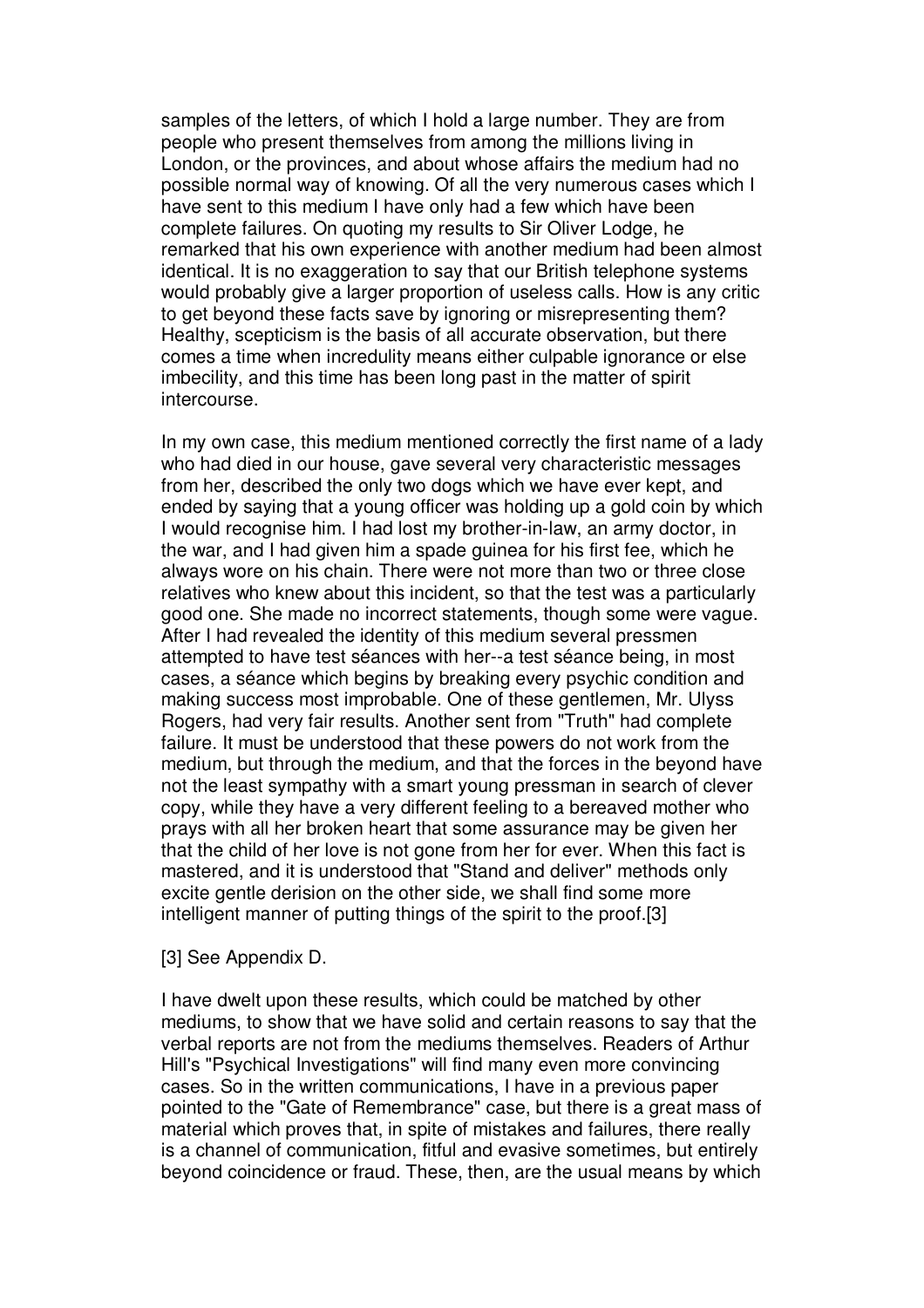we receive psychic messages, though table tilting, ouija boards, glasses upon a smooth surface, or anything which can be moved by the vital animal-magnetic force already discussed will equally serve the purpose. Often information is conveyed orally or by writing which could not have been known to anyone concerned. Mr. Wilkinson has given details of the case where his dead son drew attention to the fact that a curio (a coin bent by a bullet) had been overlooked among his effects. Sir William Barrett has narrated how a young officer sent a message leaving a pearl tie-pin to a friend. No one knew that such a pin existed, but it was found among his things. The death of Sir Hugh Lane was given at a private séance in Dublin before the details of the Lusitania disaster had been published.[4] On that morning we ourselves, in a small seance, got the message "It is terrible, terrible, and will greatly affect the war," at a time when we were convinced that no great loss of life could have occurred. Such examples are very numerous, and are only quoted here to show how impossible it is to invoke telepathy as the origin of such messages. There is only one explanation which covers the facts. They are what they say they are, messages from those who have passed on, from the spiritual body which was seen to rise from the deathbed, which has been so often photographed, which pervades all religion in every age, and which has been able, under proper circumstances, to materialise back into a temporary solidity so that it could walk and talk like a mortal, whether in Jerusalem two thousand years ago, or in the laboratory of Mr. Crookes, in Mornington Road, London.

[4] The details of both these latter cases are to be found in "Voices from the Void" by Mrs. Travers Smith, a book containing some well weighed evidence.

Let us for a moment examine the facts in this Crookes' episode. A small book exists which describes them, though it is not as accessible as it should be. In these wonderful experiments, which extended over several years, Miss Florrie Cook, who was a young lady of from 16 to 18 years of age, was repeatedly confined in Prof. Crookes' study, the door being locked on the inside. Here she lay unconscious upon a couch. The spectators assembled in the laboratory, which was separated by a curtained opening from the study. After a short interval, through this opening there emerged a lady who was in all ways different from Miss Cook. She gave her earth name as Katie King, and she proclaimed herself to be a materialised spirit, whose mission it was "to carry the knowledge of immortality to mortals.

She was of great beauty of face, figure, and manner. She was four and a half inches taller than Miss Cook, fair, whereas the latter was dark, and as different from her as one woman could be from another. Her pulse rate was markedly slower. She became for the time entirely one of the company, walking about, addressing each person present, and taking delight in the children. She made no objection to photography or any other test. Forty-eight photographs of different degrees of excellence were made of her. She was seen at the same time as the medium on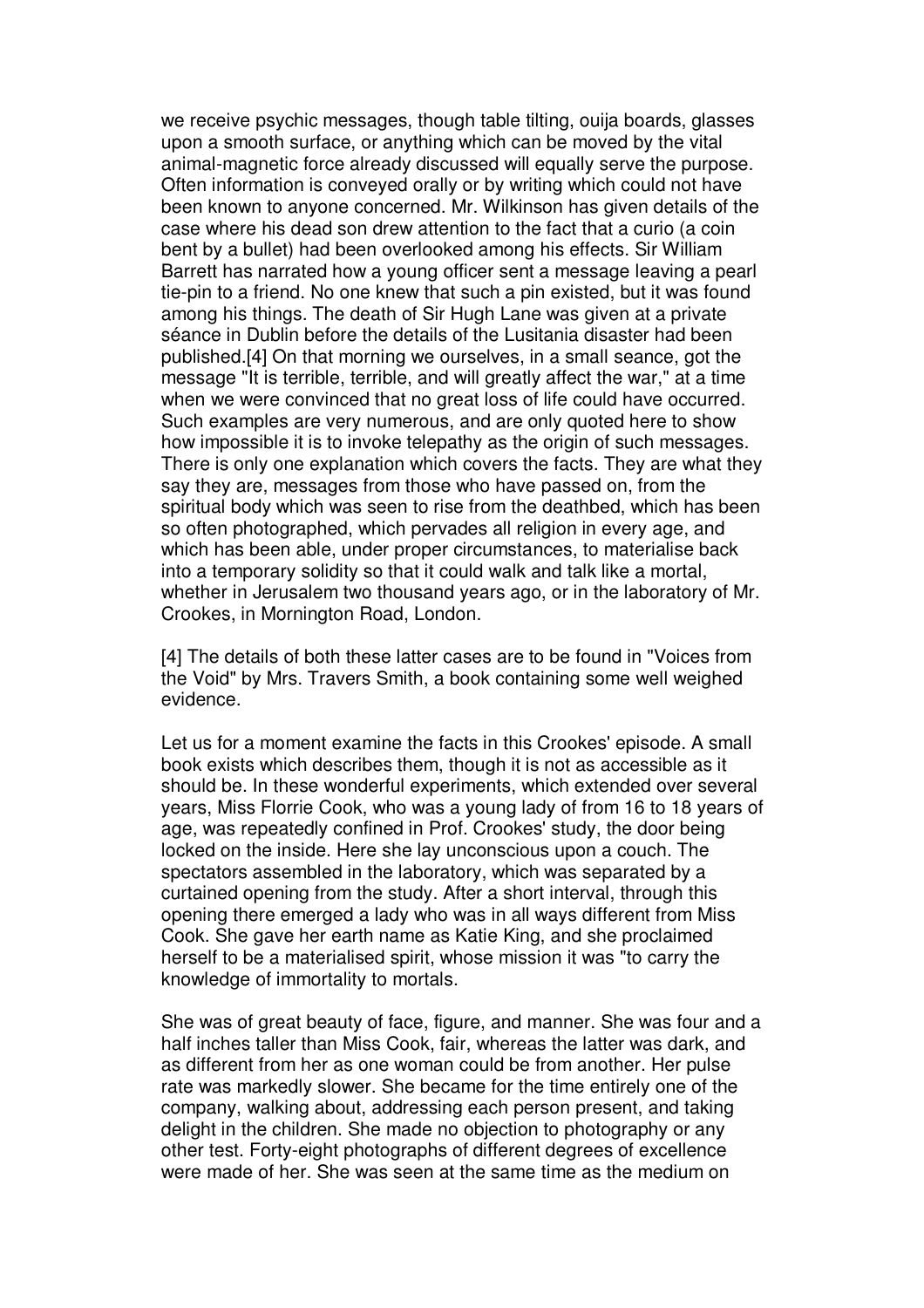several occasions. Finally she departed, saying that her mission was over and that she had other work to do. When she vanished materialism should have vanished also, if mankind had taken adequate notice of the facts.

Now, what can the fair-minded inquirer say to such a story as that--one of many, but for the moment we are concentrating upon it? Was Mr. Crookes a blasphemous liar? But there were very many witnesses, as many sometimes as eight at a single sitting. And there are the photographs which include Miss Cook and show that the two women were quite different. Was he honestly mistaken? But that is inconceivable. Read the original narrative and see if you can find any solution save that it is true. If a man can read that sober, cautious statement and not be convinced, then assuredly his brain, is out of gear. Finally, ask yourself whether any religious manifestation in the world has had anything like the absolute proof which lies in this one. Cannot the orthodox see that instead of combating such a story, or talking nonsense about devils, they should hail that which is indeed the final answer to that materialism which is their really dangerous enemy. Even as I write, my eye falls upon a letter on my desk from an officer who had lost all faith in immortality and become an absolute materialist. "I came to dread my return home, for I cannot stand hypocrisy, and I knew well my attitude would cause some members of my family deep grief. Your book has now brought me untold comfort, and I can face the future cheerfully." Are these fruits from the Devil's tree, you timid orthodox critic?

Having then got in touch with our dead, we proceed, naturally, to ask them how it is with them, and under what conditions they exist. It is a very vital question, since what has befallen them yesterday will surely befall us to-morrow. But the answer is tidings of great joy. Of the new vital message to humanity nothing is more important than that. It rolls away all those horrible man-bred fears and fancies, founded upon morbid imaginations and the wild phrases of the oriental. We come upon what is sane, what is moderate, what is reasonable, what is consistent with gradual evolution and with the benevolence of God. Were there ever any conscious blasphemers upon earth who have insulted the Deity so deeply as those extremists, be they Calvinist, Roman Catholic, Anglican, or Jew, who pictured with their distorted minds an implacable torturer as the Ruler of the Universe!

The truth of what is told us as to the life beyond can in its very nature never be absolutely established. It is far nearer to complete proof, however, than any religious revelation which has ever preceded it. We have the fact that these accounts are mixed up with others concerning our present life which are often absolutely true. If a spirit can tell the truth about our sphere, it is difficult to suppose that he is entirely false about his own. Then, again, there is a very great similarity about such accounts, though their origin may be from people very far apart. Thus though "non-veridical," to use the modern jargon, they do conform to all our canons of evidence. A series of books which have attracted far less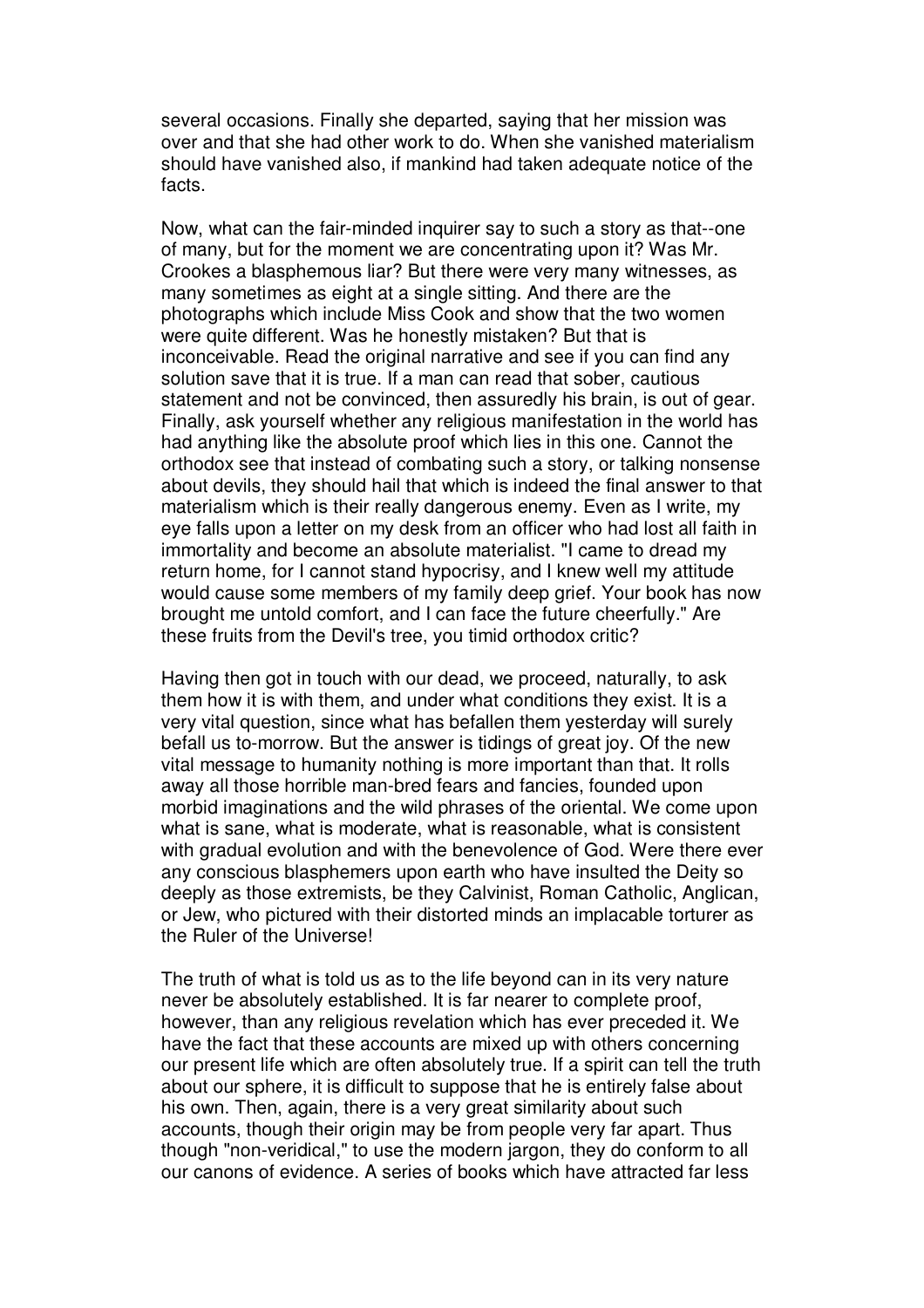attention than they deserve have drawn the coming life in very close detail. These books are not found on railway bookstalls or in popular libraries, but the successive editions through which they pass show that there is a deeper public which gets what it wants in spite of artificial obstacles.

Looking over the list of my reading I find, besides nearly a dozen very interesting and detailed manuscript accounts, such published narratives as "Claude's Book," purporting to come from a young British aviator; "Thy Son Liveth," from an American soldier, "Private Dowding"; "Raymond," from a British soldier; "Do Thoughts Perish?" which contains accounts from several British soldiers and others; "I Heard a Voice," where a well- known K.C., through the mediumship of his two young daughters, has a very full revelation of the life beyond; "After Death," with the alleged experiences of the famous Miss Julia Ames; "The Seven Purposes," from an American pressman, and many others. They differ much in literary skill and are not all equally impressive, but the point which must strike any impartial mind is the general agreement of these various accounts as to the conditions of spirit life. An examination would show that some of them must have been in the press at the same time, so that they could not have each inspired the other. "Claude's Book" and "Thy Son Liveth" appeared at nearly the same time on different sides of the Atlantic, but they agree very closely. "Raymond" and "Do Thoughts Perish?" must also have been in the press together, but the scheme of things is exactly the same. Surely the agreement of witnesses must here, as in all cases, be accounted as a test of truth. They differ mainly, as it seems to me, when they deal with their own future including speculations as to reincarnation, etc., which may well be as foggy to them as it is to us, or systems of philosophy where again individual opinion is apparent.

Of all these accounts the one which is most deserving of study is "Raymond." This is so because it has been compiled from several famous mediums working independently of each other, and has been checked and chronicled by a man who is not only one of the foremost scientists of the world, and probably the leading intellectual force in Europe, but one who has also had a unique experience of the precautions necessary for the observation of psychic phenomena. The bright and sweet nature of the young soldier upon the other side, and his eagerness to tell of his experience is also a factor which will appeal to those who are already satisfied as to the truth of the communications. For all these reasons it is a most important document--indeed it would be no exaggeration to say that it is one of the most important in recent literature. It is, as I believe, an authentic account of the life in the beyond, and it is often more interesting from its sidelights and reservations than for its actual assertions, though the latter bear the stamp of absolute frankness and sincerity. The compilation is in some ways faulty. Sir Oliver has not always the art of writing so as to be understanded of the people, and his deeper and more weighty thoughts get in the way of the clear utterances of his son. Then again, in his anxiety to be absolutely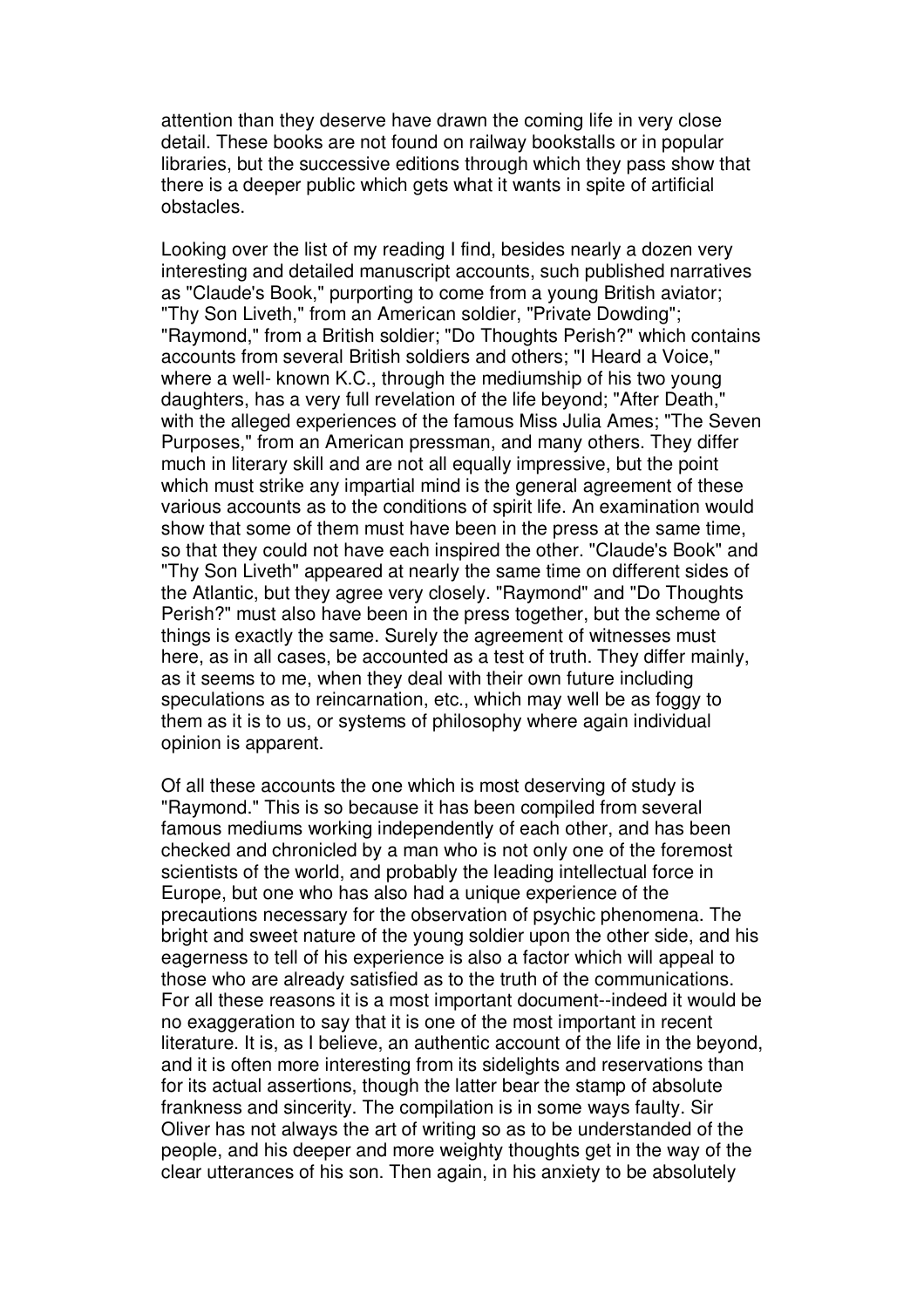accurate, Sir Oliver has reproduced the fact that sometimes Raymond is speaking direct, and sometimes the control is reporting what Raymond is saying, so that the same paragraph may turn several times from the first person to the third in a manner which must be utterly unintelligible to those who are not versed in the subject. Sir Oliver will, I am sure, not be offended if I say that, having satisfied his conscience by the present edition, he should now leave it for reference, and put forth a new one which should contain nothing but the words of Raymond and his spirit friends. Such a book, published at a low price, would, I think, have an amazing effect, and get all this new teaching to the spot that God has marked for it--the minds and hearts of the people.

So much has been said here about mediumship that perhaps it would be well to consider this curious condition a little more closely. The question of mediumship, what it is and how it acts, is one of the most mysterious in the whole range of science. It is a common objection to say if our dead are there why should we only hear of them through people by no means remarkable for moral or mental gifts, who are often paid for their ministration. It is a plausible argument, and yet when we receive a telegram from a brother in Australia we do not say: "It is strange that Tom should not communicate with me direct, but that the presence of that half-educated fellow in the telegraph office should be necessary." The medium is in truth a mere passive machine, clerk and telegraph in one. Nothing comes FROM him. Every message is THROUGH him. Why he or she should have the power more than anyone else is a very interesting problem. This power may best be defined as the capacity for allowing the bodily powers, physical or mental, to be used by an outside influence. In its higher forms there is temporary extinction of personality and the substitution of some other controlling spirit. At such times the medium may entirely lose consciousness, or he may retain it and be aware of some external experience which has been enjoyed by his own entity while his bodily house has been filled by the temporary tenant. Or the medium may retain consciousness, and with eyes and ears attuned to a higher key than the normal man can attain, he may see and hear what is beyond our senses. Or in writing mediumship, a motor centre of the brain regulating the nerves and muscles of the arm may be controlled while all else seems to be normal. Or it may take the more material form of the exudation of a strange white evanescent dough-like substance called the ectoplasm, which has been frequently photographed by scientific enquirers in different stages of its evolution, and which seems to possess an inherent quality of shaping itself into parts or the whole of a body, beginning in a putty-like mould and ending in a resemblance to perfect human members. Or the ectoplasm, which seems to be an emanation of the medium to the extent that whatever it may weigh is so much subtracted from his substance, may be used as projections or rods which can convey objects or lift weights. A friend, in whose judgment and veracity I have absolute confidence, was present at one of Dr. Crawford's experiments with Kathleen Goligher, who is, it may be remarked, an unpaid medium. My friend touched the column of force, and found it could be felt by the hand though invisible to the eye. It is clear that we are in touch with some entirely new form both of matter and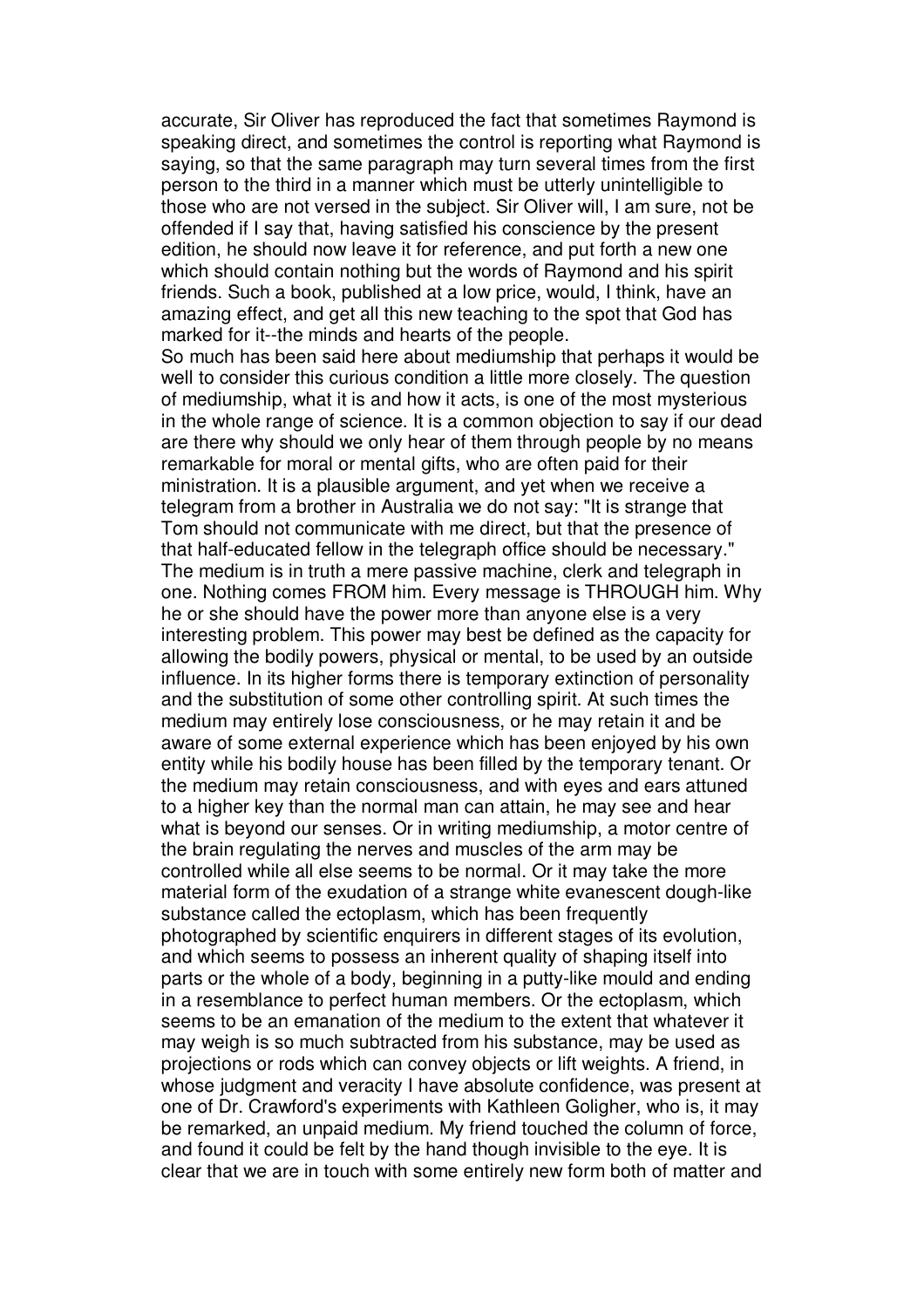of energy. We know little of the properties of this extraordinary substance save that in its materialising form it seems extremely sensitive to the action of light. A figure built up in it and detached from the medium dissolves in light quicker than a snow image under a tropical sun, so that two successive flash-light photographs would show the one a perfect figure, and the next an amorphous mass. When still attached to the medium the ectoplasm flies back with great force on exposure to light, and, in spite of the laughter of the scoffers, there is none the less good evidence that several mediums have been badly injured by the recoil after a light has suddenly been struck by some amateur detective. Professor Geley has, in his recent experiments, described the ectoplasm as appearing outside the black dress of his medium as if a hoar frost had descended upon her, then coalescing into a continuous sheet of white substance, and oozing down until it formed a sort of apron in front of her.[5] This process he has illustrated by a very complete series of photographs.

[5] For Geley's Experiments, Appendix A.

These are a few of the properties of mediumship. There are also the beautiful phenomena of the production of lights, and the rarer, but for evidential purposes even more valuable, manifestations of spirit photography. The fact that the photograph does not correspond in many cases with any which existed in life, must surely silence the scoffer, though there is a class of bigoted sceptic who would still be sneering if an Archangel alighted in Trafalgar Square. Mr. Hope and Mrs. Buxton, of Crewe, have brought this phase of mediumship to great perfection, though others have powers in that direction. Indeed, in some cases it is difficult to say who the medium may have been, for in one collective family group which was taken in the ordinary way, and was sent me by a master in a well known public school, the young son who died has appeared in the plate seated between his two little brothers.

As to the personality of mediums, they have seemed to me to be very average specimens of the community, neither markedly better nor markedly worse. I know many, and I have never met anything in the least like "Sludge," a poem which Browning might be excused for writing in some crisis of domestic disagreement, but which it was inexcusable to republish since it is admitted to be a concoction, and the exposure described to have been imaginary. The critic often uses the term medium as if it necessarily meant a professional, whereas every investigator has found some of his best results among amateurs. In the two finest seances I ever attended, the psychic, in each case a man of moderate means, was resolutely determined never directly or indirectly to profit by his gift, though it entailed very exhausting physical conditions. I have not heard of a clergyman of any denomination who has attained such a pitch of altruism-- nor is it reasonable to expect it. As to professional mediums, Mr. Vout Peters, one of the most famous, is a diligent collector of old books and an authority upon the Elizabethan drama; while Mr. Dickinson, another very remarkable discerner of spirits, who named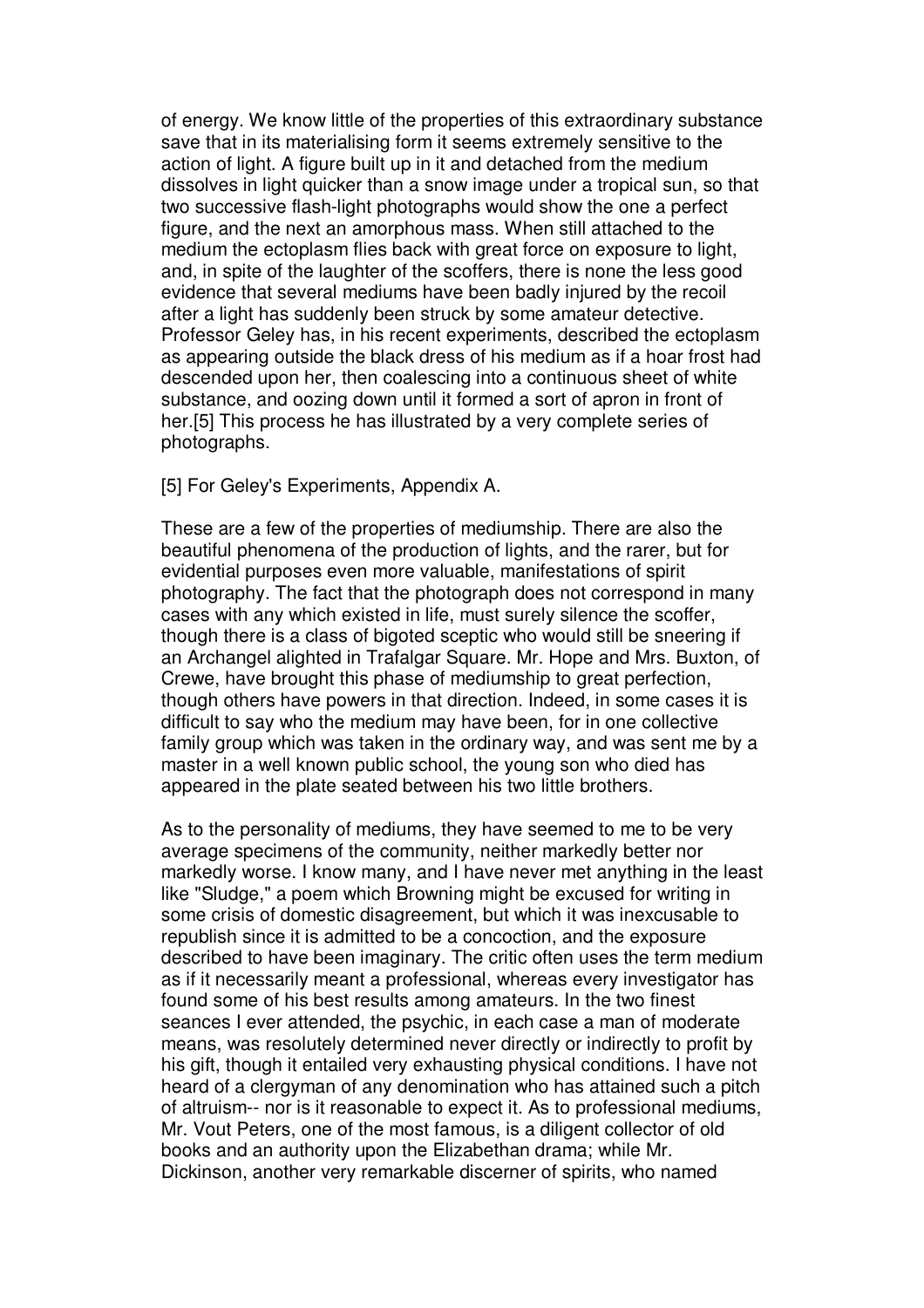twenty-four correctly during two meetings held on the same day, is employed in loading canal barges. This man is one gifted clairvoyants in England, though Tom Tyrrell the weaver, Aaron Wilkinson, and others are very marvellous. Tyrrell, who is a man of the Anthony of Padua type, a walking saint, beloved of animals and children, is a figure who might have stepped out of some legend of the church. Thomas, the powerful physical medium, is a working coal miner. Most mediums take their responsibilities very seriously and view their work in a religious light. There is no denying that they are exposed to very particular temptations, for the gift is, as I have explained elsewhere, an intermittent one, and to admit its temporary absence, and so discourage one's clients, needs greater moral principle than all men possess. Another temptation to which several great mediums have succumbed is that of drink. This comes about in a very natural way, for overworking the power leaves them in a state of physical prostration, and the stimulus of alcohol affords a welcome relief, and may tend at last to become a custom and finally a curse. Alcoholism always weakens the moral sense, so that these degenerate mediums yield themselves more readily to fraud, with the result that several who had deservedly won honoured names and met all hostile criticism have, in their later years, been detected in the most contemptible tricks. It is a thousand pities that it should be so, but if the Court of Arches were to give up its secrets, it would be found that tippling and moral degeneration were by no means confined to psychics. At the same time, a psychic is so peculiarly sensitive that I think he or she would always be well advised to be a life long abstainer--as many actually are.

As to the method by which they attain their results they have, when in the trance state, no recollection. In the case of normal clairvoyants and clairaudients, the information comes in different ways. Sometimes it is no more than a strong mental impression which gives a name or an address. Sometimes they say that they see it written up before them. Sometimes the spirit figures seem to call it to them. "They yell it at me," said one.

We need more first-hand accounts of these matters before we can formulate laws.

It has been stated in a previous book by the author, but it will bear repetition, that the use of the séance should, in his opinion, be carefully regulated as well as reverently conducted. Having once satisfied himself of the absolute existence of the unseen world, and of its proximity to our own, the inquirer has got the great gift which psychical investigation can give him, and thenceforth he can regulate his life upon the lines which the teaching from beyond has shown to be the best. There is much force in the criticism that too constant intercourse with the affairs of another world may distract our attention and weaken our powers in dealing with our obvious duties in this one. A séance, with the object of satisfying curiosity or of rousing interest, cannot be an elevating influence, and the mere sensation-monger can make this holy and wonderful thing as base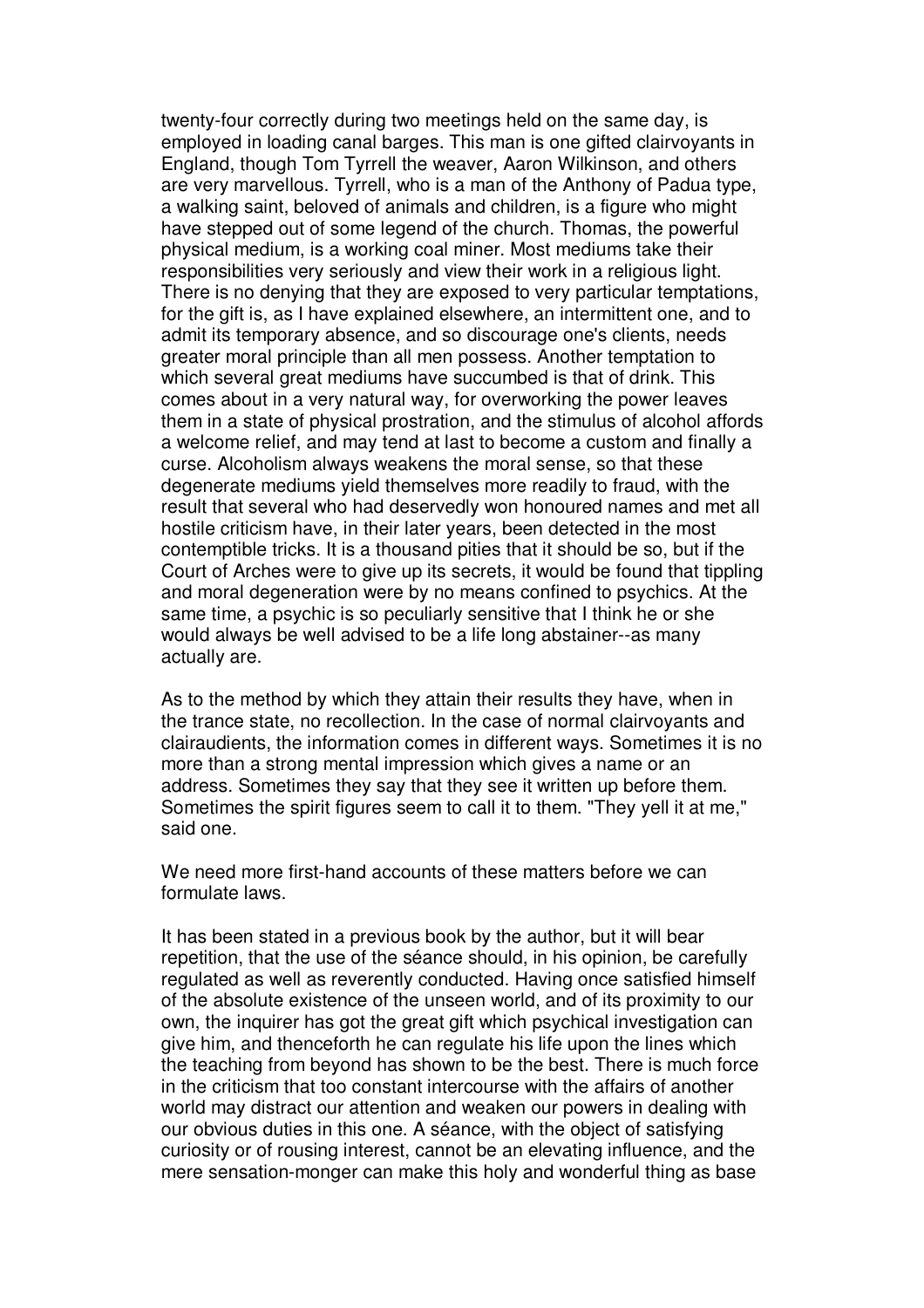as the over-indulgence in a stimulant. On the other hand, where the séance is used for the purpose of satisfying ourselves as to the condition of those whom we have lost, or of giving comfort to others who crave for a word from beyond, then it is, indeed, a blessed gift from God to be used with moderation and with thankfulness. Our loved ones have their own pleasant tasks in their new surroundings, and though they assure us that they love to clasp the hands which we stretch out to them, we should still have some hesitation in intruding to an unreasonable extent upon the routine of their lives.

A word should be said as to that fear of fiends and evil spirits which appears to have so much weight with some of the critics of this subject. When one looks more closely at this emotion it seems somewhat selfish and cowardly. These creatures are in truth our own backward brothers, bound for the same ultimate destination as ourselves, but retarded by causes for which our earth conditions may have been partly responsible. Our pity and sympathy should go out to them, and if they do indeed manifest at a séance, the proper Christian attitude is, as it seems to me, that we should reason with them and pray for them in order to help them upon their difficult way. Those who have treated them in this way have found a very marked difference in the subsequent communications. In Admiral Usborne Moore's "Glimpses of the Next State" there will be found some records of an American circle which devoted itself entirely to missionary work of this sort. There is some reason to believe that there are forms of imperfect development which can be helped more by earthly than by purely spiritual influences, for the reason, perhaps, that they are closer to the material.

In a recent case I was called in to endeavour to check a very noisy entity which frequented an old house in which there were strong reasons to believe that crime had been committed, and also that the criminal was earth-bound. Names were given by the unhappy spirit which proved to be correct, and a cupboard was described, which was duly found, though it had never before been suspected. On getting into touch with the spirit I endeavoured to reason with it and to explain how selfish it was to cause misery to others in order to satisfy any feelings of revenge which it might have carried over from earth life. We then prayed for its welfare, exhorted it to rise higher, and received a very solemn assurance, tilted out at the table, that it would mend its ways. I have very gratifying reports that it has done so, and that all is now quiet in the old house.

Let us now consider the life in the Beyond as it is shown to us by the new revelation.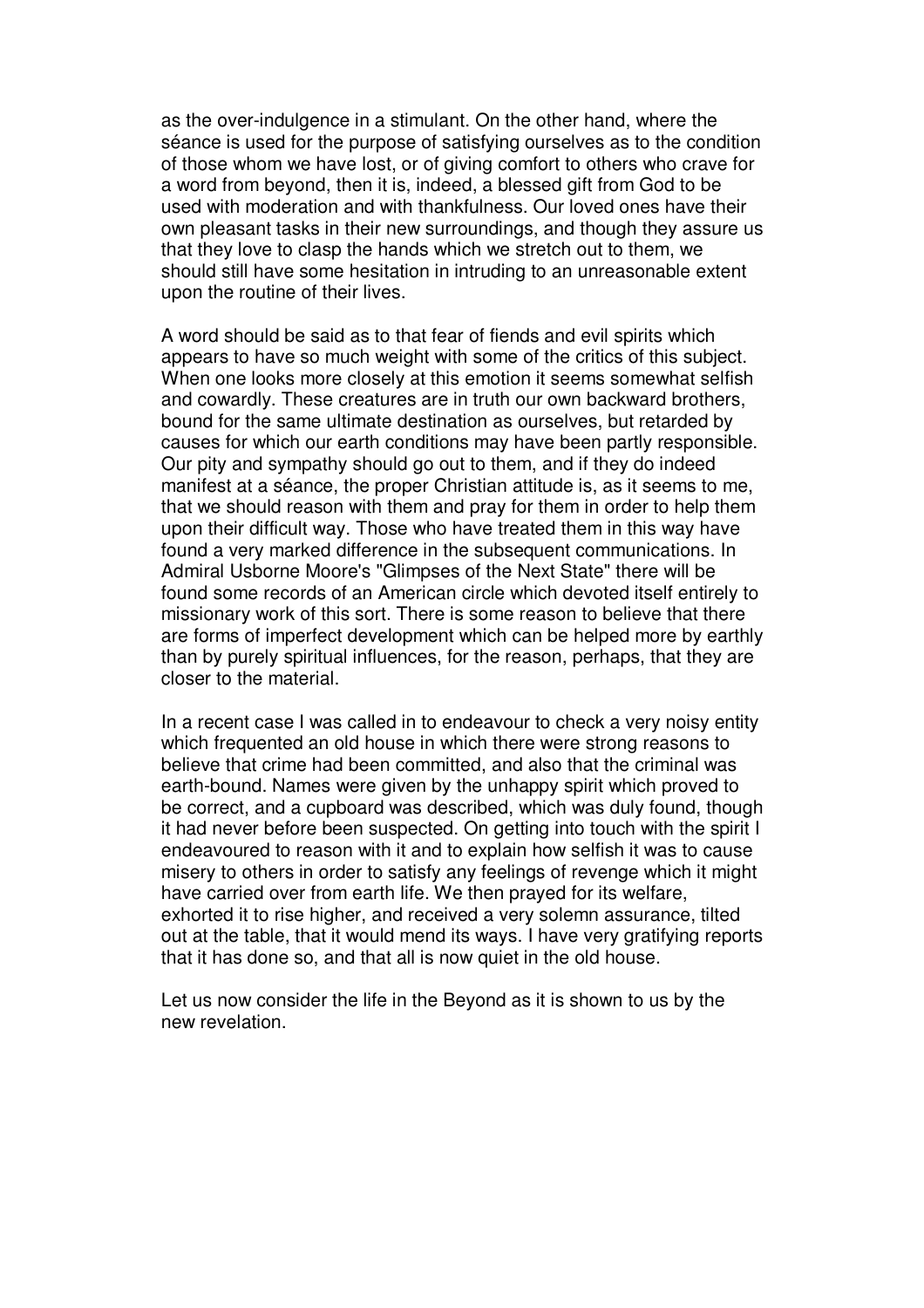#### **- C ha p t e r 4 -**

# **The Coming World \_\_\_\_\_\_\_\_\_\_\_\_\_\_\_\_\_\_\_\_\_\_\_\_\_\_\_\_\_\_\_\_\_\_\_\_\_\_\_\_\_\_\_**

**WE** come first to the messages which tell us of the life beyond the grave, sent by those who are actually living it. I have already insisted upon the fact that they have three weighty claims to our belief. The one is, that they are accompanied by "signs," in the Biblical sense, in the shape of "miracles" or phenomena. The second is, that in many cases they are accompanied by assertions about this life of ours which prove to be correct, and which are beyond the possible knowledge of the medium after every deduction has been made for telepathy or for unconscious memory. The third is, that they have a remarkable, though not a complete, similarity from whatever source they come.

It may be noted that the differences of opinion become most marked when they deal with their own future, which may well be a matter of speculation to them as to us. Thus, upon the question of reincarnation there is a distinct cleavage, and though I am myself of opinion that the general evidence is against this oriental doctrine, it is none the less an undeniable fact that it has been maintained by some messages which appear in other ways to be authentic, and, therefore, it is necessary to keep one's mind open on the subject.

Before entering upon the substance of the messages I should wish to emphasize the second of these two points, so as to reinforce the reader's confidence in the authenticity of these assertions. To this end I will give a detailed example, with names almost exact. The medium was Mr. Phoenix, of Glasgow, with whom I have myself had some remarkable experiences. The sitter was Mr. Ernest Oaten, the President of the Northern Spiritual Union, a man of the utmost veracity and precision of statement. The dialogue, which came by the direct voice, a trumpet acting as megaphone, ran like this:--

*The Voice: Good evening, Mr. Oaten.*

Mr. O.: Good evening. Who are you?

*The Voice: My name is Mill. You know my father.*

Mr. O.: No, I don't remember anyone of the name.

*The Voice: Yes, you were speaking to him the other day.*

Mr. O.: To be sure. I remember now. I only met him casually.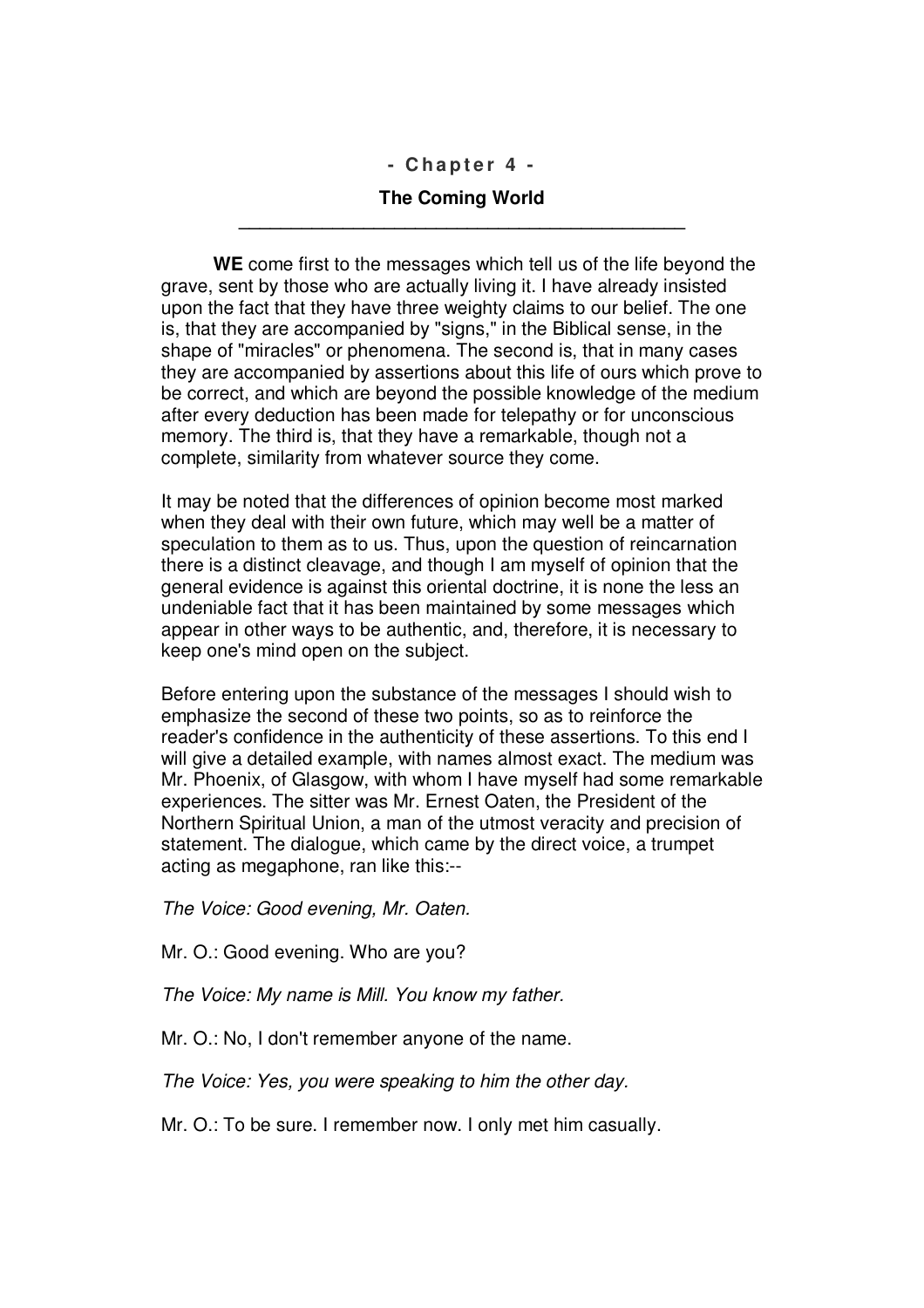*The Voice: I want you to give him a message from me.*

Mr. O.: What is it?

*The Voice: Tell him that he was not mistaken at midnight on Tuesday last.*

Mr. O.: Very good. I will say so. Have you passed long?

*The Voice: Some time. But our time is different from yours.*

Mr. O.: What were you?

*The Voice: A Surgeon.*

Mr. O.: How did you pass?

*The Voice: Blown up in a battleship during the war.*

Mr. O.: Anything more?

The answer was the Gipsy song from "Il Trovatore," very accurately whistled, and then a quick-step. After the latter, the voice said: "That is a test for father."

This reproduction of conversation is not quite verbatim, but gives the condensed essence. Mr. Oaten at once visited Mr. Mill, who was not a Spiritualist, and found that every detail was correct. Young Mill had lost his life as narrated. Mr. Mill, senior, explained that while sitting in his study at midnight on the date named he had heard the Gipsy song from "Il Trovatore," which had been a favourite of his boy's, and being unable to trace the origin of the music, had finally thought that it was a freak of his imagination. The test connected with the quick-step had reference to a tune which the young man used to play upon the piccolo, but which was so rapid that he never could get it right, for which he was chaffed by the family.

I tell this story at length to make the reader realise that when young Mill, and others like him, give such proofs of accuracy, which we can test for ourselves, we are bound to take their assertions very seriously when they deal with the life they are actually leading, though in their very nature we can only check their accounts by comparison with others.

Now let me epitomise what these assertions are. They say that they are exceedingly happy, and that they do not wish to return. They are among the friends whom they had loved and lost, who meet them when they die and continue their careers together. They are very busy on all forms of congenial work. The world in which they find themselves is very much like that which they have quitted, but everything keyed to a higher octave. As in a higher octave the rhythm is the same, and the relation of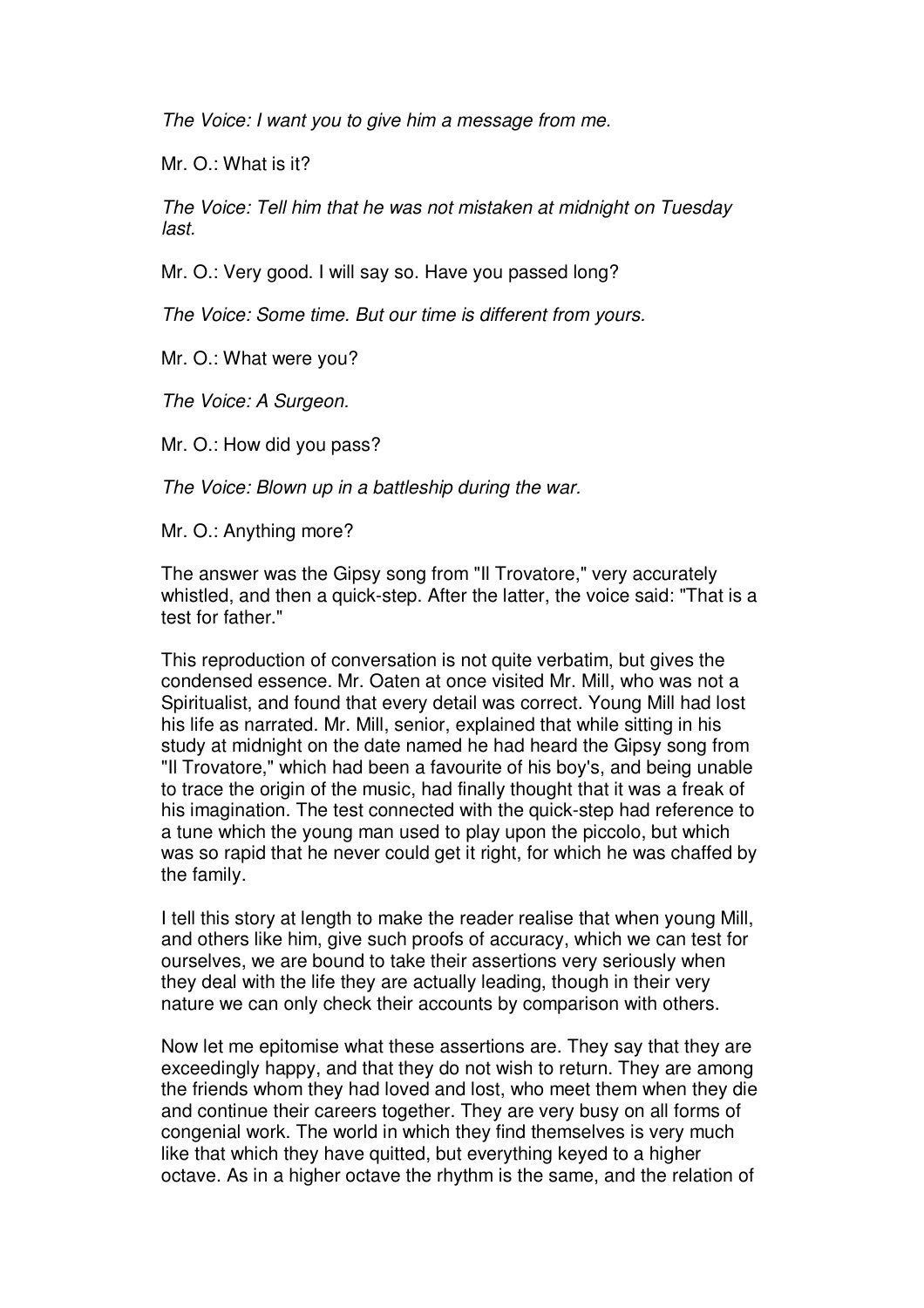notes to each other the same, but the total effect different, so it is here. Every earthly thing has its equivalent. Scoffers have guffawed over alcohol and tobacco, but if all things are reproduced it would be a flaw if these were not reproduced also. That they should be abused, as they are here, would, indeed, be evil tidings, but nothing of the sort has been said, and in the much discussed passage in "Raymond," their production was alluded to as though it were an unusual, and in a way a humorous, instance of the resources of the beyond. I wonder how many of the preachers, who have taken advantage of this passage in order to attack the whole new revelation, have remembered that the only other message which ever associated alcohol with the life beyond is that of Christ Himself, when He said: "I will not drink henceforth of this fruit of the vine until that day when I drink it new with you in my Father's kingdom."

This matter is a detail, however, and it is always dangerous to discuss details in a subject which is so enormous, so dimly seen. As the wisest woman I have known remarked to me: "Things may well be surprising over there, for if we had been told the facts of this life before we entered it, we should never have believed it." In its larger issues this happy life to come consists in the development of those gifts which we possess. There is action for the man of action, intellectual work for the thinker, artistic, literary, dramatic and religious for those whose God-given powers lie that way. What we have both in brain and character we carry over with us. No man is too old to learn, for what he learns he keeps. There is no physical side to love and no child-birth, though there is close union between those married people who really love each other, and, generally, there is deep sympathetic friendship and comradeship between the sexes. Every man or woman finds a soul mate sooner or later. The child grows up to the normal, so that the mother who lost a babe of two years old, and dies herself twenty years later finds a grownup daughter of twenty-two awaiting her coming. Age, which is produced chiefly by the mechanical presence of lime in our arteries, disappears, and the individual reverts to the full normal growth and appearance of completed man--or womanhood. Let no woman mourn her lost beauty, and no man his lost strength or weakening brain. It all awaits them once more upon the other side. Nor is any deformity or bodily weakness there, for all is normal and at its best.

Before leaving this section of the subject, I should say a few more words upon the evidence as it affects the etheric body. This body is a perfect thing. This is a matter of consequence in these days when so many of our heroes have been mutilated in the wars. One cannot mutilate the etheric body, and it remains always intact. The first words uttered by a returning spirit in the recent experience of Dr. Abraham Wallace were "I have got my left arm again." The same applies to all birth marks, deformities, blindness, and other imperfections. None of them are permanent, and all will vanish in that happier life that awaits us. Such is the teaching from the beyond--that a perfect body waits for each.

"But," says the critic, "what then of the clairvoyant descriptions, or the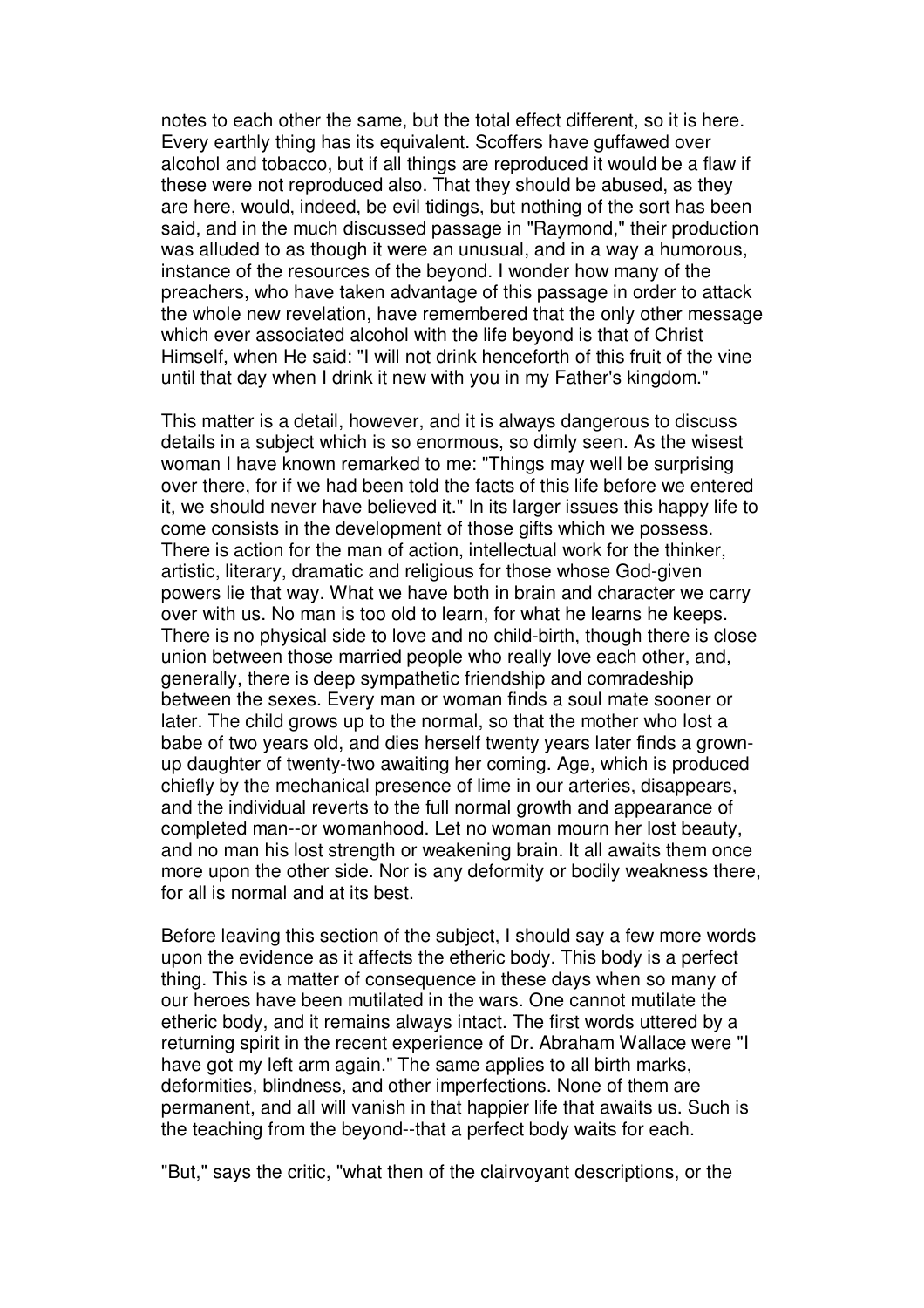visions where the aged father is seen, clad in the old-fashioned garments of another age, or the grandmother with crinoline and chignon? Are these the habiliments of heaven?" Such visions are not spirits, but they are pictures which are built up before us or shot by spirits into our brains or those of the seer for the purposes of recognition. Hence the grey hair and hence the ancient garb. When a real spirit is indeed seen it comes in another form to this, where the flowing robe, such as has always been traditionally ascribed to the angels, is a vital thing which, by its very colour and texture, proclaims the spiritual condition of the wearer, and is probably a condensation of that aura which surrounds us upon earth.

It is a world of sympathy. Only those who have this tie foregather. The sullen husband, the flighty wife, is no longer there to plague the innocent spouse. All is sweet and peaceful. It is the long rest cure after the nerve strain of life, and before new experiences in the future. The circumstances are homely and familiar. Happy circles live in pleasant homesteads with every amenity of beauty and of music. Beautiful gardens, lovely flowers, green woods, pleasant lakes, domestic pets--all of these things are fully described in the messages of the pioneer travellers who have at last got news back to those who loiter in the old dingy home. There are no poor and no rich. The craftsman may still pursue his craft, but he does it for the joy of his work. Each serves the community as best he can, while from above come higher ministers of grace, the "Angels" of holy writ, to direct and help. Above all, shedding down His atmosphere upon all, broods that great Christ spirit, the very soul of reason, of justice, and of sympathetic understanding, who has the earth sphere, with all its circles, under His very special care. It is a place of joy and laughter. There are games and sports of all sorts, though none which cause pain to lower life. Food and drink in the grosser sense do not exist, but there seem to be pleasures of taste, and this distinction causes some confusion in the messages upon the point.

But above all, brain, energy, character, driving power, if exerted for good, makes a man a leader there as here, while unselfishness, patience and spirituality there, as here, qualify the soul for the higher places, which have often been won by those very tribulations down here which seem so purposeless and so cruel, and are in truth our chances of spiritual quickening and promotion, without which life would have been barren and without profit.

The revelation abolishes the idea of a grotesque hell and of a fantastic heaven, while it substitutes the conception of a gradual rise in the scale of existence without any monstrous change which would turn us in an instant from man to angel or devil. The system, though different from previous ideas, does not, as it seems to me, run counter in any radical fashion to the old beliefs. In ancient maps it was usual for the cartographer to mark blank spaces for the unexplored regions, with some such legend as "here are anthropophagi," or "here are mandrakes," scrawled across them. So in our theology there have been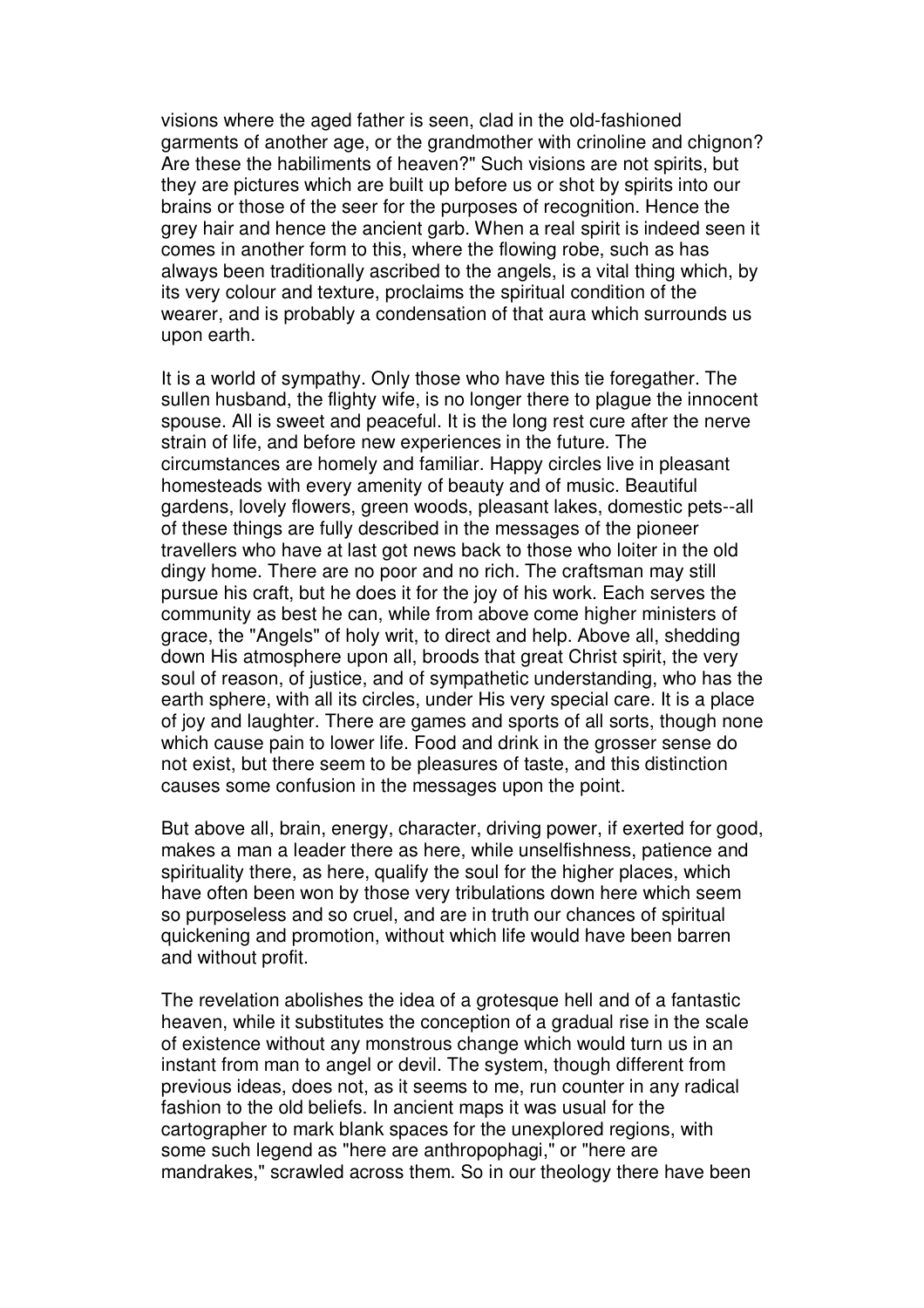ill-defined areas which have admittedly been left unfilled, for what sane man has ever believed in such a heaven as is depicted in our hymn books, a land of musical idleness and barren monotonous adoration! Thus in furnishing a clearer conception this new system has nothing to supplant. It paints upon a blank sheet.

One may well ask, however, granting that there is evidence for such a life and such a world as has been described, what about those who have not merited such a destination? What do the messages from beyond say about these? And here one cannot be too definite, for there is no use exchanging one dogma for another. One can but give the general purport of such information as has been vouchsafed to us. It is natural that those with whom we come in contact are those whom we may truly call the blessed, for if the thing be approached in a reverent and religious spirit it is those whom we should naturally attract. That there are many less fortunate than themselves is evident from their own constant allusions to that regenerating and elevating missionary work which is among their own functions. They descend apparently and help others to gain that degree of spirituality which fits them for this upper sphere, as a higher student might descend to a lower class in order to bring forward a backward pupil. Such a conception gives point to Christ's remark that there was more joy in heaven over saving one sinner than over ninetynine just, for if He had spoken of an earthly sinner he would surely have had to become just in this life and so ceased to be a sinner before he had reached Paradise. It would apply very exactly, however, to a sinner rescued from a lower sphere and brought to a higher one.

When we view sin in the light of modern science, with the tenderness of the modern conscience and with a sense of justice and proportion, it ceases to be that monstrous cloud which darkened the whole vision of the mediaeval theologian. Man has been more harsh with himself than an all-merciful God will ever be. It is true that with all deductions there remains a great residuum which means want of individual effort, conscious weakness of will, and culpable failure of character when the sinner, like Horace, sees and applauds the higher while he follows the lower. But when, on the other hand, one has made allowances--and can our human allowance be as generous as God's?--for the sins which are the inevitable product of early environment, for the sins which are due to hereditary and inborn taint, and to the sins which are due to clear physical causes, then the total of active sin is greatly reduced. Could one, for example, imagine that Providence, all-wise and all-merciful, as every creed proclaims, could punish the unfortunate wretch who hatches criminal thoughts behind the slanting brows of a criminal head? A doctor has but to glance at the cranium to predicate the crime. In its worst forms all crime, from Nero to Jack the Ripper, is the product of absolute lunacy, and those gross national sins to which allusion has been made seem to point to collective national insanity. Surely, then, there is hope that no very terrible inferno is needed to further punish those who have been so afflicted upon earth. Some of our dead have remarked that nothing has surprised them so much as to find who have been chosen for honour,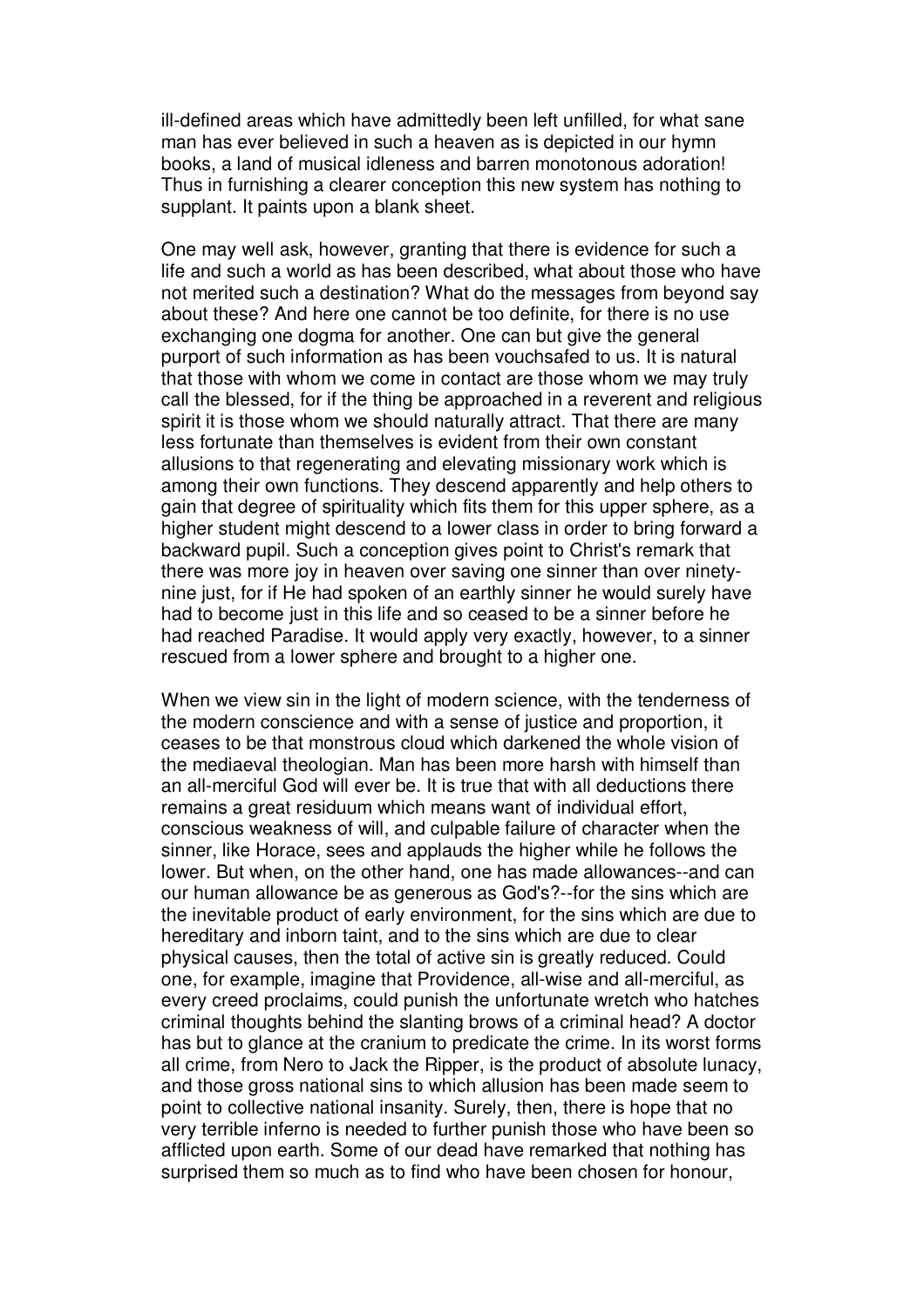and certainly, without in any way condoning sin, one could well imagine that the man whose organic makeup predisposed him with irresistible force in that direction should, in justice, receive condolence and sympathy. Possibly such a sinner, if he had not sinned so deeply as he might have done, stands higher than the man who was born good, and remained so, but was no better at the end of his life. The one has made some progress and the other has not. But the commonest failing, the one which fills the spiritual hospitals of the other world, and is a temporary bar to the normal happiness of the after-life, is the sin of Tomlinson in Kipling's poem, the commonest of all sins in respectable British circles, the sin of conventionality, of want of conscious effort and development, of a sluggish spirituality, fatted over by a complacent mind and by the comforts of life. It is the man who is satisfied, the man who refers his salvation to some church or higher power without steady travail of his own soul, who is in deadly danger. All churches are good, Christian or non-Christian, so long as they promote the actual spirit life of the individual, but all are noxious the instant that they allow him to think that by any form of ceremony, or by any fashion of creed, he obtains the least advantage over his neighbour, or can in any way dispense with that personal effort which is the only road to the higher places.

This is, of course, as applicable to believers in Spiritualism as to any other belief. If it does not show in practice then it is vain. One can get through this life very comfortably following without question in some procession with a venerable leader. But one does not die in a procession. One dies alone. And it is then that one has alone to accept the level gained by the work of life.

And what is the punishment of the undeveloped soul? It is that it should be placed where it WILL develop, and sorrow would seem always to be the forcing ground of souls. That surely is our own experience in life where the insufferably complacent and unsympathetic person softens and mellows into beauty of character and charity of thought, when tried long enough and high enough in the fires of life. The Bible has talked about the "Outer darkness where there is weeping and gnashing of teeth." The influence of the Bible has sometimes been an evil one through our own habit of reading a book of Oriental poetry and treating it as literally as if it were Occidental prose. When an Eastern describes a herd of a thousand camels he talks of camels which are more numerous than the hairs of your head or the stars in the sky. In this spirit of allowance for Eastern expression, one must approach those lurid and terrible descriptions which have darkened the lives of so many imaginative children and sent so many earnest adults into asylums. From all that we learn there are indeed places of outer darkness, but dim as these uncomfortable waiting-rooms may be, they all admit to heaven in the end. That is the final destination of the human race, and it would indeed be a reproach to the Almighty if it were not so. We cannot dogmatise upon this subject of the penal spheres, and yet we have very clear teaching that they are there and that the no-man's-land which separates us from the normal heaven, that third heaven to which St. Paul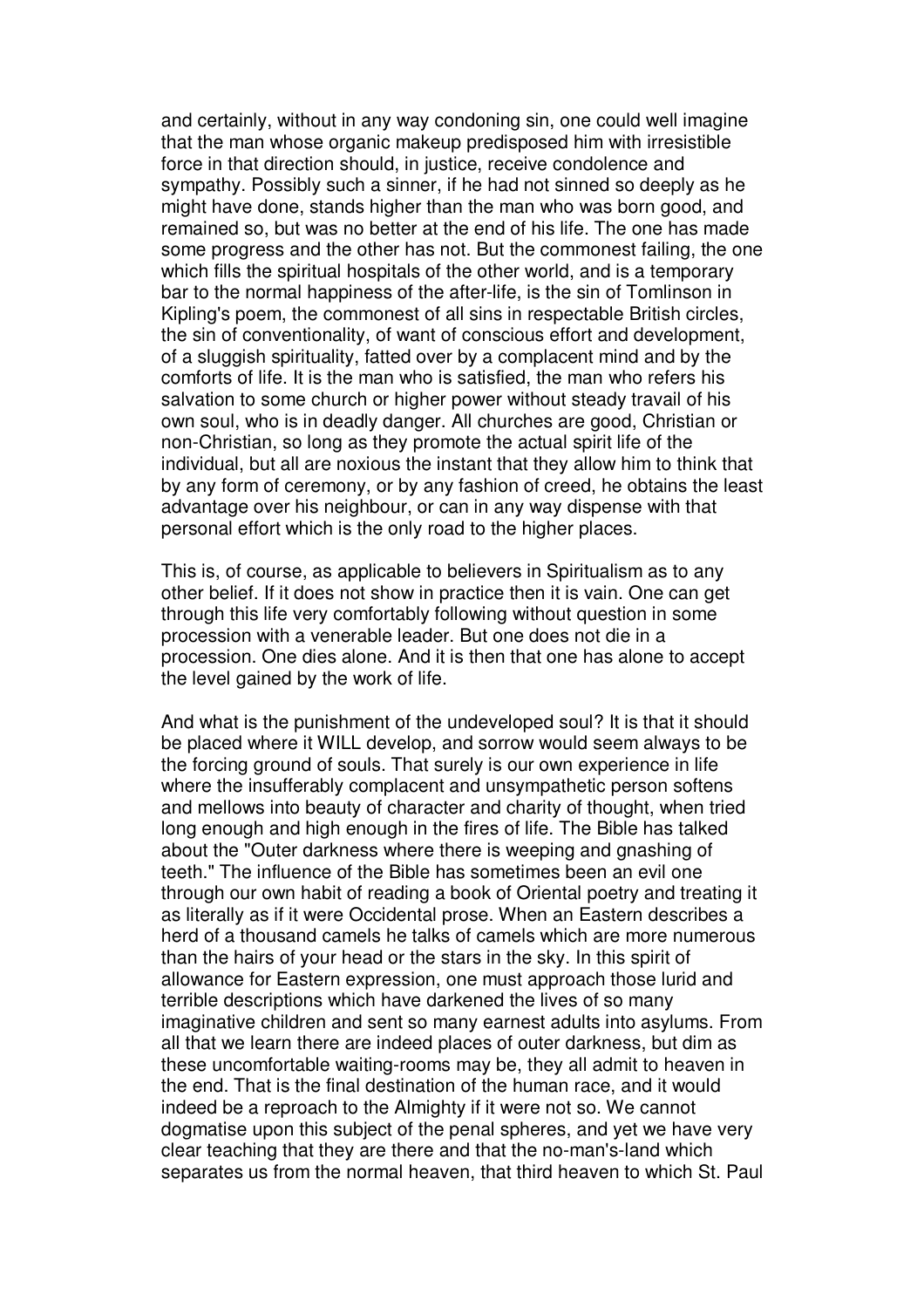seems to have been wafted in one short strange experience of his lifetime, is a place which corresponds with the Astral plane of the mystics and with the "outer darkness" of the Bible. Here linger those earth-bound spirits whose worldly interests have clogged them and weighed them down, until every spiritual impulse had vanished; the man whose life has been centred on money, on worldly ambition, or on sensual indulgence. The one-idea'd man will surely be there, if his one idea was not a spiritual one. Nor is it necessary that he should be an evil man, if dear old brother John of Glastonbury, who loved the great Abbey so that he could never detach himself from it, is to be classed among earth-bound spirits. In the most material and pronounced classes of these are the ghosts who impinge very closely upon matter and have been seen so often by those who have no strong psychic sense. It is probable, from what we know of the material laws which govern such matters, that a ghost could never manifest itself if it were alone, that the substance for the manifestation is drawn from the spectator, and that the coldness, raising of hair, and other symptoms of which he complains are caused largely by the sudden drain upon his own vitality. This, however, is to wander into speculation, and far from that correlation of psychic knowledge with religion, which has been the aim of these chapters.

By one of those strange coincidences, which seem to me sometimes to be more than coincidences, I had reached this point in my explanation of the difficult question of the intermediate state, and was myself desiring further enlightenment, when an old book reached me through the post, sent by someone whom I have never met, and in it is the following passage, written by an automatic writer, and in existence since 1880. It makes the matter plain, endorsing what has been said and adding new points.

"Some cannot advance further than the borderland--such as never thought of spirit life and have lived entirely for the earth, its cares and pleasures--even clever men and women, who have lived simply intellectual lives without spirituality. There are many who have misused their opportunities, and are now longing for the time misspent and wishing to recall the earth- life. They will learn that on this side the time can be redeemed, though at much cost. The borderland has many among the restless money-getters of earth, who still haunt the places where they had their hopes and joys. These are often the longest to remain . . . many are not unhappy. They feel the relief to be sufficient to be without their earth bodies. All pass through the borderland, but some hardly perceive it. It is so immediate, and there is no resting there for them. They pass on at once to the refreshment place of which we tell you." The anonymous author, after recording this spirit message, mentions the interesting fact that there is a Christian inscription in the Catacombs which runs: NICEFORUS ANIMA DULCIS IN REFRIGERIO, "Nicephorus, a sweet soul in the refreshment place." One more scrap of evidence that the early Christian scheme of things was very like that of the modern psychic.

So much for the borderland, the intermediate condition. The present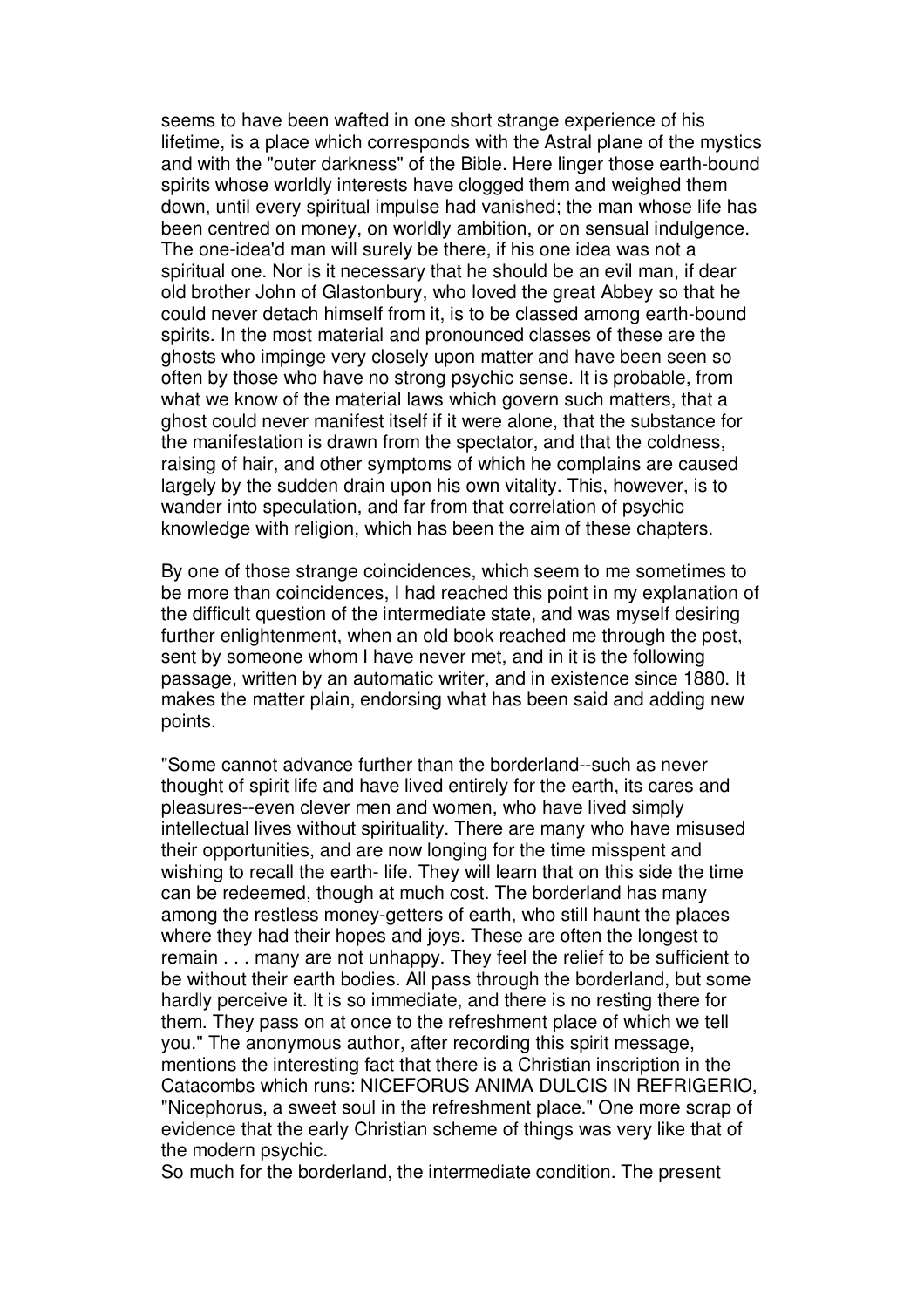Christian dogma has no name for it, unless it be that nebulous limbo which is occasionally mentioned, and is usually defined as the place where the souls of the just who died before Christ were detained. The idea of crossing a space before reaching a permanent state on the other side is common to many religions, and took the allegorical form of a river with a ferry- boat among the Romans and Greeks. Continually, one comes on points which make one realise that far back in the world's history there has been a true revelation, which has been blurred and twisted in time. Thus in Dr. Muir's summary of the RIG. VEDA, he says, epitomising the beliefs of the first Aryan conquerors of India: "Before, however, the unborn part" (that is, the etheric body) "can complete its course to the third heaven it has to traverse a vast gulf of darkness, leaving behind on earth all that is evil, and proceeding by the paths the fathers trod, the spirit soars to the realms of eternal light, recovers there his body in a glorified form, and obtains from God a delectable abode and enters upon a more perfect life, which is crowned with the fulfilment of all desires, is passed in the presence of the Gods and employed in the fulfilment of their pleasure." If we substitute "angels" for "Gods" we must admit that the new revelation from modern spirit sources has much in common with the belief of our Aryan fathers.

Such, in very condensed form, is the world which is revealed to us by these wonderful messages from the beyond. Is it an unreasonable vision? Is it in any way opposed to just principles? Is it not rather so reasonable that having got the clue we could now see that, given any life at all, this is exactly the line upon which we should expect to move? Nature and evolution are averse from sudden disconnected developments. If a human being has technical, literary, musical, or other tendencies, they are an essential part of his character, and to survive without them would be to lose his identity and to become an entirely different man. They must therefore survive death if personality is to be maintained. But it is no use their surviving unless they can find means of expression, and means of expression seem to require certain material agents, and also a discriminating audience. So also the sense of modesty among civilised races has become part of our very selves, and implies some covering of our forms if personality is to continue. Our desires and sympathies would prompt us to live with those we love, which implies something in the nature of a house, while the human need for mental rest and privacy would predicate the existence of separate rooms. Thus, merely starting from the basis of the continuity of personality one might, even without the revelation from the beyond, have built up some such system by the use of pure reason and deduction.

So far as the existence of this land of happiness goes, it would seem to have been more fully proved than any other religious conception within our knowledge.

It may very reasonably be asked, how far this precise description of life beyond the grave is my own conception, and how far it has been accepted by the greater minds who have studied this subject? I would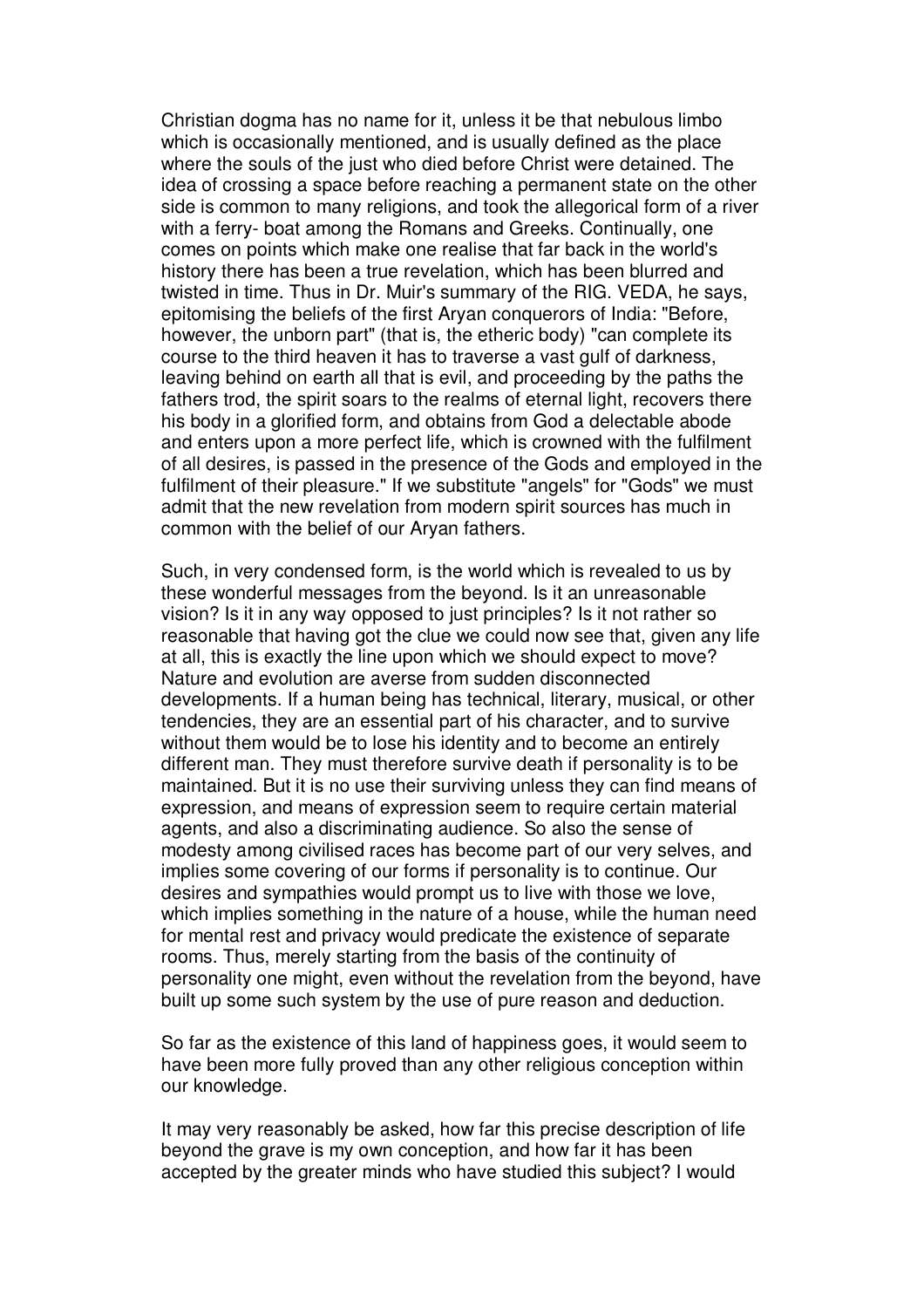answer, that it is my own conclusion as gathered from a very large amount of existing testimony, and that in its main lines it has for many years been accepted by those great numbers of silent active workers all over the world, who look upon this matter from a strictly religious point of view. I think that the evidence amply justifies us in this belief. On the other hand, those who have approached this subject with cold and cautious scientific brains, endowed, in many cases, with the strongest prejudices against dogmatic creeds and with very natural fears about the possible re-growth of theological quarrels, have in most cases stopped short of a complete acceptance, declaring that there can be no positive proof upon such matters, and that we may deceive ourselves either by a reflection of our own thoughts or by receiving the impressions of the medium. Professor Zollner, for example, says:

"Science can make no use of the substance of intellectual revelations, but must be guided by observed facts and by the conclusions logically and mathematically uniting them" - a passage which is quoted with approval by Professor Reichel, and would seem to be endorsed by the silence concerning the religious side of the question which is observed by most of our great scientific supporters. It is a point of view which can well be understood, and yet, closely examined, it would appear to be a species of enlarged materialism. To admit, as these observers do, that spirits do return, that they give every proof of being the actual friends whom we have lost, and yet to turn a deaf ear to the messages which they send would seem to be pushing caution to the verge of unreason. To get so far, and yet not to go further, is impossible as a permanent position. If, for example, in Raymond's case we find so many allusions to the small details of his home upon earth, which prove to be surprisingly correct, is it reasonable to put a blue pencil through all he says of the home which he actually inhabits? Long before I had convinced my mind of the truth of things which appeared so grotesque and incredible, I had a long account sent by table tilting about the conditions of life beyond. The details seemed to me impossible and I set them aside, and yet they harmonise, as I now discover, with other revelations. So, too, with the automatic script of Mr. Hubert Wales, which has been described in my previous book. He had tossed it aside into a drawer as being unworthy of serious consideration, and yet it also proved to be in harmony. In neither of these cases was telepathy or the prepossession of the medium a possible explanation. On the whole, I am inclined to think that these doubtful or dissentient scientific men, having their own weighty studies to attend to, have confined their reading and thought to the more objective side of the question, and are not aware of the vast amount of concurrent evidence which appears to give us an exact picture of the life beyond. They despise documents which cannot be proved, and they do not, in my opinion, sufficiently realise that a general agreement of testimony, and the already established character of a witness, are themselves arguments for truth. Some complicate the question by predicating the existence of a fourth dimension in that world, but the term is an absurdity, as are all terms which find no corresponding impression in the human brain. We have mysteries enough to solve without gratuitously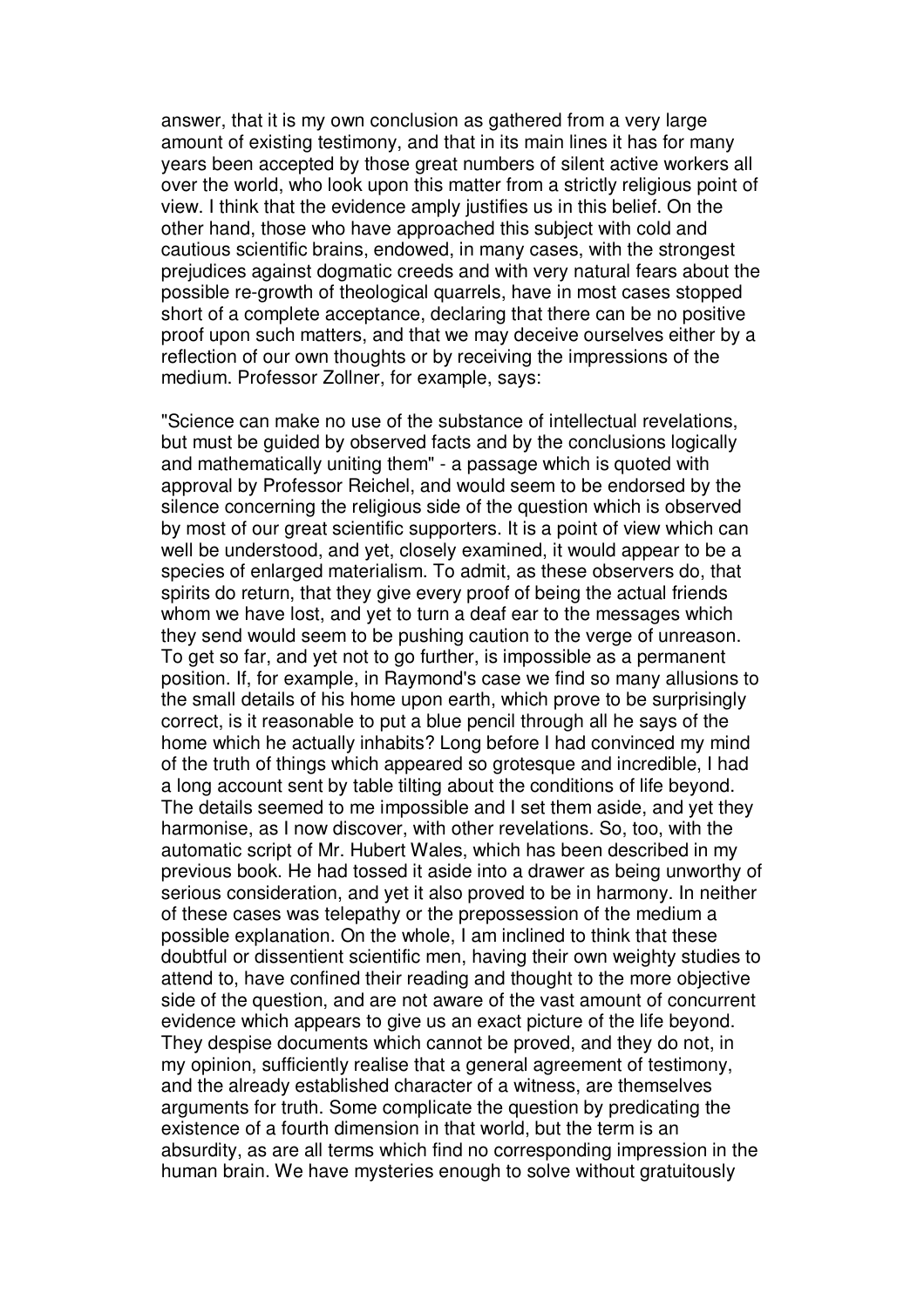introducing fresh ones. When solid passes through solid, it is, surely, simpler to assume that it is done by a dematerialisation, and subsequent reassembly--a process which can, at least, be imagined by the human mind--than to invoke an explanation which itself needs to be explained.

In the next and final chapter I will ask the reader to accompany me in an examination of the New Testament by the light of this psychic knowledge, and to judge how far it makes clear and reasonable much which was obscure and confused.

#### **- C ha p t e r 5 -**

#### **Is it the Second Dawn? \_\_\_\_\_\_\_\_\_\_\_\_\_\_\_\_\_\_\_\_\_\_\_\_\_\_\_\_\_\_\_\_\_\_\_\_\_\_\_\_\_\_\_**

**THERE** are many incidents in the New Testament which might be taken as starting points in tracing a close analogy between the phenomenal events which are associated with the early days of Christianity, and those which have perplexed the world in connection with modern Spiritualism. Most of us are prepared to admit that the lasting claims of Christianity upon the human race are due to its own intrinsic teachings, which are quite independent of those wonders which can only have had a use in startling the solid complacence of an unspiritual race, and so directing their attention violently to this new system of thought. Exactly the same may be said of the new revelation. The exhibitions of a force which is beyond human experience and human guidance is but a method of calling attention. To repeat a simile which has been used elsewhere, it is the humble telephone bell which heralds the all-important message. In the case of Christ, the Sermon on the Mount was more than many miracles. In the case of this new development, the messages from beyond are more than any phenomena. A vulgar mind might make Christ's story seem vulgar, if it insisted upon loaves of bread and the bodies of fish. So, also, a vulgar mind may make psychic religion vulgar by insisting upon moving furniture or tambourines in the air. In each case they are crude signs of power, and the essence of the matter lies upon higher planes.

It is stated in the second chapter of the Acts of the Apostles, that they, the Christian leaders, were all "with one accord" in one place. "With one accord" expresses admirably those sympathetic conditions which have always been found, in psychic circles, to be conducive of the best results, and which are so persistently ignored by a certain class of investigators. Then there came "a mighty rushing wind," and afterwards "there appeared cloven tongues like unto fire and it sat upon each of them." Here is a very definite and clear account of a remarkable sequence of phenomena. Now, let us compare with this the results which were obtained by Professor Crookes in his investigation in 1873, after he had taken every possible precaution against fraud which his experience,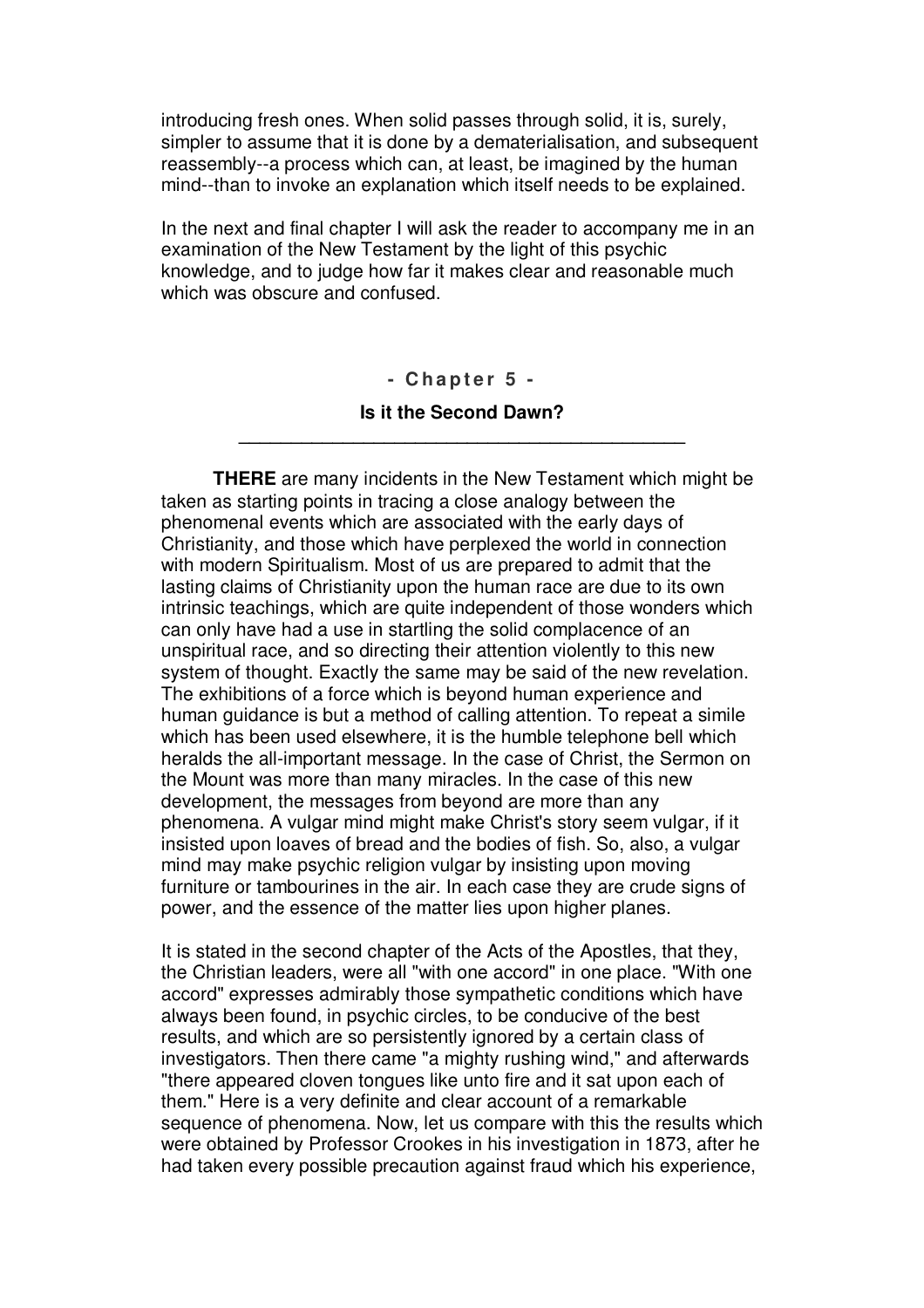as an accurate observer and experimenter, could suggest. He says in his published notes: "I have seen luminous points of light darting about, sitting on the heads of different persons" and then again:

"These movements, and, indeed, I may say the same of every class of phenomena, are generally preceded by a peculiar cold air, sometimes amounting to a decided wind. I have had sheets of paper blown about by it..." Now, is it not singular, not merely that the phenomena should be of the same order, but that they should come in exactly the same sequence, the wind first and the lights afterwards? In our ignorance of etheric physics, an ignorance which is now slowly clearing, one can only say that there is some indication here of a general law which links those two episodes together in spite of the nineteen centuries which divide them. A little later, it is stated that "the place was shaken where they were assembled together." Many modern observers of psychic phenomena have testified to vibration of the walls of an apartment, as if a heavy lorry were passing. It is, evidently, to such experiences that Paul alludes when he says: "Our gospel came unto you not in word only, but also in power." The preacher of the New Revelation can most truly say the same words. In connection with the signs of the pentecost, I can most truly say that I have myself experienced them all, the cold sudden wind, the lambent misty flames, all under the mediumship of Mr. Phoenix, an amateur psychic of Glasgow. The fifteen sitters were of one accord upon that occasion, and, by a coincidence, it was in an upper room, at the very top of the house.

In a previous section of this essay, I have remarked that no philosophical explanation of these phenomena, known as spiritual, could be conceived which did not show that all, however different in their working, came from the same central source. St. Paul seems to state this in so many words when he says: "But all these worketh that one and the selfsame spirit, dividing to every man severally as he will." Could our modern speculation, forced upon us by the facts, be more tersely stated? He has just enumerated the various gifts, and we find them very close to those of which we have experience. There is first "the word of wisdom," "the word of knowledge" and "faith." All these taken in connection with the Spirit would seem to mean the higher communications from the other side. Then comes healing, which is still practised in certain conditions by a highly virile medium, who has the power of discharging strength, losing just as much as the weakling gains, as instanced by Christ when He said: "Who has touched me? Much virtue" (or power) "has gone out of me." Then we come upon the working of miracles, which we should call the production of phenomena, and which would cover many different types, such as apports, where objects are brought from a distance, levitation of objects or of the human frame into the air, the production of lights and other wonders. Then comes prophecy, which is a real and yet a fitful and often delusive form of mediumship--never so delusive as among the early Christians, who seem all to have mistaken the approaching fall of Jerusalem and the destruction of the Temple, which they could dimly see, as being the end of the world. This mistake is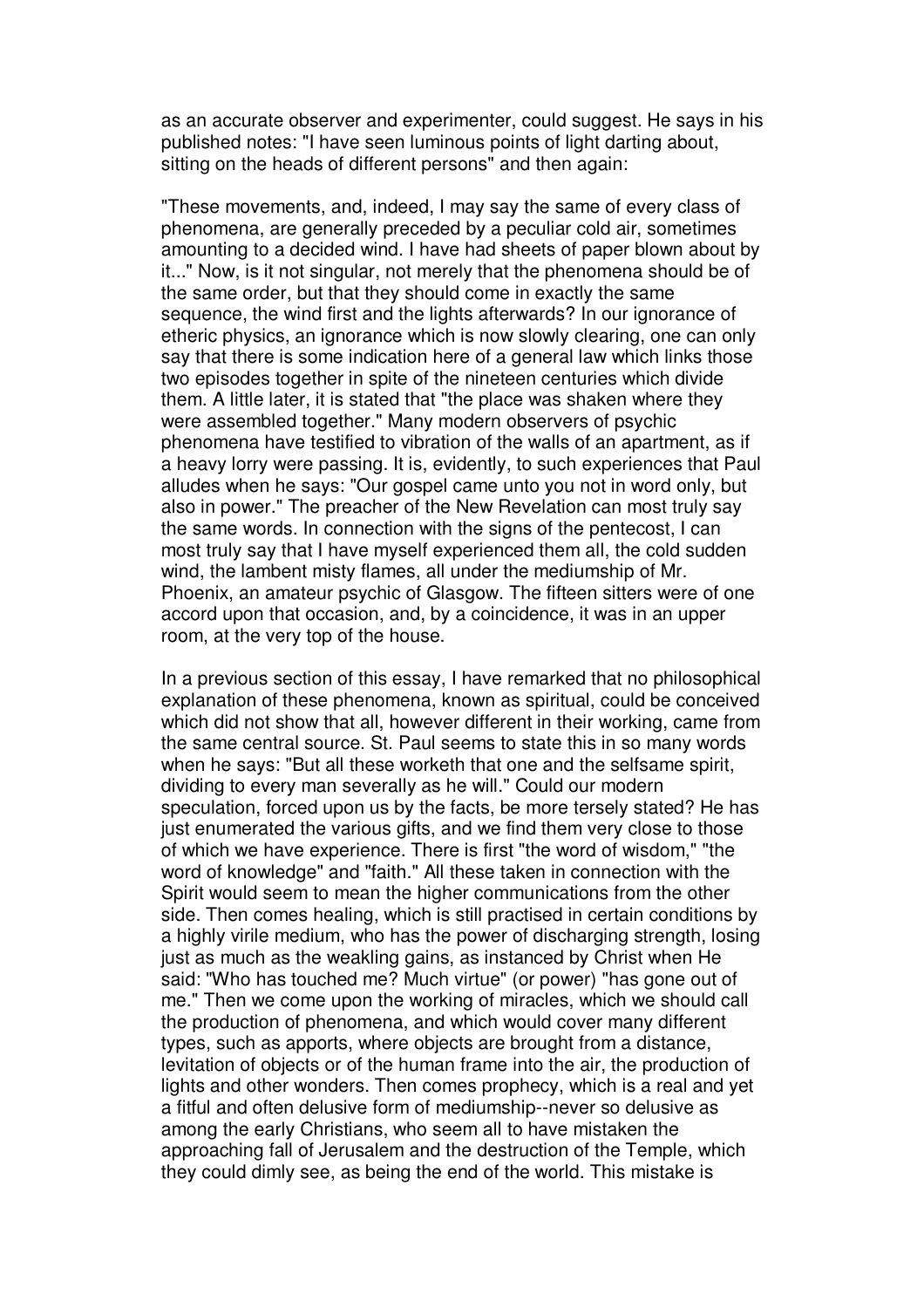repeated so often and so clearly that it is really not honest to ignore or deny it. Then we come to the power of "discerning the spirits," which corresponds to our clairvoyance, and finally that curious and usually useless gift of tongues, which is also a modern phenomenon. I can remember that some time ago I read the book, "I Heard a Voice," by an eminent barrister, in which he describes how his young daughter began to write Greek fluently with all the complex accents in their correct places. Just after I read it I received a letter from a no less famous physician, who asked my opinion about one of his children who had written a considerable amount of script in mediaeval French. These two recent cases are beyond all doubt, but I have not had convincing evidence of the case where some unintelligible signs drawn by an unlettered man were pronounced by an expert to be in the Ogham or early Celtic character. As the Ogham script is really a combination of straight lines, the latter case may be taken with considerable reserve.

Thus the phenomena associated with the rise of Christianity and those which have appeared during the present spiritual ferment are very analogous. In examining the gifts of the disciples, as mentioned by Matthew and Mark, the only additional point is the raising of the dead. If any of them besides their great leader did in truth rise to this height of power, where life was actually extinct, then he, undoubtedly, far transcended anything which is recorded of modern mediumship. It is clear, however, that such a power must have been very rare, since it would otherwise have been used to revive the bodies of their own martyrs, which does not seem to have been attempted. For Christ the power is clearly admitted, and there are little touches in the description of how it was exercised by Him which are extremely convincing to a psychic student. In the account of how He raised Lazarus from the grave after he had been four days dead--far the most wonderful of all Christ's miracles--it is recorded that as He went down to the graveside He was "groaning." Why was He groaning? No Biblical student seems to have given a satisfactory reason. But anyone who has heard a medium groaning before any great manifestation of power will read into this passage just that touch of practical knowledge, which will convince him of its truth. The miracle, I may add, is none the less wonderful or beyond our human powers, because it was wrought by an extension of natural law, differing only in degree with that which we can ourselves test and even do.

Although our modern manifestations have never attained the power mentioned in the Biblical records, they present some features which are not related in the New Testament. Clairaudience, that is the hearing of a spirit voice, is common to both, but the direct voice, that is the hearing of a voice which all can discern with their material ears, is a wellauthenticated phenomenon now which is more rarely mentioned of old. So, too, Spirit-photography, where the camera records what the human eye cannot see, is necessarily a new testimony. Nothing is evidence to those who do not examine evidence, but I can attest most solemnly that I personally know of several cases where the image upon the plate after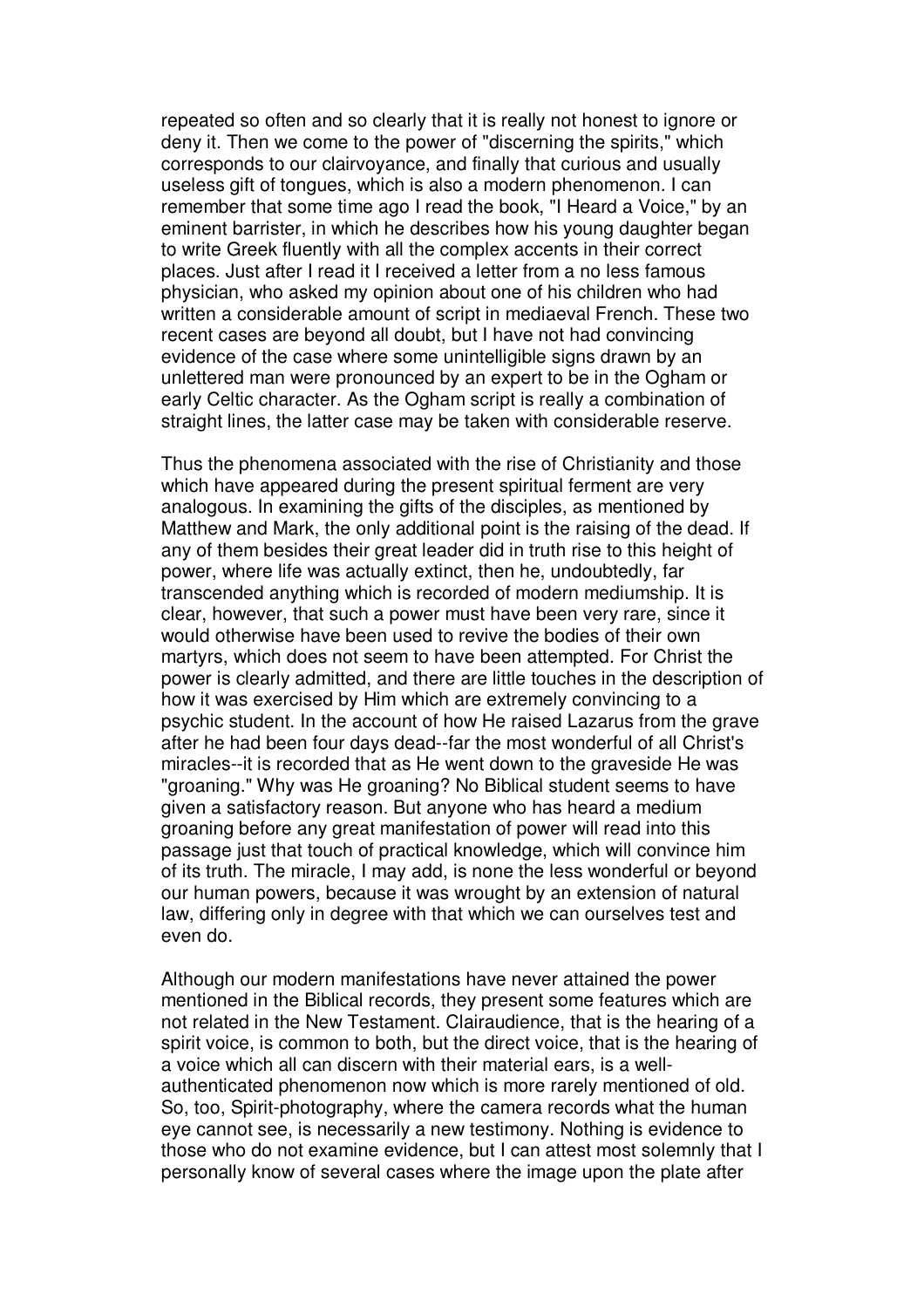death has not only been unmistakable, but also has differed entirely from any pre- existing photograph.

As to the methods by which the early Christians communicated with the spirits, or with the "Saints" as they called their dead brethren, we have, so far as I know, no record, though the words of John: "Brothers, believe not every spirit, but try the spirits whether they are of God," show very clearly that spirit communion was a familiar idea, and also that they were plagued, as we are, by the intrusion of unwelcome spiritual elements in their intercourse. Some have conjectured that the "Angel of the Church," who is alluded to in terms which suggest that he was a human being, was really a medium sanctified to the use of that particular congregation. As we have early indications of bishops, deacons and other officials, it is difficult to say what else the "angel" could have been. This, however, must remain a pure speculation.

Another speculation which is, perhaps, rather more fruitful is upon what principle did Christ select his twelve chief followers. Out of all the multitudes he chose twelve men. Why these particular ones? It was not for their intelligence or learning, for Peter and John, who were among the most prominent, are expressly described as "unlearned and ignorant men." It was not for their virtue, for one of them proved to be a great villain, and all of them deserted their Master in His need. It was not for their belief, for there were great numbers of believers. And yet it is clear that they were chosen on some principle of selection since they were called in ones and in twos. In at least two cases they were pairs of brothers, as though some family gift or peculiarity, might underlie the choice.

Is it not at least possible that this gift was psychic power, and that Christ, as the greatest exponent who has ever appeared upon earth of that power, desired to surround Himself with others who possessed it to a lesser degree? This He would do for two reasons. The first is that a psychic circle is a great source of strength to one who is himself psychic, as is shown continually in our own experience, where, with a sympathetic and helpful surrounding, an atmosphere is created where all the powers are drawn out. How sensitive Christ was to such an atmosphere is shown by the remark of the Evangelist, that when He visited His own native town, where the townspeople could not take Him seriously, He was unable to do any wonders. The second reason may have been that He desired them to act as His deputies, either during his lifetime or after His death, and that for this reason some natural psychic powers were necessary.

The close connection which appears to exist between the Apostles and the miracles, has been worked out in an interesting fashion by Dr. Abraham Wallace, in his little pamphlet "Jesus of Nazareth."[6] Certainly, no miracle or wonder working, save that of exorcism, is recorded in any of the Evangelists until after the time when Christ began to assemble His circle. Of this circle the three who would appear to have been the most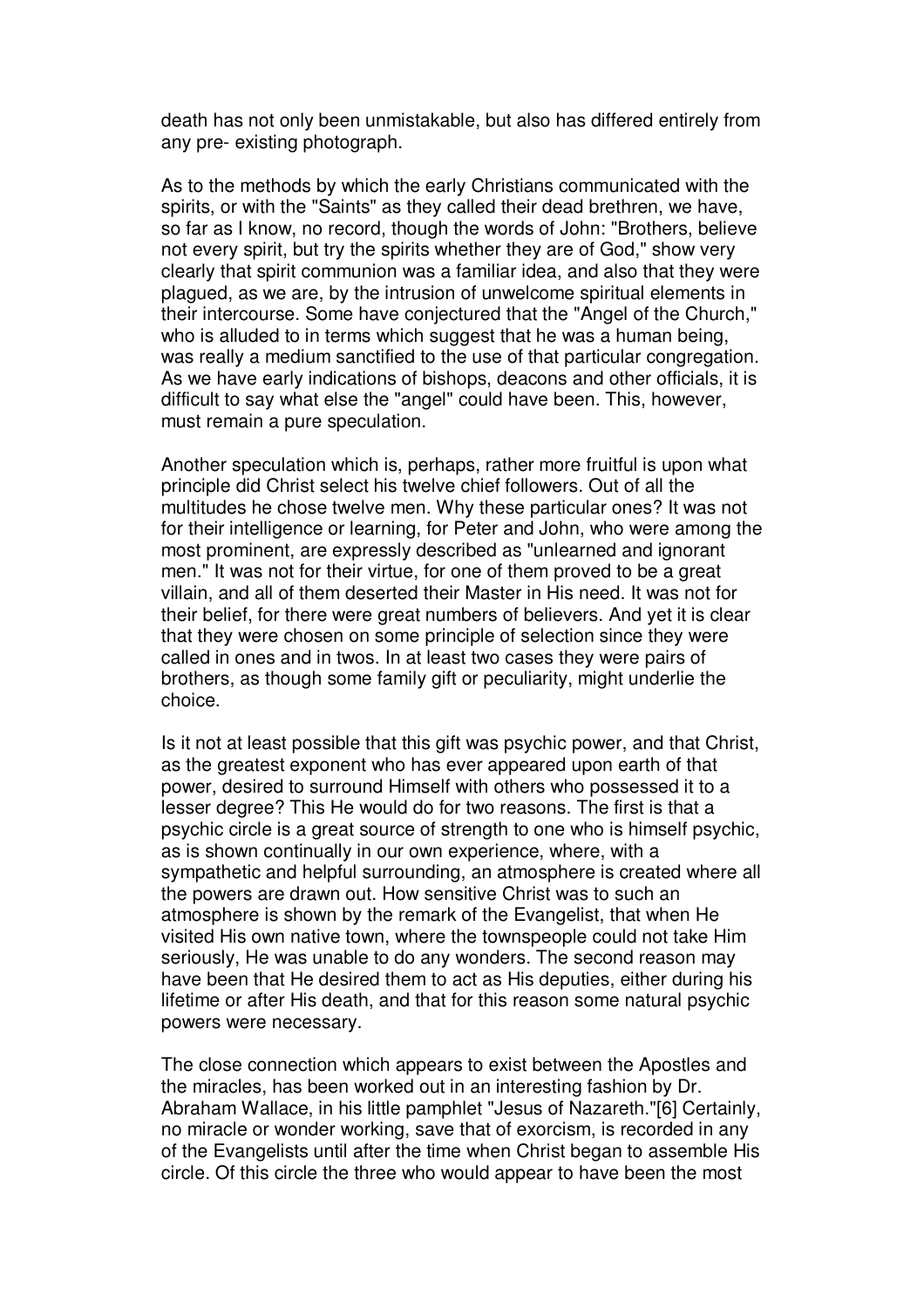psychic were Peter and the two fellow-fishermen, sons of Zebedee, John and James. These were the three who were summoned when an ideal atmosphere was needed. It will be remembered that when the daughter of Jairus was raised from the dead it was in the presence, and possibly, with the co-operation, of these three assistants. Again, in the case of the Transfiguration, it is impossible to read the account of that wonderful manifestation without being reminded at every turn of one's own spiritual experiences. Here, again, the points are admirably made in "Jesus of Nazareth," and it would be well if that little book, with its scholarly tone, its breadth of treatment and its psychic knowledge, was in the hands of every Biblical student. Dr. Wallace points out that the place, the summit of a hill, was the ideal one for such a manifestation, in its pure air and freedom from interruption; that the drowsy state of the Apostles is paralleled by the members of any circle who are contributing psychic power; that the transfiguring of the face and the shining raiment are known phenomena; above all, that the erection of three altars is meaningless, but that the alternate reading, the erection of three booths or cabinets, one for the medium and one for each materialised form, would absolutely fulfil the most perfect conditions for getting results. This explanation of Wallace's is a remarkable example of a modern brain, with modern knowledge, throwing a clear searchlight across all the centuries and illuminating an incident which has always been obscure.

[6] Published at sixpence by the Light Publishing Co., 6, Queen Square, London, W.C. The same firm supplies Dr. Ellis Powell's convincing little book on the same subject.

When we translate Bible language into the terms of modern psychic religion the correspondence becomes evident. It does not take much alteration. Thus for "Lo, a miracle!" we say "This is a manifestation." "The angel of the Lord" becomes "a high spirit." Where we talked of "a voice from heaven," we say "the direct voice." "His eyes were opened and he saw a vision" means "he became clairvoyant." It is only the occultist who can possibly understand the Scriptures as being a real exact record of events.

There are many other small points which seem to bring the story of Christ and of the Apostles into very close touch with modern psychic research, and greatly support the close accuracy of some of the New Testament narrative. One which appeals to me greatly is the action of Christ when He was asked a question which called for a sudden decision, namely the fate of the woman who had been taken in sin. What did He do? The very last thing that one would have expected or invented. He stooped down before answering and wrote with his finger in the sand. This he did a second time upon a second catch-question being addressed to Him. Can any theologian give a reason for such an action? I hazard the opinion that among the many forms of mediumship which were possessed in the highest form by Christ, was the power of automatic writing, by which He summoned those great forces which were under His control to supply Him with the answer. Granting, as I freely do,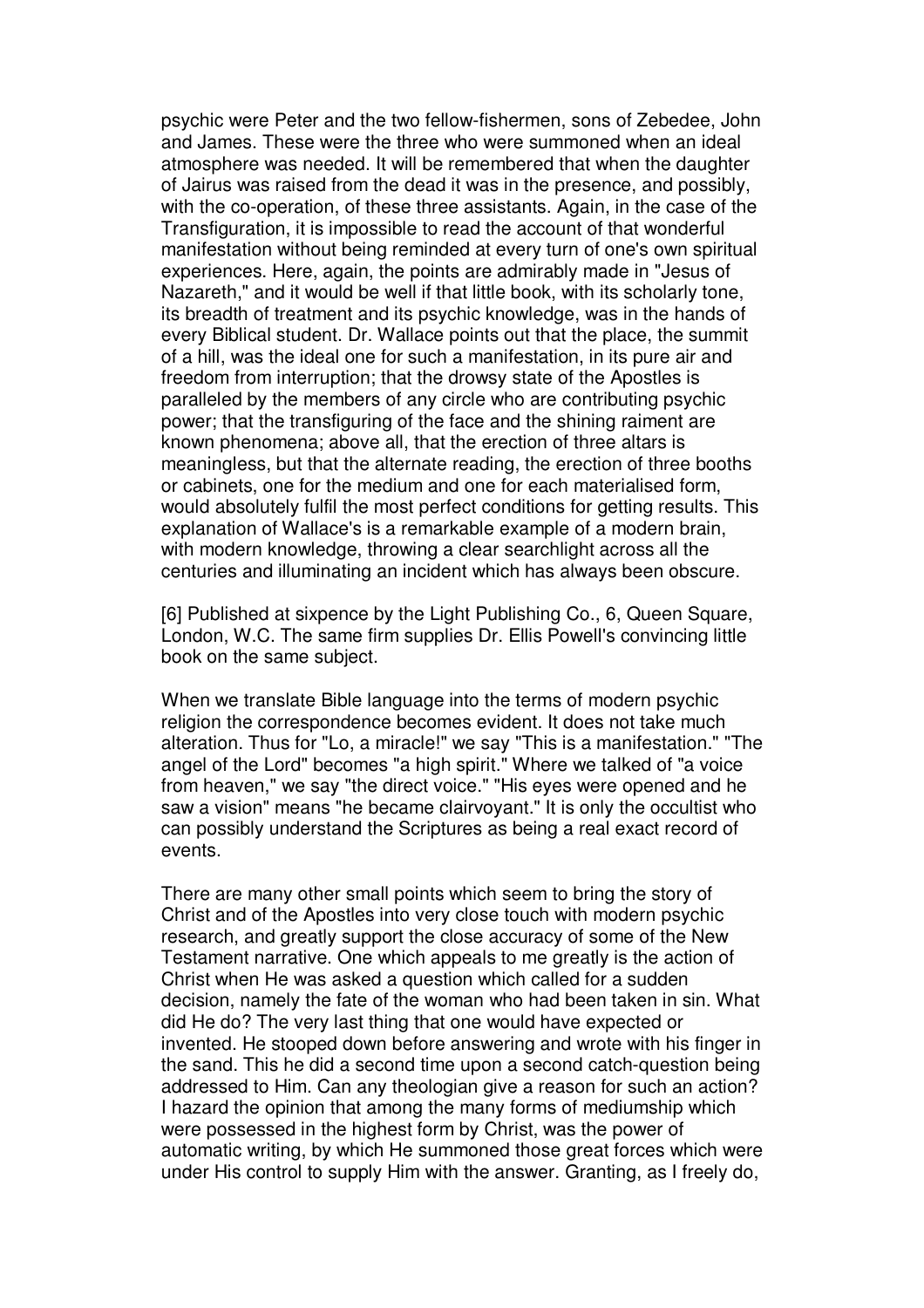that Christ was preternatural, in the sense that He was above and beyond ordinary humanity in His attributes, one may still inquire how far these powers were contained always within His human body, or how far He referred back to spiritual reserves beyond it. When He spoke merely from His human body He was certainly open to error, like the rest of us, for it is recorded how He questioned the woman of Samaria about her husband, to which she replied that she had no husband. In the case of the woman taken in sin, one can only explain His action by the supposition that He opened a channel instantly for the knowledge and wisdom which was preter-human, and which at once gave a decision in favor of large-minded charity.

It is interesting to observe the effect which these phenomena, or the report of them, produced upon the orthodox Jews of those days. The greater part obviously discredited them, otherwise they could not have failed to become followers, or at the least to have regarded such a wonder-worker with respect and admiration. One can well imagine how they shook their bearded heads, declared that such occurrences were outside their own experience, and possibly pointed to the local conjuror who earned a few not over-clean denarii by imitating the phenomena. There were others, however, who could not possibly deny, because they either saw or met with witnesses who had seen.

These declared roundly that the whole thing was of the devil, drawing from Christ one of those pithy, common-sense arguments in which He excelled. The same two classes of opponents, the scoffers and the diabolists, face us to-day. Verily the old world goes round and so do the events upon its surface.

There is one line of thought which may be indicated in the hope that it will find development from the minds and pens of those who have studied most deeply the possibilities of psychic power. It is at least possible, though I admit that under modern conditions it has not been clearly proved, that a medium of great power can charge another with his own force, just as a magnet when rubbed upon a piece of inert steel can turn it also into a magnet. One of the best attested powers of D. D. Home was that he could take burning coals from the fire with impunity and carry them in his hand. He could then--and this comes nearer to the point at issue--place them on the head of anyone who was fearless without their being burned. Spectators have described how the silver filigree of the hair of Mr. Carter Hall used to be gathered over the glowing ember, and Mrs. Hall has mentioned how she combed out the ashes afterwards. Now, in this case, Home was clearly, able to convey, a power to another person, just as Christ, when He was levitated over the lake, was able to convey the same power to Peter, so long as Peter's faith held firm. The question then arises if Home concentrated all his force upon transferring such a power how long would that power last? The experiment was never tried, but it would have borne very, directly upon this argument. For, granting that the power can be transferred, then it is very clear how the Christ circle was able to send forth seventy disciples who were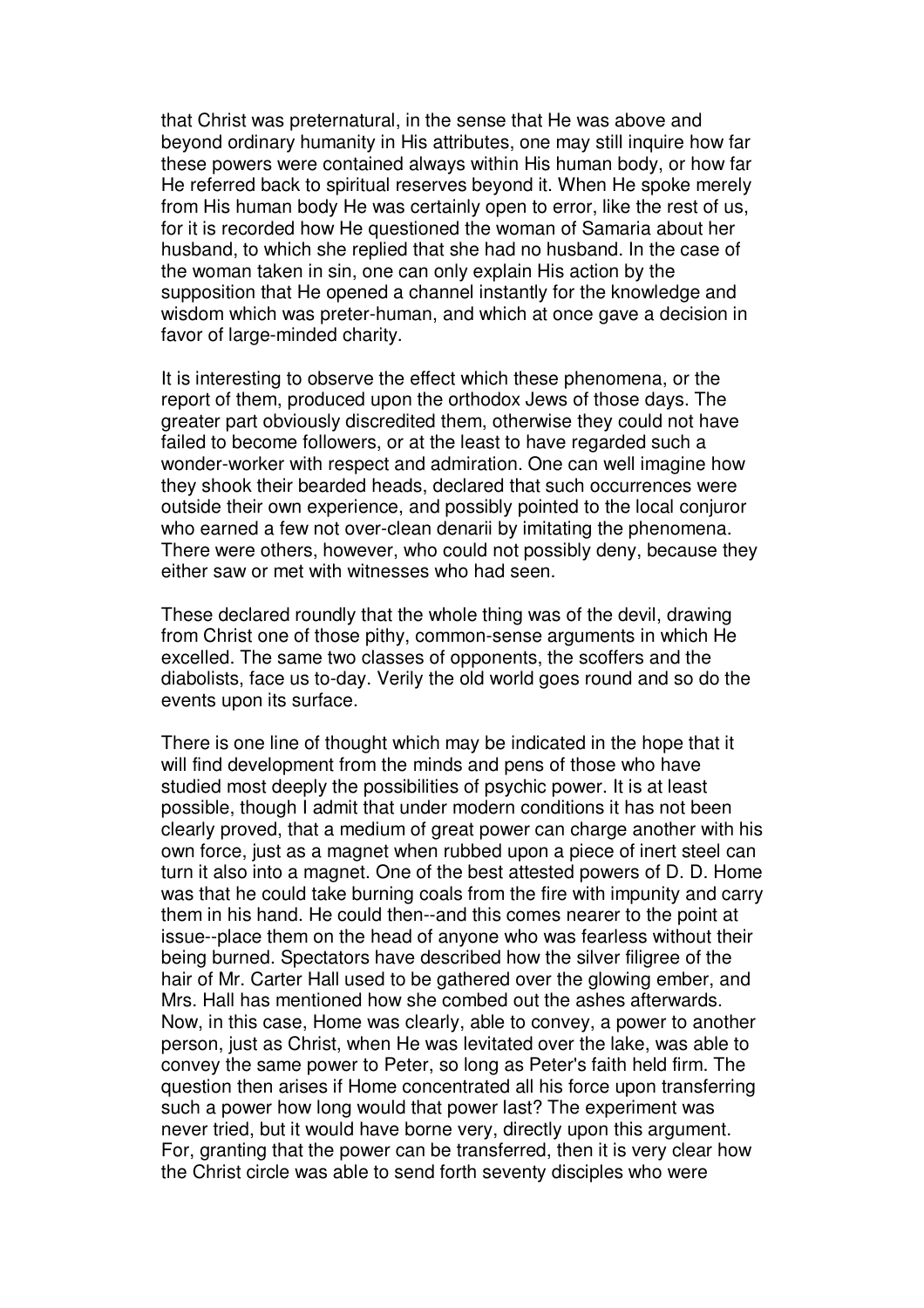endowed with miraculous functions. It is clear also why, new disciples had to return to Jerusalem to be "baptised of the spirit," to use their phrase, before setting forth upon their wanderings. And when in turn they, desired to send forth representatives would not they lay hands upon them, make passes over them and endeavour to magnetise them in the same way--if that word may express the process? Have we here the meaning of the laying on of hands by the bishop at ordination, a ceremony to which vast importance is still attached, but which may well be the survival of something really vital, the bestowal of the thaumaturgic power? When, at last, through lapse of time or neglect of fresh cultivation, the power ran out, the empty formula may have been carried on, without either the blesser or the blessed understanding what it was that the hands of the bishop, and the force which streamed from them, were meant to bestow. The very words "laying on of hands" would seem to suggest something different from a mere benediction.

Enough has been said, perhaps, to show the reader that it is possible to put forward a view of Christ's life which would be in strict accord with the most modern psychic knowledge, and which, far from supplanting Christianity, would show the surprising accuracy of some of the details handed down to us, and would support the novel conclusion that those very miracles, which have been the stumbling block to so many truthful, earnest minds, may finally offer some very cogent arguments for the truth of the whole narrative. Is this then a line of thought which merits the wholesale condemnations and anathemas hurled at it by those who profess to speak in the name of religion? At the same time, though we bring support to the New Testament, it would, indeed, be a misconception if these, or any such remarks, were quoted as sustaining its literal accuracy--an idea from which so much harm has come in the past. It would, indeed, be a good, though an unattainable thing, that a really honest and open- minded attempt should be made to weed out from that record the obvious forgeries and interpolations which disfigure it, and lessen the value of those parts which are really above suspicion.

Is it necessary, for example, to be told, as an inspired fact from Christ's own lips, that Zacharias, the son of Barachias,[7] was struck dead within the precincts of the Temple in the time of Christ, when, by a curious chance, Josephus has independently narrated the incident as having occurred during the siege of Jerusalem, thirty-seven years later? This makes it very clear that this particular Gospel, in its present form, was written after that event, and that the writer fitted into it at least one other incident which had struck his imagination. Unfortunately, a revision by general agreement would be the greatest of all miracles, for two of the very first texts to go would be those which refer to the "Church," an institution and an idea utterly unfamiliar in the days of Christ. Since the object of the insertion of these texts is perfectly clear, there can be no doubt that they are forgeries, but as the whole system of the Papacy rests upon one of them, they are likely to survive for a long time to come. The text alluded to is made further impossible because it is based upon the supposition that Christ and His fishermen conversed together in Latin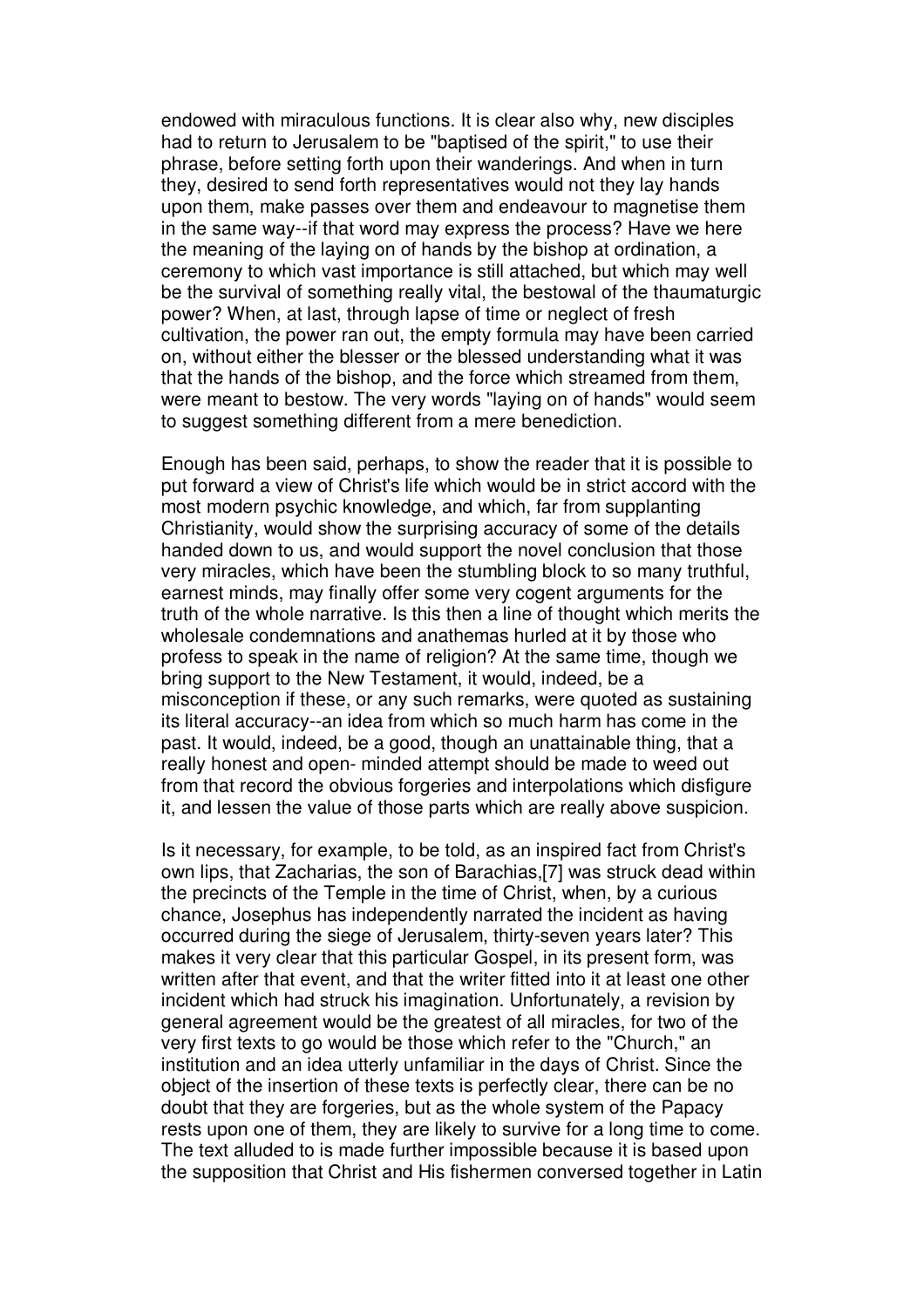or Greek, even to the extent of making puns in that language. Surely the want of moral courage and intellectual honesty among Christians will seem as strange to our descendants as it appears marvellous to us that the great thinkers of old could have believed, or at least have pretended to believe, in the fighting sexual deities of Mount Olympus.

[7] The References are to Matthew, xxiii 35, and to Josephus, Wars of the Jews, Book IV, Chapter 5.

Revision is, indeed, needed, and as I have already pleaded, a change of emphasis is also needed, in order to get the grand Christian conception back into the current of reason and progress. The orthodox who, whether from humble faith or some other cause, do not look deeply into such matters, can hardly conceive the stumbling-blocks which are littered about before the feet of their more critical brethren. What is easy, for faith is impossible for reflection. Such expressions as "Saved by the blood of the Lamb" or "Baptised by His precious blood" fill their souls with a gentle and sweet emotion, while upon a more thoughtful mind they have a very different effect.

Apart from the apparent injustice of vicarious atonement, the student is well aware that the whole of this sanguinary metaphor is drawn really from the Pagan rites of Mithra, where the neophyte was actually placed under a bull at the ceremony of the TAUROBOLIUM, and was drenched, through a grating, with the blood of the slaughtered animal. Such reminiscences of the more brutal side of Paganism are not helpful to the thoughtful and sensitive modern mind. But what is always fresh and always useful and always beautiful, is the memory of the sweet Spirit who wandered on the hillsides of Galilee; who gathered the children around him; who met his friends in innocent good-fellowship; who shrank from forms and ceremonies, craving always for the inner meaning; who forgave the sinner; who championed the poor, and who in every decision threw his weight upon the side of charity and breadth of view. When to this character you add those wondrous psychic powers already analysed, you do, indeed, find a supreme character in the world's history who obviously stands nearer to the Highest than any other. When one compares the general effect of His teaching with that of the more rigid churches, one marvels how in their dogmatism, their insistence upon forms, their exclusiveness, their pomp and their intolerance, they could have got so far away from the example of their Master, so that as one looks upon Him and them, one feels that there is absolute deep antagonism and that one cannot speak of the Church and Christ, but only of the Church or Christ.

And yet every Church produces beautiful souls, though it may be debated whether "produces" or "contains" is the truthful word. We have but to fall back upon our own personal experience if we have lived long and mixed much with our fellow- men. I have myself lived during the seven most impressionable years of my life among Jesuits, the most maligned of all ecclesiastical orders, and I have found them honourable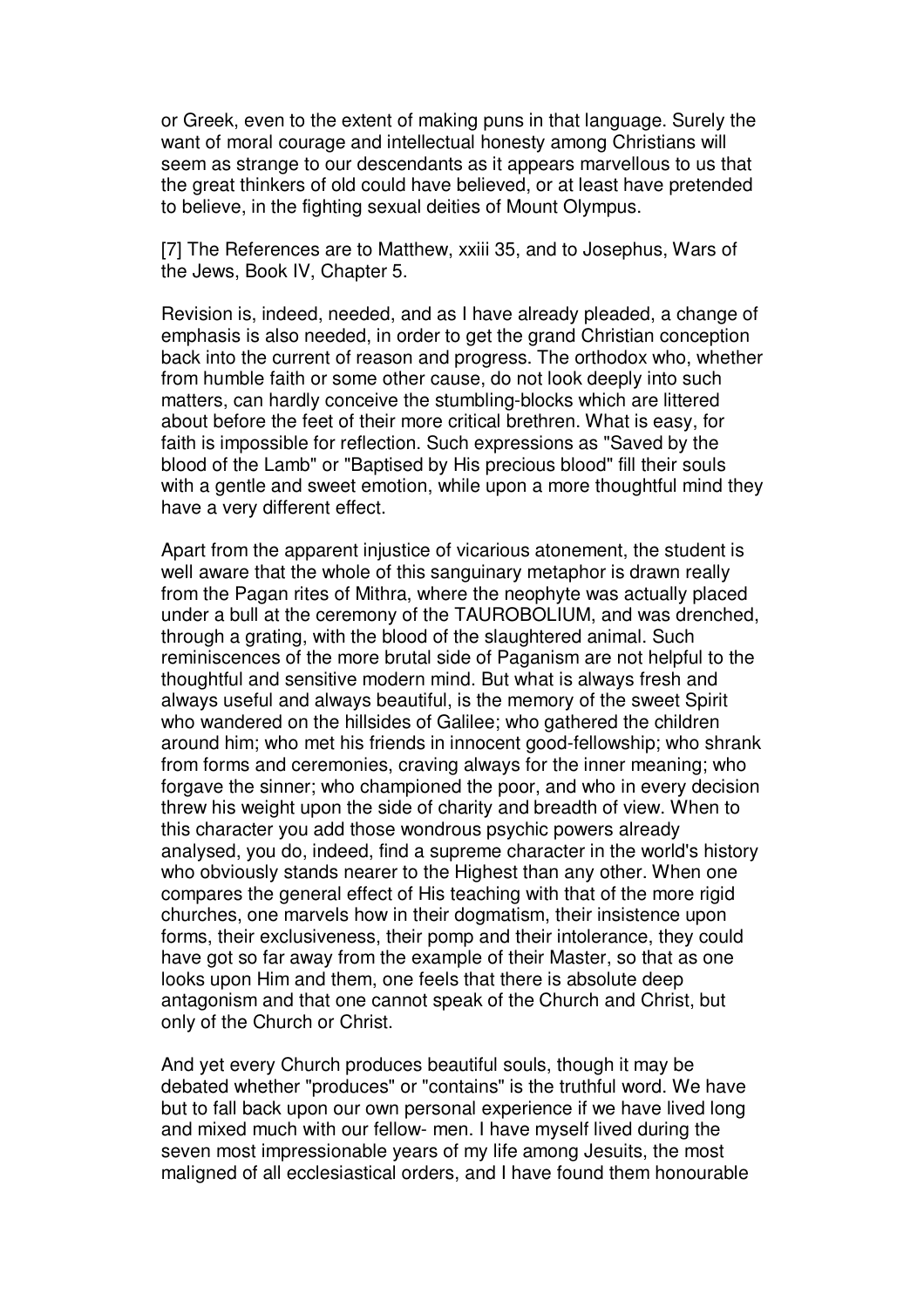and good men, in all ways estimable outside the narrowness which limits the world to Mother Church. They were athletes, scholars, and gentlemen, nor can I ever remember any examples of that casuistry with which they are reproached. Some of my best friends have been among the parochial clergy of the Church of England, men of sweet and saintly character, whose pecuniary straits were often a scandal and a reproach to the half-hearted folk who accepted their spiritual guidance. I have known, also, splendid men among the Nonconformist clergy, who have often been the champions of liberty, though their views upon that subject have sometimes seemed to contract when one ventured upon their own domain of thought. Each creed has brought out men who were an honour to the human race, and Manning or Shrewsbury, Gordon or Dolling, Booth or Stopford Brooke, are all equally admirable, however diverse the roots from which they grow. Among the great mass of the people, too, there are very many thousands of beautiful souls who have been brought up on the old-fashioned lines, and who never heard of spiritual communion or any other of those matters which have been discussed in these essays, and yet have reached a condition of pure spirituality such as all of us may envy. Who does not know the maiden aunt, the widowed mother, the mellowed elderly man, who live upon the hilltops of unselfishness, shedding kindly thoughts and deeds around them, but with their simple faith deeply, rooted in anything or everything which has come to them in a hereditary fashion with the sanction of some particular authority? I had an aunt who was such an one, and can see her now, worn with austerity and charity, a small, humble figure, creeping to church at all hours from a house which was to her but a waiting-room between services, while she looked at me with sad, wondering, grey eyes. Such people have often reached by instinct, and in spite of dogma, heights, to which no system of philosophy can ever raise us.

But making full allowance for the high products of every creed, which may be only, a proof of the innate goodness of civilised humanity, it is still beyond all doubt that Christianity has broken down, and that this breakdown has been brought home to everyone by the terrible catastrophe which has befallen the world. Can the most optimistic apologist contend that this is a satisfactory, outcome from a religion which has had the unopposed run of Europe for so many centuries? Which has come out of it worst, the Lutheran Prussian, the Catholic Bavarian, or the peoples who have been nurtured by the Greek Church? If we, of the West, have done better, is it not rather an older and higher civilisation and freer political institutions that have held us back from all the cruelties, excesses and immoralities which have taken the world back to the dark ages? It will not do to say that they have occurred in spite of Christianity, and that Christianity is, therefore, not to blame. It is true that Christ's teaching is not to blame, for it is often spoiled in the transmission. But Christianity has taken over control of the morals of Europe, and should have the compelling force which would ensure that those morals would not go to pieces upon the first strain. It is on this point that Christianity must be judged, and the judgment can only be that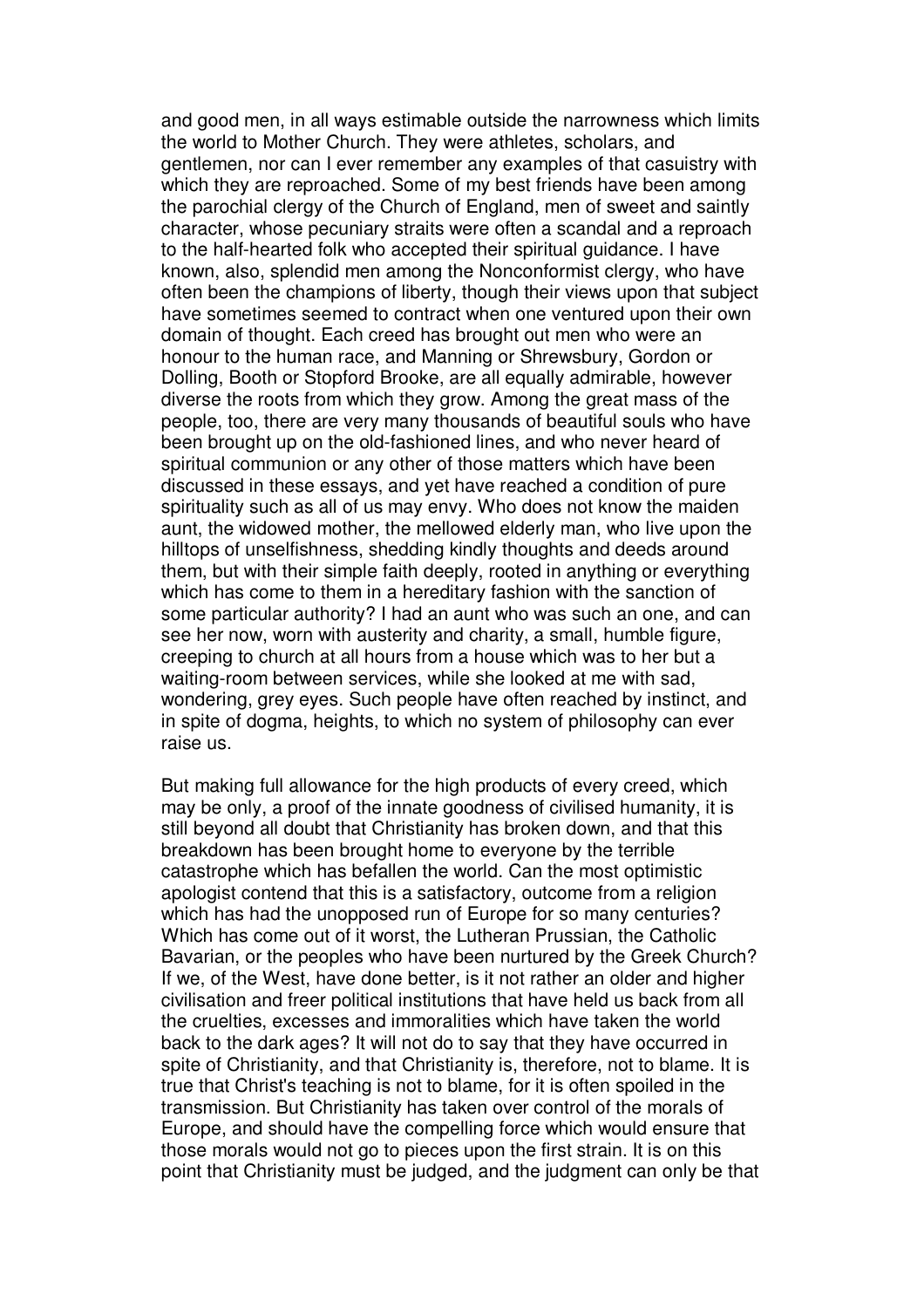it has failed. It has not been an active controlling force upon the minds of men. And why? It can only be because there is something essential which is wanting. Men do not take it seriously. Men do not believe in it. Lip service is the only service in innumerable cases, and even lip service grows fainter.

Men, as distinct from women, have, both in the higher and lower classes of life, ceased, in the greater number of cases, to show a living interest in religion. The churches lose their grip upon the people--and lose it rapidly. Small inner circles, convocations, committees, assemblies, meet and debate and pass resolutions of an ever narrower character. But the people go their way and religion is dead, save in so far as intellectual culture and good taste can take its place. But when religion is dead, materialism becomes active, and what active materialism may produce has been seen in Germany.

Is it not time, then, for the religious bodies to discourage their own bigots and sectarians, and to seriously consider, if only for self-preservation, how they can get into line once more with that general level of human thought which is now so far in front of them? I say that they can do more than get level--they can lead. But to do so they must, on the one hand, have the firm courage to cut away from their own bodies all that dead tissue which is but a disfigurement and an encumbrance. They must face difficulties of reason, and adapt themselves to the demands of the human intelligence which rejects, and is right in rejecting, much which they offer. Finally, they must gather fresh strength by drawing in all the new truth and all the new power which are afforded by this new wave of inspiration which has been sent into the world by God, and which the human race, deluded and bemused by the would-be clever, has received with such perverse and obstinate incredulity. When they have done all this, they will find not only that they are leading the world with an obvious right to the leadership, but, in addition, that they have come round once more to the very teaching of that Master whom they have so long misrepresented.

# **- Ap p e nd i x A -**

# **Doctor Geley's Experiments \_\_\_\_\_\_\_\_\_\_\_\_\_\_\_\_\_\_\_\_\_\_\_\_\_\_\_\_\_\_\_\_\_\_\_\_\_\_\_\_\_\_\_**

**NOTHING** could be imagined more fantastic and grotesque than the results of the recent experiments of Professor Geley, in France. Before such results the brain, even of the trained psychical student, is dazed, while that of the orthodox man of science, who has given no heed to these developments, is absolutely helpless. In the account of the proceedings which he read lately before the Institut General Psychologique in Paris, on January of last year, Dr. Geley says: "I do not merely say that there has been no fraud; I say, `there has been no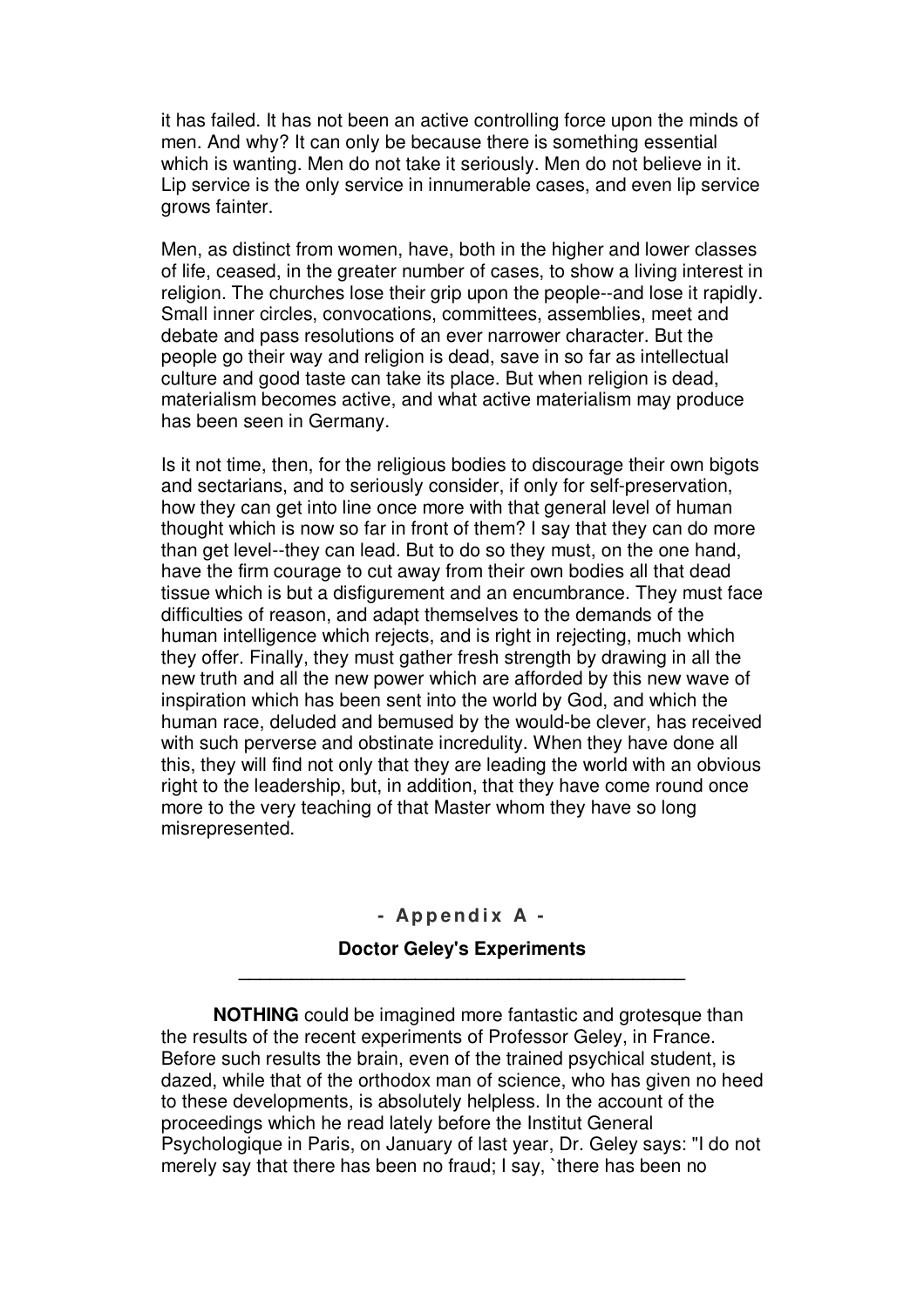possibility of fraud.' In nearly every case the materialisations were done under my, eyes, and I have observed their whole genesis and development." He adds that, in the course of the experiments, more than a hundred experts, mostly doctors, checked the results.

These results may be briefly stated thus. A peculiar whitish matter exuded from the subject, a girl named Eva, coming partly through her skin, partly from her hands, partly from the orifices of her face, especially her mouth. This was photographed repeatedly at every stage of its production, these photographs being appended to the printed treatise. This stuff, solid enough to enable one to touch and to photograph, has been called the ectoplasm. It is a new order of matter, and it is clearly derived from the subject herself, absorbing into her system once more at the end of the experiment. It exudes in such quantities as to entirely, cover her sometimes as with an apron. It is soft and glutinous to the touch, but varies in form and even in colour. Its production causes pain and groans from the subject, and any violence towards it would appear also to affect her. A sudden flash of light, as in a flash-photograph, may or may not cause a retraction of the ectoplasm, but always causes a spasm of the subject. When re-absorbed, it leaves no trace upon the garments through which it has passed.

This is wonderful enough, but far more fantastic is what has still to be told. The most marked property of this ectoplasm, very fully illustrated in the photographs, is that it sets or curdles into the shapes of human members--of fingers, of hands, of faces, which are at first quite sketchy and rudimentary, but rapidly coalesce and develop until they are undistinguishable from those of living beings. Is not this the very strangest and most inexplicable thing that has ever yet been observed by human eyes? These faces or limbs are usually the size of life, but they frequently are quite miniatures. Occasionally they begin by being miniatures, and grow into full size. On their first appearance in the ectoplasm the limb is only on one plane of matter, a mere flat appearance, which rapidly rounds itself off, until it has assumed all three planes and is complete. It may be a mere simulacrum, like a wax hand, or it may be endowed with full power of grasping another hand, with every articulation in perfect working order.

The faces which are produced in this amazing way are worthy of study. They do not appear to have represented anyone who has ever been known in life by Doctor Geley.[8] My impression after examining them is that they are much more likely to be within the knowledge of the subject, being girls of the French lower middle class type, such as Eva was, I should imagine, in the habit of meeting. It should be added that Eva herself appears in the photograph as well as the simulacra of humanity. The faces are, on the whole, both pretty and piquant, though of a rather worldly and unrefined type. The latter adjective would not apply to the larger and most elaborate photograph, which represents a very beautiful young woman of a truly spiritual cast of face. Some of the faces are but partially formed, which gives them a grotesque or repellant appearance.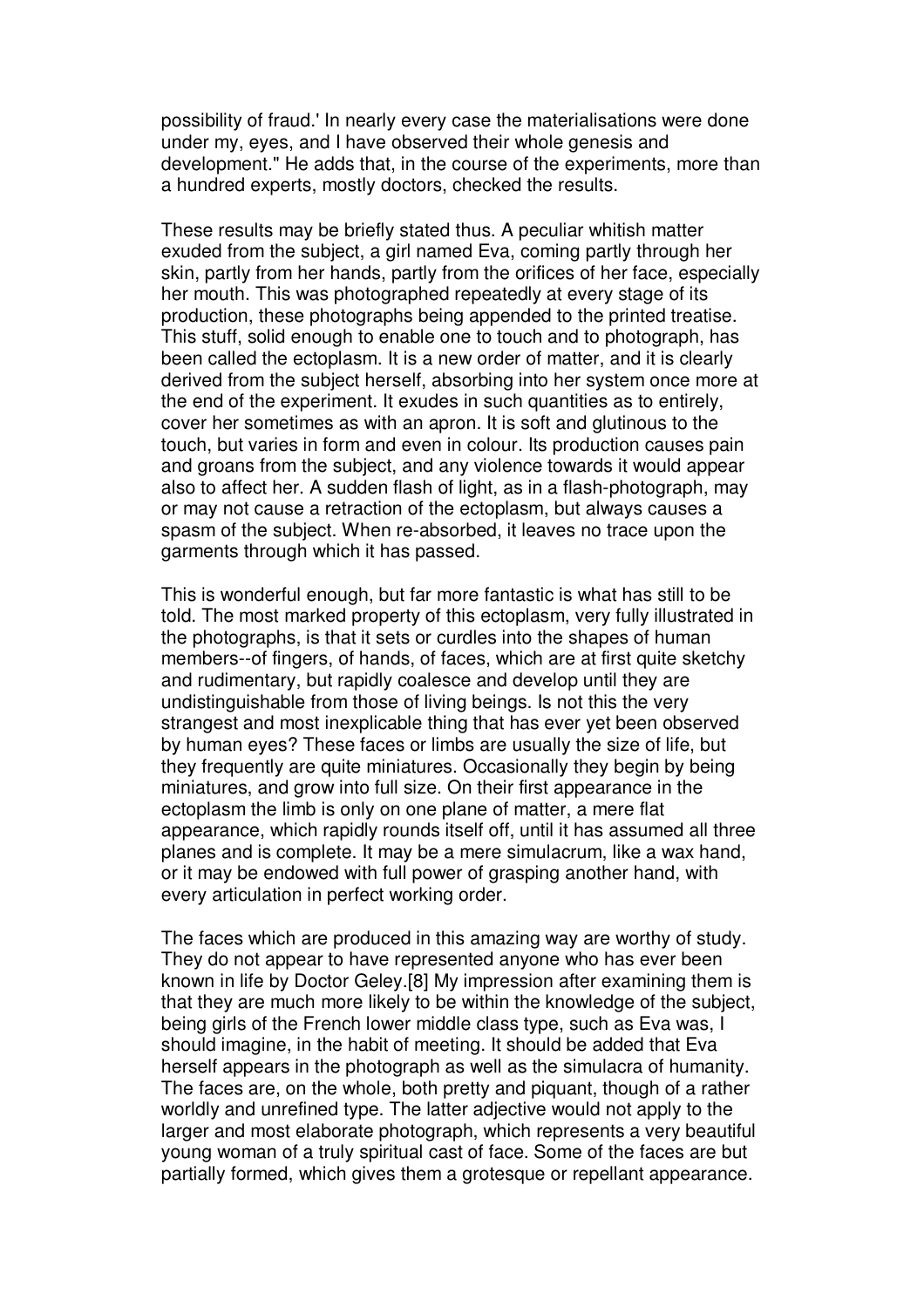What are we to make of such phenomena? There is no use deluding ourselves by the idea that there may be some mistake or some deception. There is neither one nor the other. Apart from the elaborate checks upon these particular results, they correspond closely with those got by Lombroso in Italy, by Schrenk-Notzing in Germany, and by other careful observers. One thing we must bear in mind constantly in considering them, and that is their abnormality. At a liberal estimate, it is not one person in a million who possesses such powers--if a thing which is outside our volition can be described as a power. It is the mechanism of the materialisation medium which has been explored by the acute brain and untiring industry of Doctor Geley, and even presuming, as one may fairly presume, that every materialising medium goes through the same process in order to produce results, still such mediums are exceedingly, rare. Dr. Geley mentions, as an analogous phenomenon on the material side, the presence of dermoid cysts, those mysterious formations, which rise as small tumors in any part of the body, particularly above the eyebrow, and which when opened by the surgeon are found to contain hair, teeth or embryonic bones. There is no doubt, as he claims, some rough analogy, but the dermoid cyst is, at least, in the same flesh and blood plane of nature as the foetus inside it, while in the ectoplasm we are dealing with an entirely new and strange development.

[8] Dr. Geley writes to me that they are unknown either to him or to the medium.

It is not possible to define exactly what occurs in the case of the ectoplasm, nor, on account of its vital connection with the medium and its evanescent nature, has it been separated and subjected to even the roughest chemical analysis which might show whether it is composed of those earthly elements with which we are familiar. Is it rather some coagulation of ether which introduces an absolutely new substance into our world? Such a supposition seems most probable, for a comparison with the analogous substance examined at Dr. Crawford's seances at Belfast, which is at the same time hardly visible to the eye and yet capable of handling a weight of 150 pounds, suggests something entirely new in the way of matter.

But setting aside, as beyond the present speculation, what the exact origin and nature of the ectoplasm may be, it seems to me that there is room for a very suggestive line of thought if we make Geley's experiments the starting point, and lead it in the direction of other manifestations of psychomaterial activity. First of all, let us take Crookes' classic experiments with Katie King, a result which for a long time stood alone and isolated but now can be approached by intermittent but definite stages. Thus we can well suppose that during those long periods when Florrie Cook lay in the laboratory in the dark, periods which lasted an hour or more upon some occasions, the ectoplasm was flowing from her as from Eva. Then it was gathering itself into a viscous cloud or pillar close to her frame; then the form of Katie King was evolved from this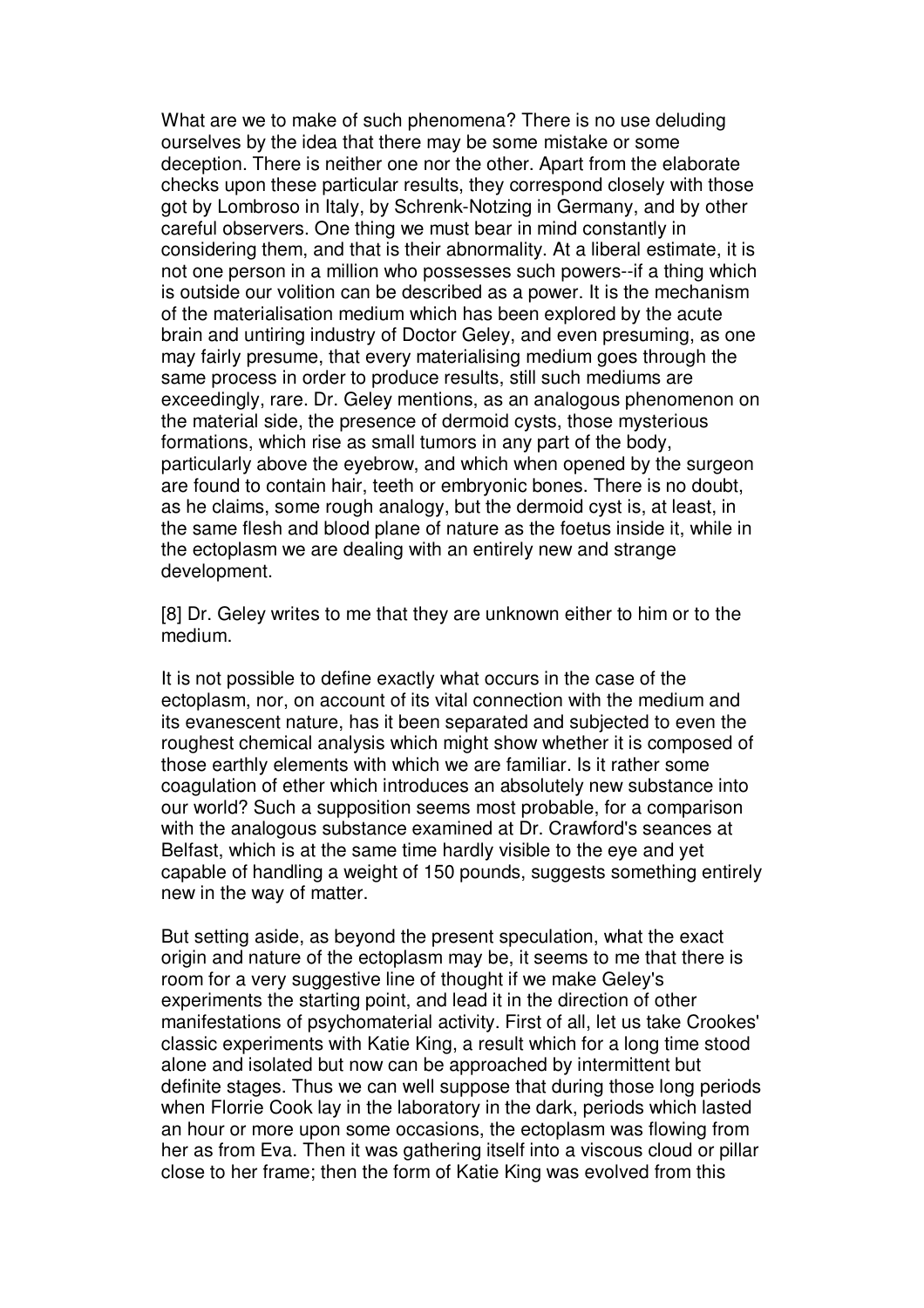cloud, in the manner already described, and finally the nexus was broken and the completed body advanced to present itself at the door of communication, showing a person different in every possible attribute save that of sex from the medium, and yet composed wholly or in part from elements extracted from her senseless body. So far, Geley's experiments throw a strong explanatory light upon those of Crookes. And here the Spiritualist must, as it seems to me, be prepared to meet an objection more formidable than the absurd ones of fraud or optical delusion. It is this. If the body of Katie King the spirit is derived from the body of Florrie Cook the psychic, then what assurance have we that the life therein is not really one of the personalities out of which the complex being named Florrie Cook is constructed? It is a thesis which requires careful handling. It is not enough to say that the nature is manifestly superior, for supposing that Florrie Cook represented the average of a number of conflicting personalities, then a single one of these personalities might be far higher than the total effect. Without going deeply into this problem, one can but say that the spirit's own account of its own personality must count for something, and also that an isolated phenomenon must be taken in conjunction with all other psychic phenomena when we are seeking for a correct explanation.

But now let us take this idea of a human being who has the power of emitting a visible substance in which are formed faces which appear to represent distinct individualities, and in extreme cases develop into complete independent human forms. Take this extraordinary fact, and let us see whether, by an extension or modification of this demonstrated process, we may not get some sort of clue as to the modus operandi in other psychic phenomena. It seems to me that we may, at least, obtain indications which amount to a probability, though not to a certainty, as to how some results, hitherto inexplicable, are attained. It is at any rate a provisional speculation, which may suggest a hypothesis for future observers to destroy, modify, or confirm.

The argument which I would advance is this. If a strong materialisation medium can throw out a cloud of stuff which is actually visible, may not a medium of a less pronounced type throw out a similar cloud with analogous properties which is not opaque enough to be seen by the average eye, but can make an impression both on the dry plate in the camera and on the clairvoyant faculty? If that be so--and it would not seem to be a very far-fetched proposition--we have at once an explanation both of psychic photographs and of the visions of the clairvoyant seer. When I say an explanation, I mean of its superficial method of formation, and not of the forces at work behind, which remain no less a mystery even when we accept Dr. Geley's statement that they are "ideoplastic."

Here we have, I think, some attempt at a generalisation, which might, perhaps, be useful in evolving some first signs of order out of this chaos. It is conceivable that the thinner emanation of the clairvoyant would extend far further than the thick material ectoplasm, but have the same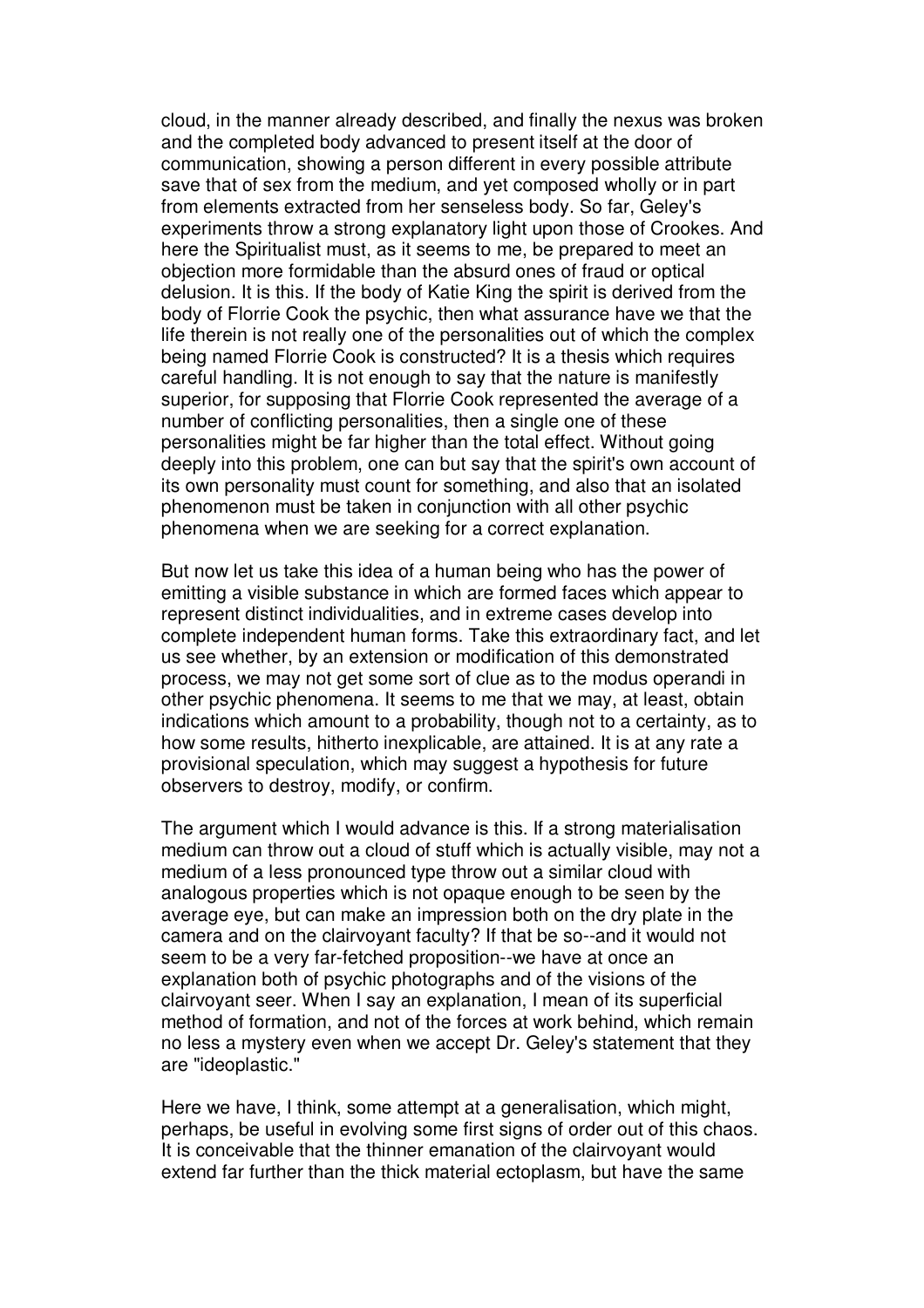property of moulding itself into life, though the life forms would only be visible to the clairvoyant eye. Thus, when Mr. Tom Tyrrell, or any other competent exponent, stands upon the platform his emanation fills the hall. Into this emanation, as into the visible ectoplasm in Geley's experiments, break the faces and forms of those from the other side who are attracted to the scene by their sympathy with various members of the audience. They are seen and described by Mr. Tyrrell, who with his finely attuned senses, carefully conserved (he hardly eats or drinks upon a day when he demonstrates), can hear that thinner higher voice that calls their names, their old addresses and their messages. So, too, when Mr. Hope and Mrs. Buxton stand with their hands joined over the cap of the camera, they are really throwing out a misty ectoplasm from which the forms loom up which appear upon the photographic plate. It may be that I mistake an analogy for an explanation, but I put the theory on record for what it is worth.

# **- Ap p e nd i x B - A Particular Instance**

**\_\_\_\_\_\_\_\_\_\_\_\_\_\_\_\_\_\_\_\_\_\_\_\_\_\_\_\_\_\_\_\_\_\_\_\_\_\_\_\_\_\_\_**

**I** have been in touch with a series of events in America lately, and can vouch for the facts as much as any man can vouch for facts which did not occur to himself. I have not the least doubt in my own mind that they are true, and a more remarkable double proof of the continuity of life has, I should think, seldom been published. A book has recently been issued by Harpers, of New York, called "The Seven Purposes." In this book the authoress, Miss Margaret Cameron, describes how she suddenly developed the power of automatic writing. She was not a Spiritualist at the time. Her hand was controlled and she wrote a quantity of matter which was entirely outside her own knowledge or character. Upon her doubting whether her sub-conscious self might in some way be producing the writing, which was partly done by planchette, the script was written upside down and from right to left, as though the writer was seated opposite. Such script could not possibly be written by the lady herself. Upon making enquiry as to who was using her hand, the answer came in writing that it was a certain Fred Gaylord, and that his object was to get a message to his mother. The youth was unknown to Miss Cameron, but she knew the family and forwarded the message, with the result that the mother came to see her, examined the evidence, communicated with the son, and finally, returning home, buried all her evidences of mourning, feeling that the boy was no more dead in the old sense than if he were alive in a foreign country.

There is the first proof of preternatural agency, since Miss Cameron developed so much knowledge which she could not have normally acquired, using many phrases and ideas which were characteristic of the deceased. But mark the sequel. Gaylord was merely a pseudonym, as the matter was so private that the real name, which we will put as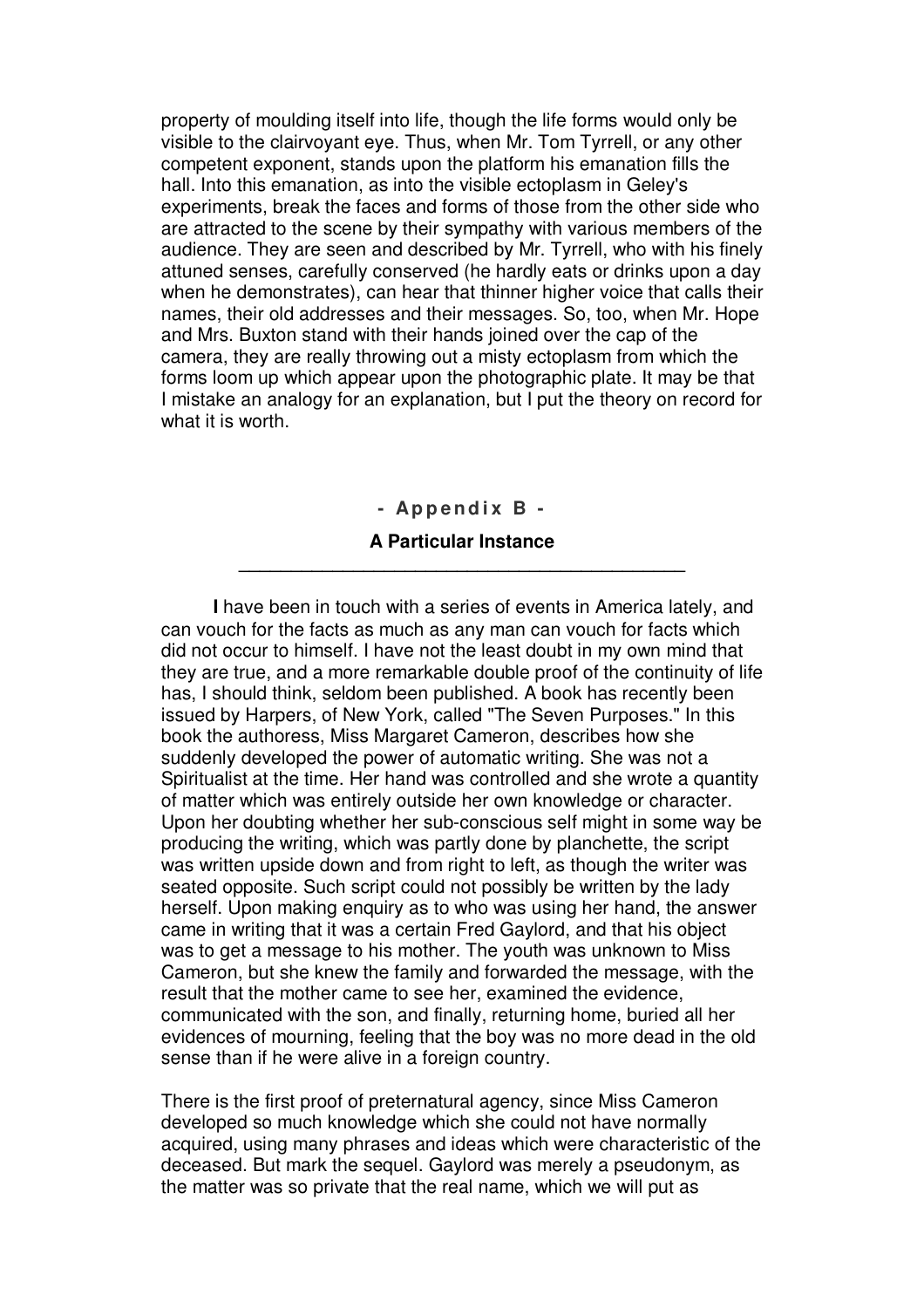Bridger, was not disclosed. A few months after the book was published Miss Cameron received a letter from a stranger living a thousand miles away. This letter and the whole correspondence I have seen. The stranger, Mrs. Nicol, says that as a test she would like to ask whether the real name given as Fred Gaylord in the book is not Fred Bridger, as she had psychic reasons for believing so. Miss Cameron replied that it was so, and expressed her great surprise that so secret and private a matter should have been correctly stated. Mrs. Nicol then explained that she and her husband, both connected with journalism and both absolutely agnostic, had discovered that she had the power of automatic writing. That while, using this power she had received communications purporting to come from Fred Bridger whom they had known in life, and that upon reading Miss Cameron's book they had received from Fred Bridger the assurance that he was the same person as the Fred Gaylord of Miss Cameron.

Now, arguing upon these facts, and they would appear most undoubtedly to be facts, what possible answer can the materialist or the sceptic give to the assertion that they are a double proof of the continuity of personality and the possibility of communication? Can any reasonable system of telepathy explain how Miss Cameron discovered the intimate points characteristic of young Gaylord? And then, how are we afterwards, by any possible telepathy, to explain the revelation to Mrs. Nicol of the identity of her communicant, Fred Bridger, with the Fred Gaylord who had been written of by Miss Cameron. The case for return seems to me a very convincing one, though I contend now, as ever, that it is not the return of the lost ones which is of such cogent interest as the message from the beyond which they bear with them

> **- Ap p e nd i x C - Spirit Photography \_\_\_\_\_\_\_\_\_\_\_\_\_\_\_\_\_\_\_\_\_\_\_\_\_\_\_\_\_\_\_\_\_\_\_\_\_\_\_\_\_\_\_**

**ON** this subject I should recommend the reader to consult Coates' "Photographing the Invisible," which states, in a thoughtful and moderate way, the evidence for this most remarkable phase, and illustrates it with many examples. It is pointed out that here, as always, fraud must be carefully guarded against, having been admitted in the case of the French spirit photographer, Buguet.

There are, however, a large number of cases where the photograph, under rigid test conditions in which fraud has been absolutely barred, has reproduced the features of the dead. Here there are limitations and restrictions which call for careful study and observation. These faces of the dead are in some cases as contoured and as recognisable as they were in life, and correspond with no pre-existing picture or photograph. One such case absolutely critic-proof is enough, one would think, to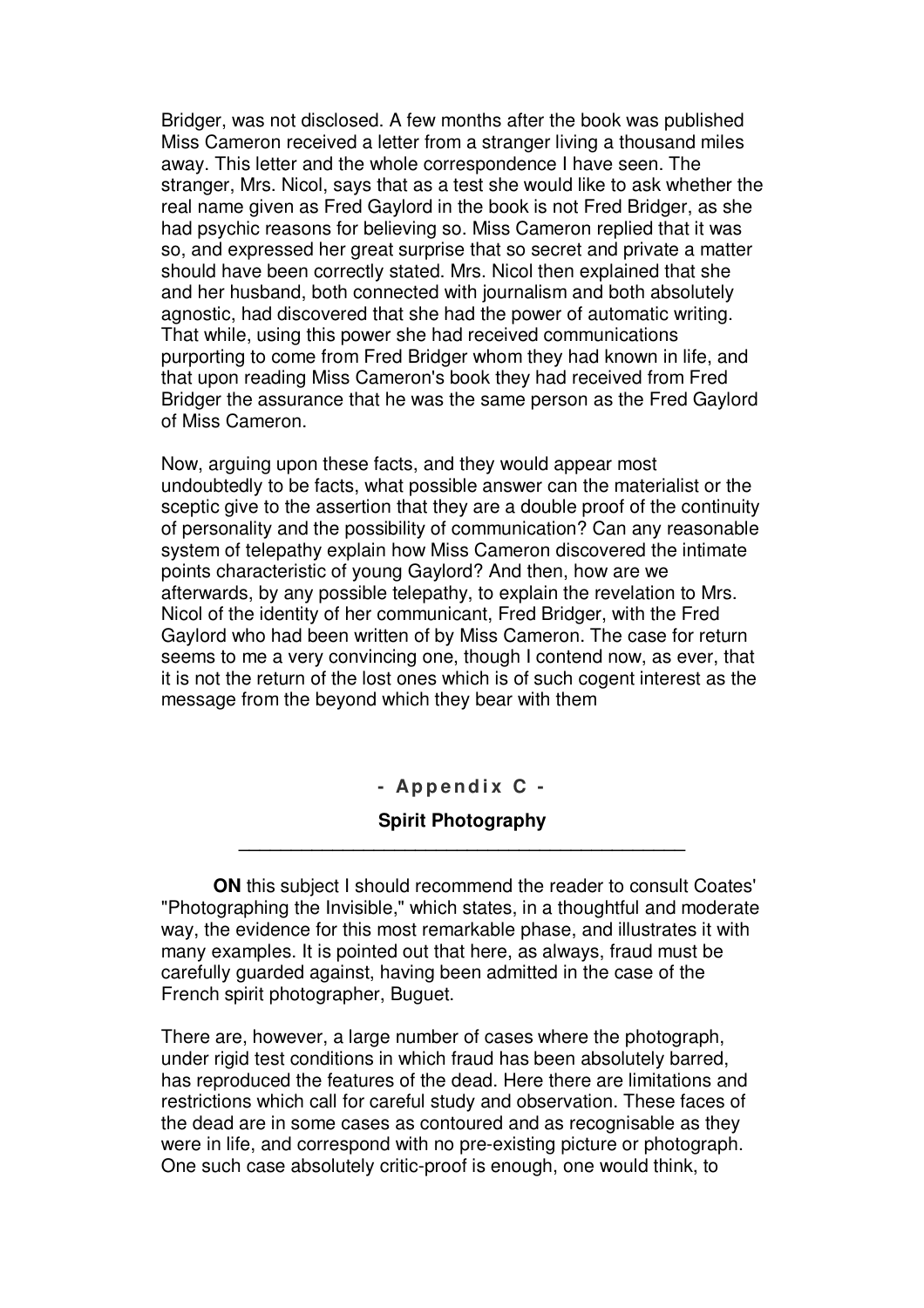establish survival, and these valid cases are to be counted not in ones, but in hundreds. On the other hand, many of the likenesses, obtained under the same test conditions, are obviously simulacra or pictures built up by some psychic force, not necessarily by the individual spirits themselves, to represent the dead. In some undoubtedly genuine cases it is an exact, or almost exact, reproduction of an existing picture, as if the conscious intelligent force, whatever it might be, had consulted it as to the former appearance of the deceased, and had then built it up in exact accordance with the original. In such cases the spirit face may show as a flat surface instead of a contour. Rigid examination has shown that the existing model was usually outside the ken of the photographer.

Two of the bravest champions whom Spiritualism has ever produced, the late W. T. Stead and the late Archdeacon Colley-- names which will bulk large in days to come--attached great importance to spirit photography as a final and incontestable proof of survival. In his recent work, "Proofs of the Truth of Spiritualism" (Kegan Paul), the eminent botanist, Professor Henslow, has given one case which would really appear to be above criticism. He narrates how the inquirer subjected a sealed packet of plates to the Crewe circle without exposure, endeavoring to get a psychograph. Upon being asked on which plate he desired it, he said "the fifth." Upon this plate being developed, there was found on it a copy of a passage from the Codex Alexandrinus of the New Testament in the British Museum. Reproductions, both of the original and of the copy, will be found in Professor Henslow's book.

I have myself been to Crewe and have had results which would be amazing were it not that familiarity blunts the mind to miracles. Three marked plates brought by myself, and handled, developed and fixed by no hand but mine, gave psychic extras. In each case I saw the extra in the negative when it was still wet in the dark room. I reproduce in Plate I a specimen of the results, which is enough in itself to prove the whole case of survival to any reasonable mind. The three sitters are Mr. Oaten, Mr. Walker, and myself, I being obscured by the psychic cloud. In this cloud appears a message of welcome to me from the late Archdeacon Colley. A specimen of the Archdeacon's own handwriting is reproduced in Plate II for the purpose of comparison. Behind, there is an attempt at materialisation obscured by the cloud. The mark on the side of the plate is my identification mark. I trust that I make it clear that no hand but mine ever touched this plate, nor did I ever lose sight of it for a second save when it was in the carrier, which was conveyed straight back to the dark room and there opened. What has any critic to say to that?

By the kindness of those fearless pioneers of the movement, Mr. and Mrs. Hewat Mackenzie, I am allowed to publish another example of spirit photography. The circumstances were very remarkable. The visit of the parents to Crewe was unproductive and their plate a blank save for their own presentment. Returning disappointed, to London they managed, through the mediumship of Mrs. Leonard, to get into touch with their boy, and asked him why they had failed. He replied that the conditions had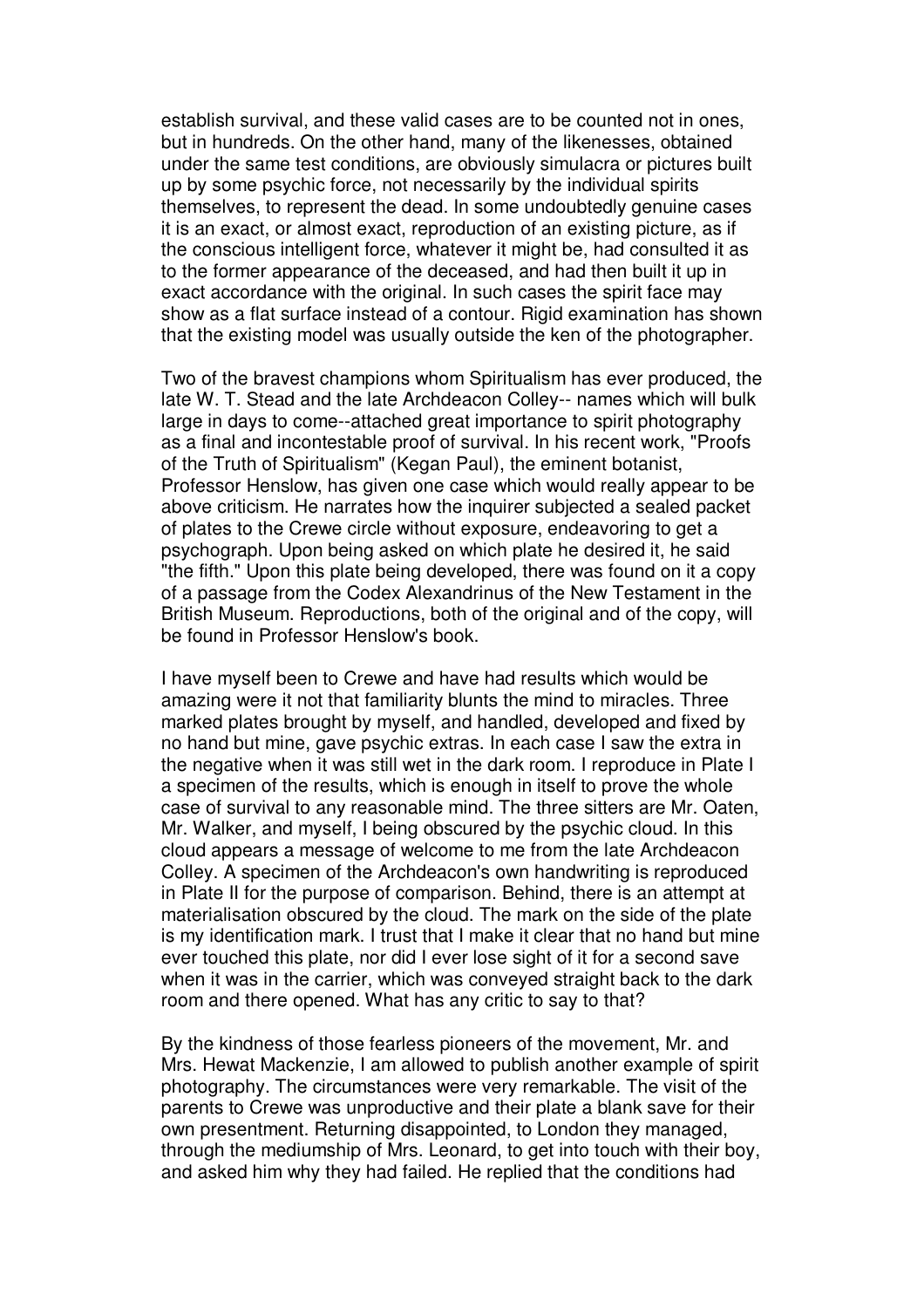been bad, but that he had actually succeeded some days later in getting on to the plate of Lady Glenconnor, who had been to Crewe upon a similar errand. The parents communicated with this lady, who replied saying that she had found the image of a stranger upon her plate. On receiving a print they at once recognised their son, and could even see that, as a proof of identity, he had reproduced the bullet wound on his left temple. No. 3 is their gallant son as he appeared in the flesh, No. 4 is his reappearance after death. The opinion of a miniature painter who had done a picture of the young soldier is worth recording as evidence of identity. The artist says: "After painting the miniature of your son Will, I feel I know every turn of his face, and am quite convinced of the likeness of the psychic photograph. All the modelling of the brow, nose and eyes is marked by illness--especially is the mouth slightly contracted--but this does not interfere with the real form. The way the hair grows on the brow and temple is noticeably like the photograph taken before he was wounded."

# **- Ap p e nd i x D -**

# **The Clairvoyance of Mrs. B \_\_\_\_\_\_\_\_\_\_\_\_\_\_\_\_\_\_\_\_\_\_\_\_\_\_\_\_\_\_\_\_\_\_\_\_\_\_\_\_\_\_\_**

**AT** the time of this volume going to press the results obtained by clients of this medium have been forty-two successes out of fifty attempts, checked and docketted by the author. This series forms a most conclusive proof of spirit clairvoyance. An attempt has been made by Mr. E. F. Benson, who examined some of the letters, to explain the results upon the grounds of telepathy. He admits that "The tastes, appearance and character of the deceased are often given, and many names are introduced by the medium, some not traceable, but most of them identical with relations or friends." Such an admission would alone banish thought-reading as an explanation, for there is no evidence in existence to show that this power ever reaches such perfection that one who possesses it could draw the image of a dead man from your brain, fit a correct name to him, and then associate him with all sorts of definite and detailed actions in which he was engaged. Such an explanation is not an explanation but a pretence. But even if one were to allow such a theory to pass, there are numerous incidents in these accounts which could not be explained in such a fashion, where unknown details have been given which were afterwards verified, and even where mistakes in thought upon the part of the sitter were corrected by the medium under spirit quidance. Personally I believe that the medium's own account of how she gets her remarkable results is the absolute truth, and I can imagine no other fashion in which they can be explained. She has, of course, her bad days, and the conditions are always worst when there is an inquisitorial rather than a religious atmosphere in the interview. This intermittent character of the results is, according to my experience, characteristic of spirit clairvoyance as compared with thought- reading, which can, in its more perfect form, become almost automatic within